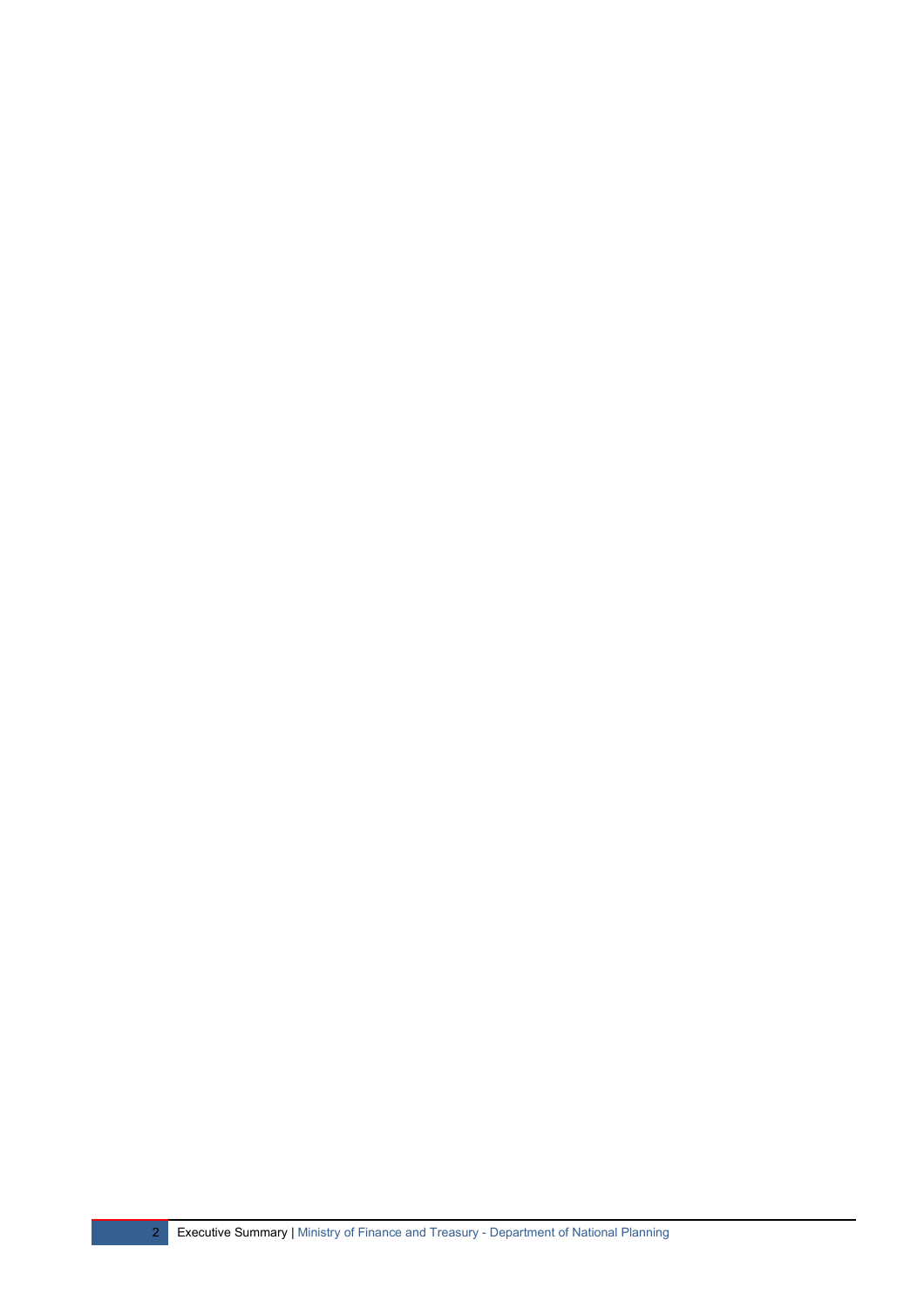# **Executive Summary**

In the four years since the tsunami, much has been accomplished to provide its survivors first with basic needs and then with the resources to restart their lives. Most of the physical infrastructure will be finished in 2009 and tsunami resources have enabled notable improvements in health and education. The challenging housing sector was brought under control and most of the remaining work will be completed in the year as well. Large-scale disruptions to livelihoods and the economy were mitigated. Lasting improvements made in disaster risk reduction policies, institutions and systems will increase resilience to future crises.

Although the speed and scope of recovery in the Maldives has been impressive, a number of problems caused or worsened by the tsunami have not yet been resolved and remain priorities for government and its partners: The vital needs of water and sanitation and reconstruction of remaining infrastructure for harbours and jetties remain unfinished priorities highlighted in the analysis. Additionally, the relocation of entire island populations is clearly a complex undertaking. Completing the last of the housing and resettling remaining displaced persons (IDPs) will require attention to such details as livelihoods and social arrangements on the islands. It is inevitable that some of these processes will lag into 2010 while currently unfunded sanitation and harbour infrastructure projects will need to extend even further into the future.

Lastly, the analysis highlights standing development challenges that are chronic or otherwise mostly unrelated to the tsunami, particularly, youth employment and child malnutrition.

The many successes already achieved show that it has been possible to 'build back better'. However, in other sectors, resources have been exhausted while unfinished work remains. It now falls on government and its partners in the tsunami recovery to take stock of remaining unfinished gaps in the recovery operation. The time between now and the  $5<sup>th</sup>$  year anniversary in December 2009 presents a window of opportunity to complete this remaining work, before the attention of the world focuses anew on how effective tsunami recovery programmes actually were.

#### **Vital needs**

#### *Water*

Maldives has very limited usable groundwater resources and is primarily dependent on collected rainwater. Seasonal water shortages are chronic. Water availability was made worse by the tsunami through pollution of meagre groundwater resources and extensive damage to rainwater harvesting and storage systems. Tsunami recovery enabled provision of water tanks and other rainwater harvesting supplies, as well as installation of desalination facilities.

However, progress in installing rainwater harvesting systems, tanks and piping for a planned 41,000 houses, on 195 islands, is only 73% complete, with 4,524 tanks that have not yet been distributed and another 6,666 that have not been installed. This increases demand for emergency provision of water from the limited and costly desalination facilities, averaging Rf. 860,425 per year over the last four years.

Expeditious completion of water tank installation is therefore a priority in order to meet basic needs of the population and avoid use of scarce budgetary resources to finance emergency water supplies. However, since stored rainwater is insufficient to meet all dry season water needs, additional measures are also needed, including more widespread operation of desalination equipment along with sanitation improvements to enable use of groundwater.

Currently, 35 islands including Male' have access to water from functioning reverse osmosis (RO) desalination installations. Most of the units are small, with capacity reaching a minimum standard of 5 litres per person per day on only 26 islands.

#### *Sanitation*

The years before the tsunami saw the proportion of households without safe sanitation fall from 46% in 1997 to 12% in 2004. However, flooding during the tsunami contributed to problems of broken and overflowing septic tanks contaminating groundwater. Tsunami housing projects brought with them improvements in septic tank technology, but other necessary community sanitation projects on 68 islands are only 9%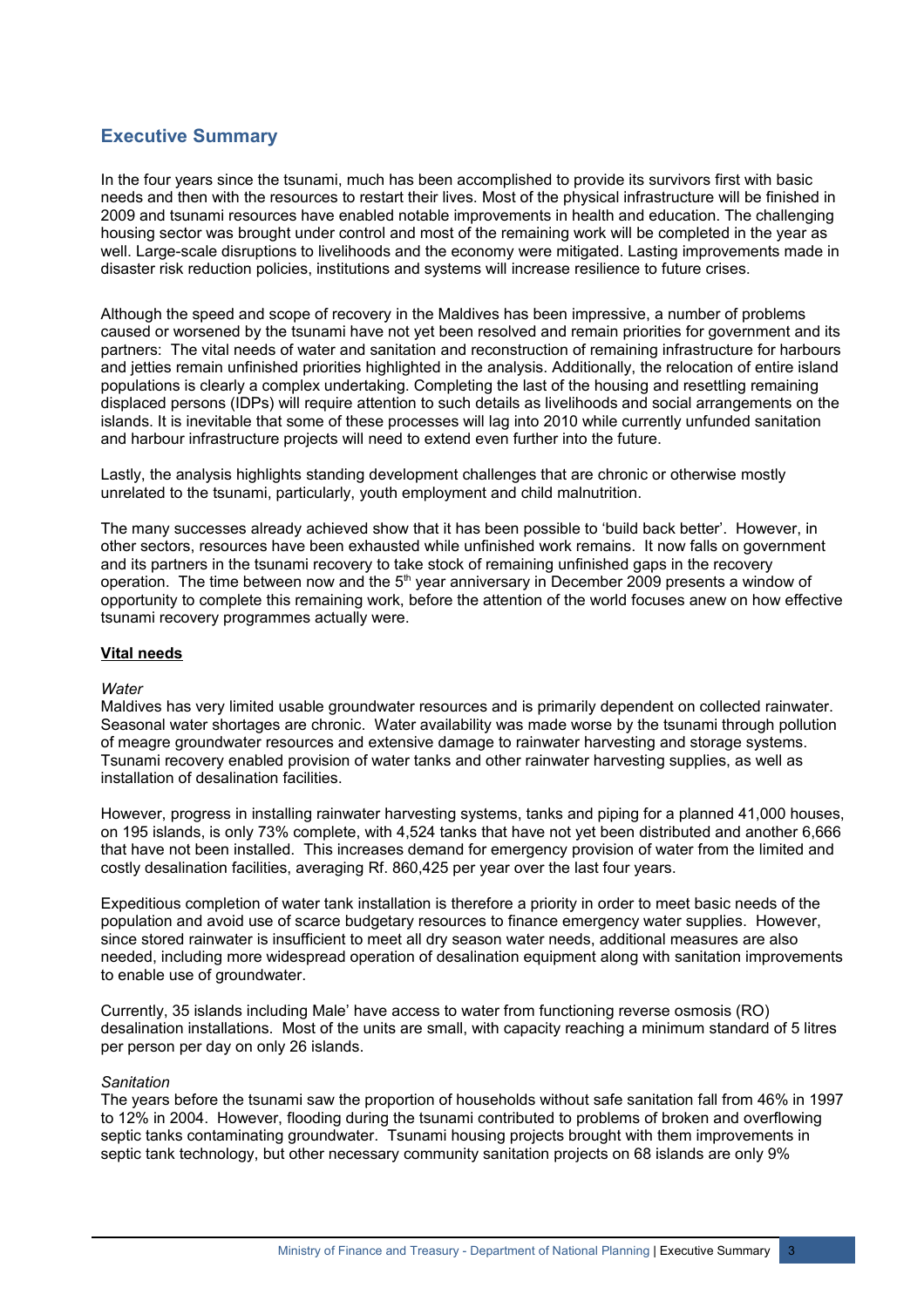complete. Completion of these projects is an essential component to restoring sustainable water management post-tsunami.

#### *Internally displaced persons (IDPs)*

Immediately after the tsunami, nearly 30,000 persons (about one in six of the atoll population) were moved from their islands. Two weeks later, more than half had returned to their islands. For the remaining IDPs more time was needed to provide new housing and by the end of 2008 about 3,700 persons were still waiting for their new houses. This included most of the population of M. Kolhudufushi, Th. Vilufushi and the islands of Villingili, Maamendhoo, Nilandhoo and Dhaandhoo in Ghaafu Alifu atoll.

In March, 2009 the R. Kadholhudhoo population moved to the new island of R. Dhuvaafaru while the population of Th. Vilufushi also returned to their newly reconstructed island in May 2009. Work on some other islands was delayed and will see completion by the end of 2009 or into 2010. Government and partners need to focus on completion of remaining housing projects as outlined below, as well as to resolve any remaining obstacles if all remaining IDPs are to be settled as soon as possible. Moreover, newly resettled populations will need support to ensure their successful re-integration after such a long period living in shelters on different islands, often under difficult circumstances.

#### *Housing*

More than 8,500 houses were damaged or destroyed during the tsunami and needed major repairs or replacement. A year later, only 10% of repairs and reconstructions were completed, but by end 2008, nearly 85% had been finished. Reasons for slower than expected progress included the need to reconstruct several islands before construction could start; lengthy planning and community consultation; community decision-making capacities; construction material delivery issues and the need to bring in outside labour; changes in design of the standard house; and sharp increases in construction costs.

While housing repairs are now all but complete, reconstruction of 2,811 houses is only 55% complete and more than 340 houses have not yet started.

Attention must surely focus on these remaining projects, especially the 4 islands in Gaafu Alifu atoll, HD. Nolhivaranfaru, problematic M. Kolhufushi and added units in Th. Madifushi and L Maabaidhoo. Timing of the completion of these projects will likely impede the resettlement of remaining IDPs as promised by end-2009. Secondly, ancillary projects, including roads and other infrastructure as well as attention to livelihoods, will require completion in the larger schemes (e.g. R. Dhuvaafaru) to help the new communities function. Lastly, unavoidable "mission creep" caused by missed needs and expanding beneficiary expectations will expand the number of housing units needed, even in completed locations, and will need to be separately managed to keep it from continuing indefinitely.

#### *Survival and Health*

The impact of the tsunami on the various health indicators was negligible and long-term improving trends continued, with at worst only minor blips in 2005. Immunisation rates have been close to 100% of the eligible children for the past decade, and these did not show major decreases since the tsunami. The infant mortality rate and maternal mortality ratio are at par with countries like Malaysia and Jordan, and only a quarter of those of India and Pakistan, and thus put the Maldives amongst the middle income countries. However, malnutrition is known to be a longstanding problem with 31% of children under-five measured as underweight in 2004. However, dietary habits rather than poverty are the major cause of malnutrition in the Maldives.

#### **Basic services**

Though health and education facilities were damaged or destroyed on many islands, emergency repairs and temporary arrangements ensured access to these services for all islanders within a few months, and for most within a few weeks, of the tsunami. As a result, MDG and other indicators measuring longer trends were barely influenced.

School attendance and immunisation rates, for instance, did not change significantly after the tsunami, in part because many of the most affected moved to shelters in communities where services had not been significantly affected. Although the facilities were stressed, they were quickly scaled up as the teachers and medical staff from the affected islands had moved to their temporary locations along with the rest of the population and therefore could continue to work.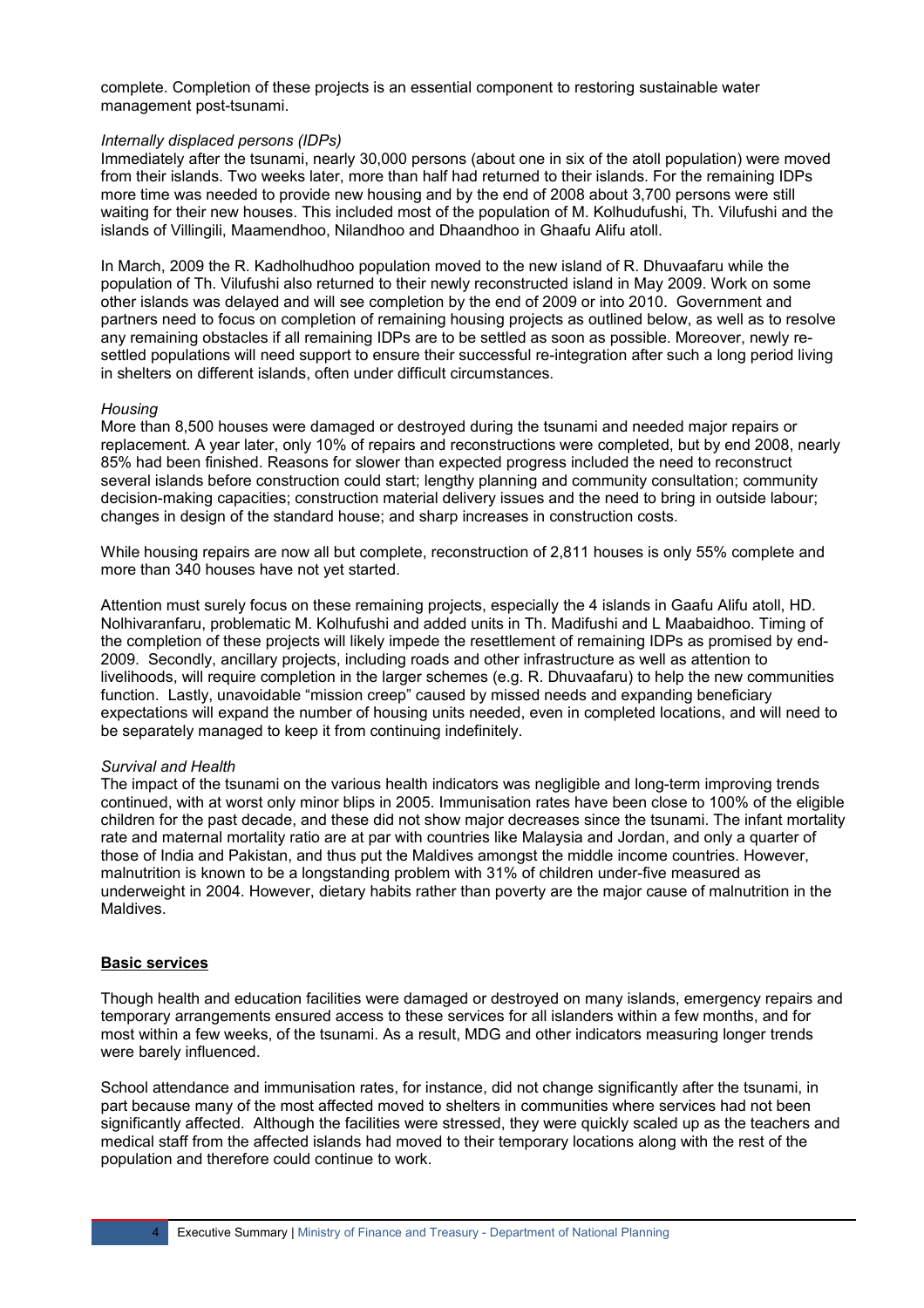#### **Infrastructure**

Schools and other educational infrastructure totalling about US\$ 15.5m were destroyed by the tsunami. Reconstruction picked up slowly, with only about 10% completed in the first year. By the end of 2008 more than 85% of projects were implemented and the main outstanding activities are those on the reconstructed islands.

Similarly, health facilities and equipment have largely been restored and most are already operational. Health facilities on 40 islands, ranging from small health posts to regional hospitals were rebuilt. At the end of 2008 only the regional hospital in L. Gan was still under construction. In both health and education, new facilities are greatly superior to what they replace.

Electrical systems have also been restored, and often improved, in all islands where they had been damaged.

As mentioned, water and sanitation infrastructure remains far from completed. Improved septic tanks are integral to the new housing projects. However, of the sanitation projects on 68 islands, 9% are now complete, with another 28% expected to be completed in 2009 and 2010. This will improve groundwater on 25 islands for over 40,000 people. Importantly, the remaining 63% of planned projects have either no remaining funding or serious funding gaps.

Records show 55 small-scale water desalination units have been procured for use outside Male'. Of these, 35 are operational, 14 need installation and 6 need repair. These remaining units should be put to use and the distribution of units rationalized to best address emergency dry season water requirements and reduce the annual need for emergency provision of water.

Another priority gap area is the rehabilitation of harbours and jetties on the 104 islands where they had been damaged. Of 55 priority islands identified, records for end-2008 showed works completed on 15 islands and ongoing in another 11 islands. By April 2009, Government records reported 21 of the 55 projects completed (38%).

At this stage, lack of funding is the rate limiting factor, due to a combination of under-assessed damages, expanding beneficiary requirements and further damage caused by inattention during the intervening period. An estimated funding gap of \$37.6 m makes it both the sector with the lowest share in commitments and the highest funding gap in dollar terms.

#### **Livelihoods**

Tourism is the main driver of the economy and the immediate-term effect of the tsunami on the sector was severe. The tsunami struck during peak tourism season and the remainder of the season was largely lost.

However, by 2006 nearly all 21 damaged resorts had reopened and tourist numbers were back to pre tsunami levels. Record numbers of visitors were recorded in both 2007 and 2008. Mobility in tourism-related labour meant that people employed by these resorts were not out of work and the relatively quick recovery mitigated the harm to other jobs linked to tourism.

Interventions in the vital fisheries sector repaired and replaced boats and fishing gear, helping fishing communities capitalize on record fish catches in 2005 and 2006.

The government "safety net cash grant" programme paid 55,605 tsunami-affected individuals on average M.Rf. 900, while other grant programmes provided affected farmers and fishermen approximately M.Rf. 2,500 each.

Though not without their shortcomings, these programmes contributed to a smoother recovery of livelihoods than what might have been expected. Analysis of incomes six months after the tsunami, showed that overall, incomes had grown by 7% per capita from the year before. Mean incomes did decline somewhat for inhabitants of Malé and for inhabitants of the four evacuated islands, but further analysis shows these losses were concentrated amongst the richest half of the population, limiting the effect on poverty.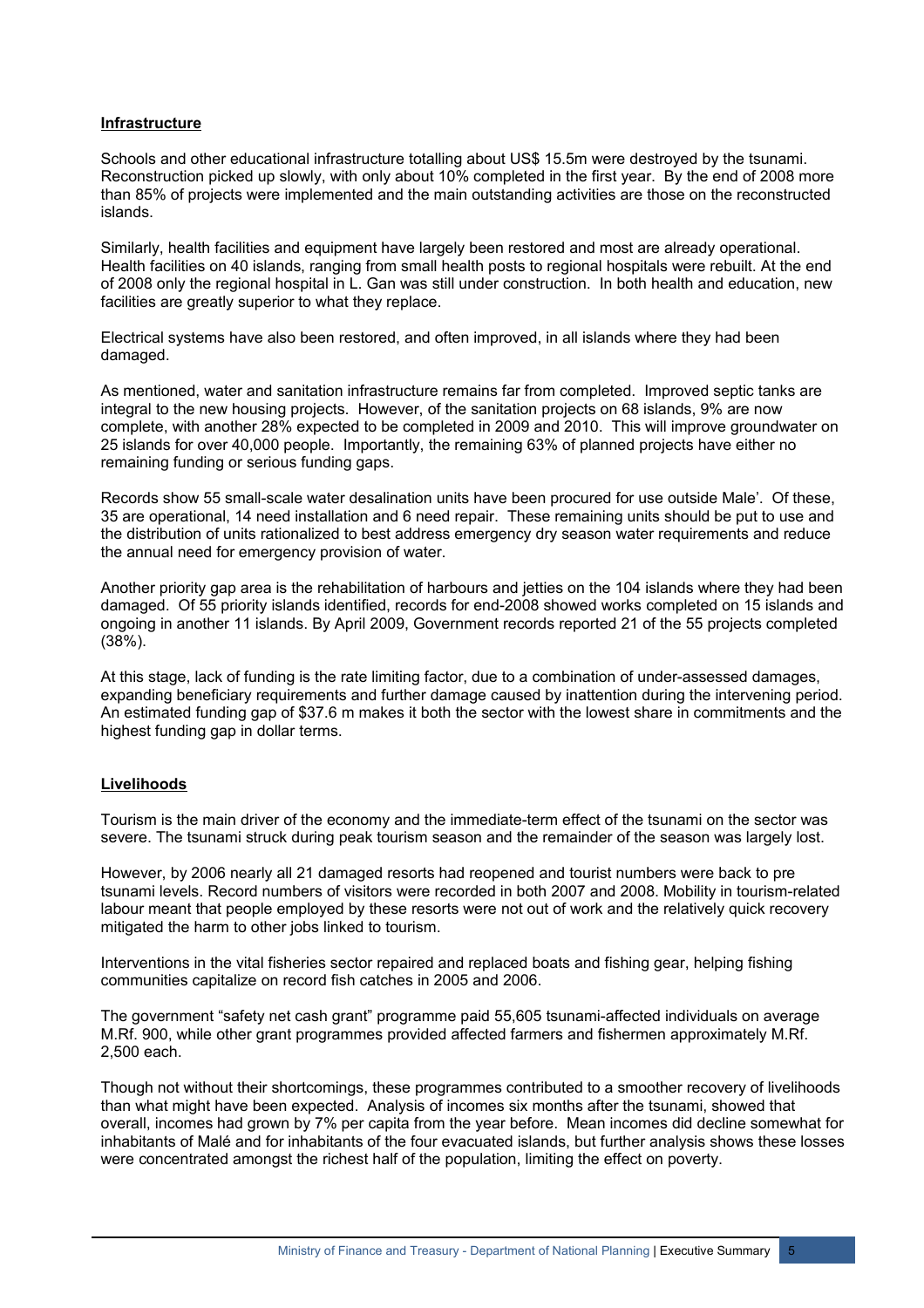The pre-tsunami trend in poverty reduction does not seem to have been interrupted by the tsunami. In 1997, 48% of atoll inhabitants had an income below Rf. 15 per day, which reduced to 34% in mid 2004 and to 20% 6 months after the tsunami.

The strong performance of Tourism and fisheries, along with the continuing boom in construction, including the reconstruction of the tsunami damage, provided ample job opportunities for those affected by the tsunami. In addition, the restoration of agricultural and fish processing facilities on the islands restored the traditional jobs of many islanders.

The current worldwide recession started to have its impact in late 2008 but with the opening of many new resorts over the coming years, some relief can be expected from new, diversified sources.

Completion of housing projects will need to ensure livelihoods can be preserved or improved. Youth unemployment has been rightly highlighted as a priority for the new administration, but has not been linked to unemployment caused by the tsunami.

#### **Disaster preparedness**

Reducing the future risk to life and property was a priority in reconstruction. Some communities were relocated to larger, safer islands, while in a few cases islands were "rebuilt." Protective barriers along the islands were improved while newly built schools and administrative offices have generally been constructed as multi-storied buildings, providing previously unavailable safe areas in cases of tidal surges and flooding.

Equally important is the awareness created both in the general population and the administration that disaster preparedness plays an important role in the mitigation of the worst effects of inevitable natural disasters. Improved communication facilities provide the physical infrastructure for the new disaster management system being developed. Regional and worldwide early warning systems of tsunami and storm risks are being developed and those will provide additional inputs for the local administration. At the local level, the planned establishment of the Maldivian Red Crescent Society can provide the necessary infrastructure and volunteer manpower to assist in disaster preparedness and in future disaster relief efforts.

#### **Toward continued evidence based decision-making**

Evidence-based management of the tsunami recovery—and development plans in general-- entails regular collection of summary data, systematically provided to a government authority that can review across sectors. To date the compilation of a limited set of multisectoral data has proved a challenge and improved arrangements are still necessary to make the sharing of specific data faster and more regular.

Additionally, proof of the outcomes of the recovery effort generally requires surveys, and there has been an absence of survey activity since 2005/6. In Maldives, modern communication technology makes possible low cost alternatives to logistically complex and expensive household surveys.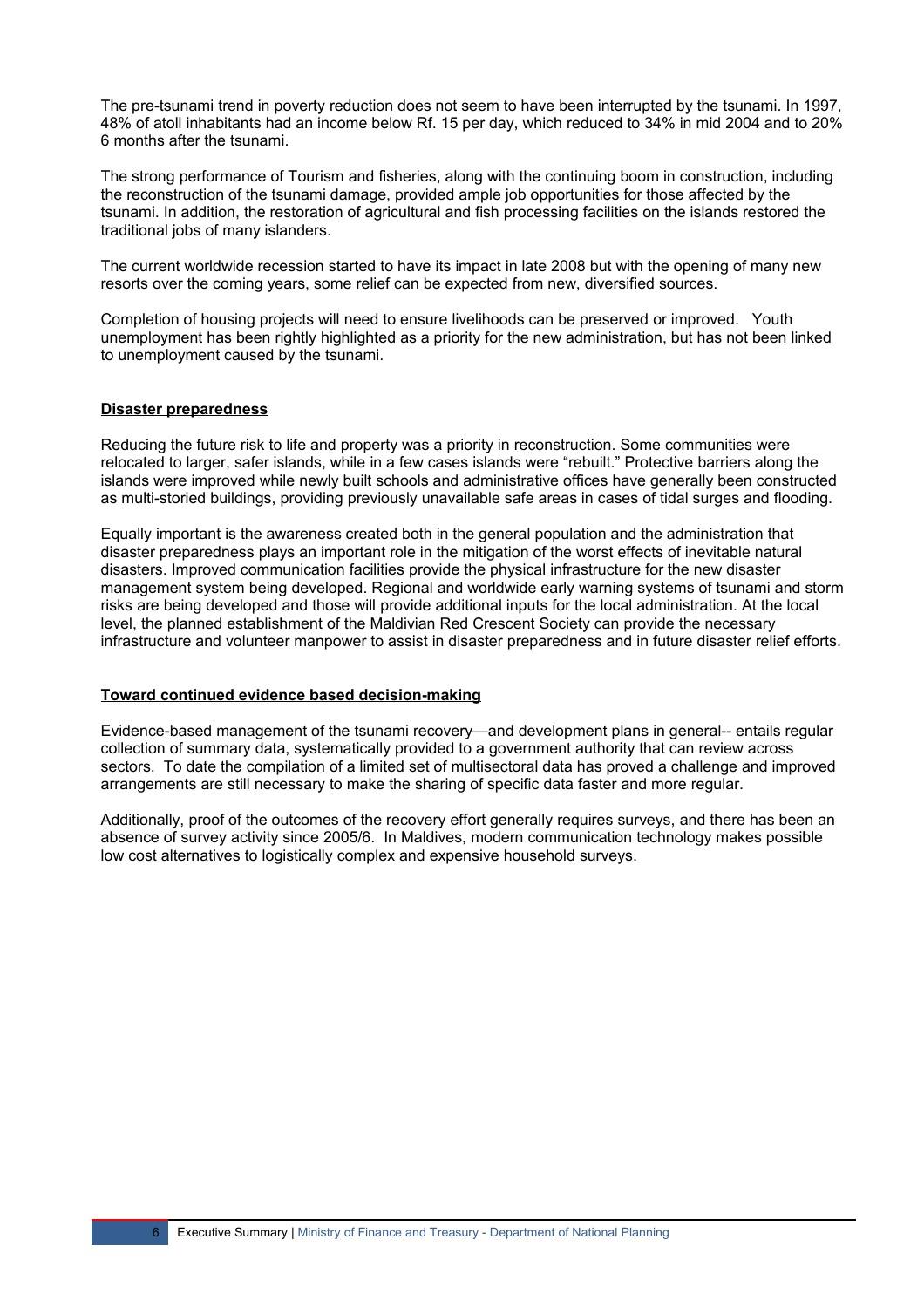# **Table of contents**

| a) Percentage of population with access to water from an improved source10 |  |
|----------------------------------------------------------------------------|--|
|                                                                            |  |
|                                                                            |  |
|                                                                            |  |
|                                                                            |  |
|                                                                            |  |
|                                                                            |  |
|                                                                            |  |
|                                                                            |  |
|                                                                            |  |
|                                                                            |  |
|                                                                            |  |
|                                                                            |  |
|                                                                            |  |
|                                                                            |  |
|                                                                            |  |
|                                                                            |  |
|                                                                            |  |
|                                                                            |  |
|                                                                            |  |
|                                                                            |  |
|                                                                            |  |
|                                                                            |  |
|                                                                            |  |
|                                                                            |  |
|                                                                            |  |
|                                                                            |  |
|                                                                            |  |
|                                                                            |  |
|                                                                            |  |
|                                                                            |  |
|                                                                            |  |
|                                                                            |  |
|                                                                            |  |
|                                                                            |  |
|                                                                            |  |
|                                                                            |  |
|                                                                            |  |
|                                                                            |  |

 $\overline{7}$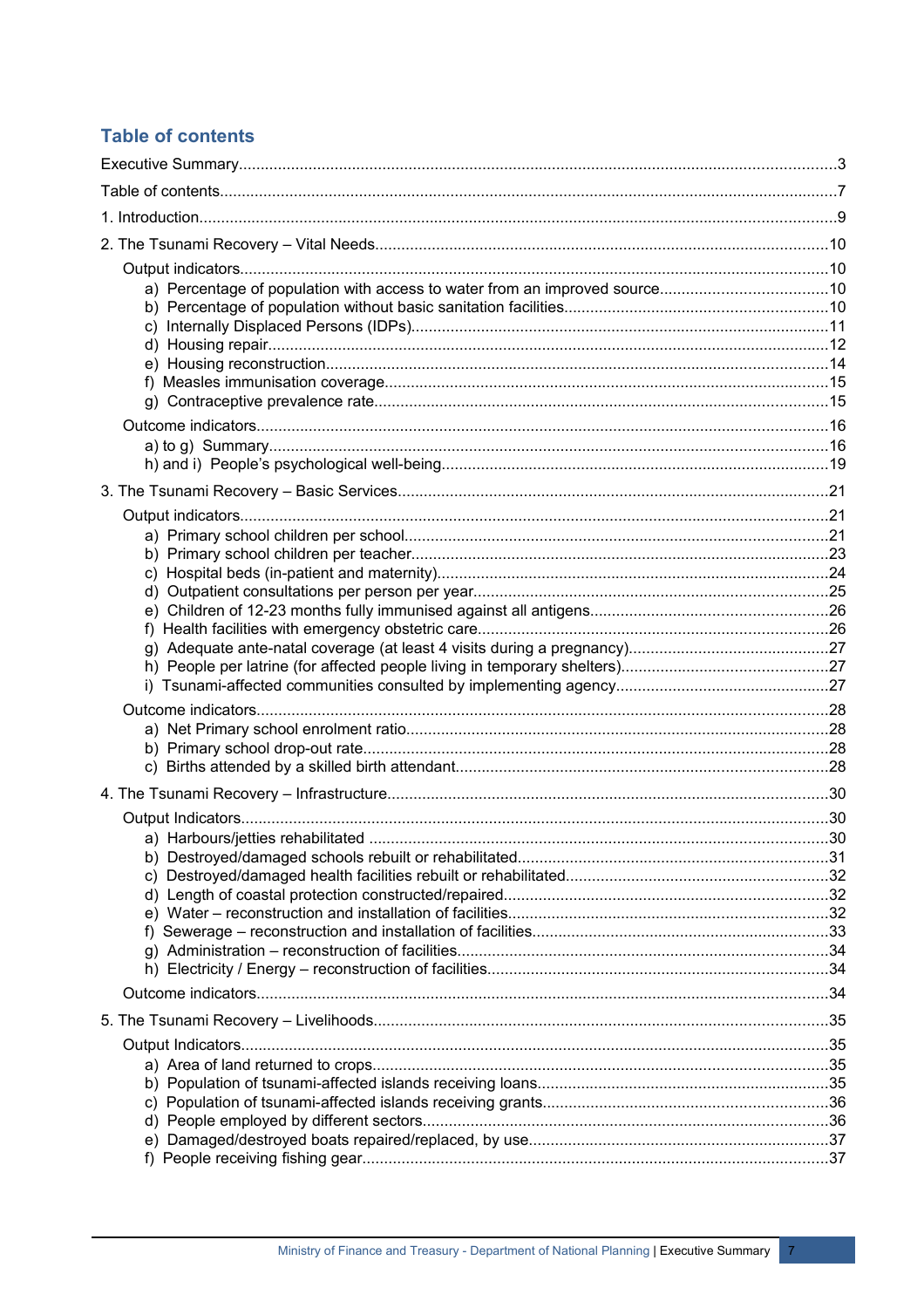#### **Note:**

In the Maldives it is common practice to have island names are preceded by the first letter (in Dhivehi) of the local name of the atoll, as island names are not unique across the Maldives. For instance, inhabited islands named Madifushi are present in both Dhaalu and Meemu atolls. In order to distinguish them, they are labelled as Dh. Madifushi and M. Madifushi respectively.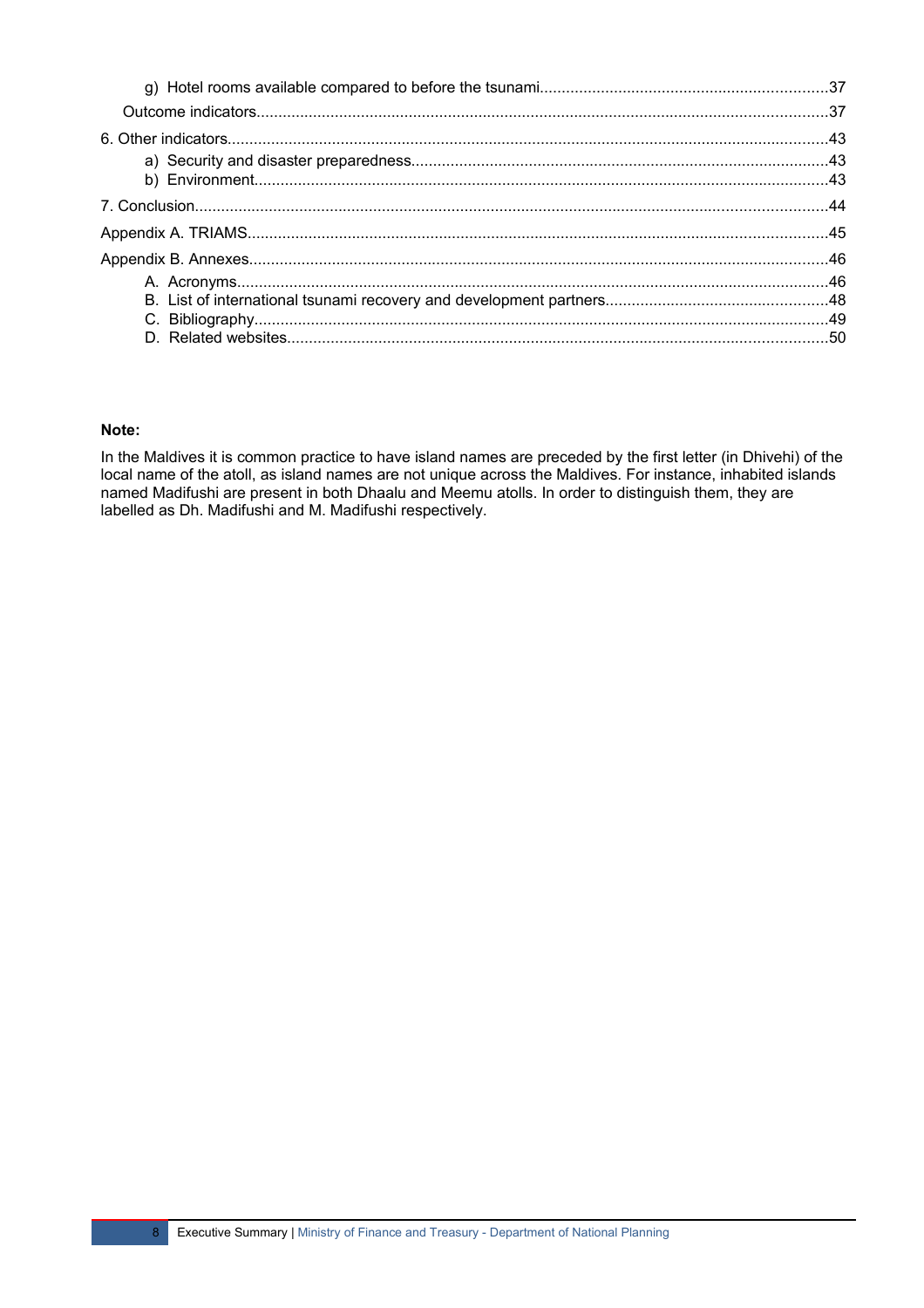# **1. Introduction**

This report gives a description of the current status as well as the development over time in some key indicators of the tsunami recovery process. The information for most of these indicators has been collected from all affected areas on a regular basis, but with decreasing frequencies over time as more and more components of the recovery process neared completion.

Under the auspices of the International Federation of Red Cross and Red Crescent Societies (IFRC) and the World Health Organisation (WHO) a system was developed for recording the recovery process in the four most tsunami-affected countries. Known as TRIAMS (Tsunami Recovery Impact Assessment and Monitoring System), its implementation in the Maldives has supported the recovery effort in a variety of ways.

TRIAMS groups all indicators under four categories: (a) vital needs; (b) basic services; (c) infrastructure and (d) livelihoods. Under each category, there are indicators for *outputs* of recovery interventions, as well as indicators of the *outcomes* on affected populations. This report broadly follows the TRIAMS framework, which is summarised in Appendix A.

The sources of the information are many, with the main sources of data being the monthly progress reports of the National Disaster Management Centre (NDMC); the annual Statistical Yearbooks and the management information systems of the Ministries of Health and Education. Most information from NDMC is on a monthly basis, while that of the other sources mentioned is annual.

These sources do not, however, cover all indicators, as for some, extensive surveys are the only source. Such surveys are not conducted on a regular, frequent basis and while pre-tsunami data is available for all, post-tsunami information is not always present.

The NDMC monthly data are always specific to the tsunami-affected islands and population. Some of the other information, such as the Tsunami Impact Assessment Survey (TIAS) also gives tabulations for the various categories of affected islanders, but other data is generally of a broader nature and covers either the total atoll population or all of the Maldives. In general, however, this is not a serious problem. Many of the indicators show nearly complete coverage both before and following the tsunami and a further breakdown cannot change the details. This includes, for instance, primary school attendance rate, immunisation rates. In other instances, the absolute number of occurrences is so low that breakdown is not possible. This applies for instance to maternal mortality rates which are based on a handful of cases only.

The impact of the tsunami on economic characteristics in the country is detailed in the Tsunami Impact Assessment Study, a nationwide survey that was conducted six months after the event and designed to be comparable with findings from the second Vulnerability and Poverty Assessment (VPA-2) that was conducted a year earlier.

In summary, the use of the data from mixed sources is not considered to negatively affect the conclusions drawn or the description of the tsunami impact in the Maldives. In any case, for each indicator presented the pre- and post-tsunami data always refer to the same basis, be it the nation, the atoll or a specific group of islands.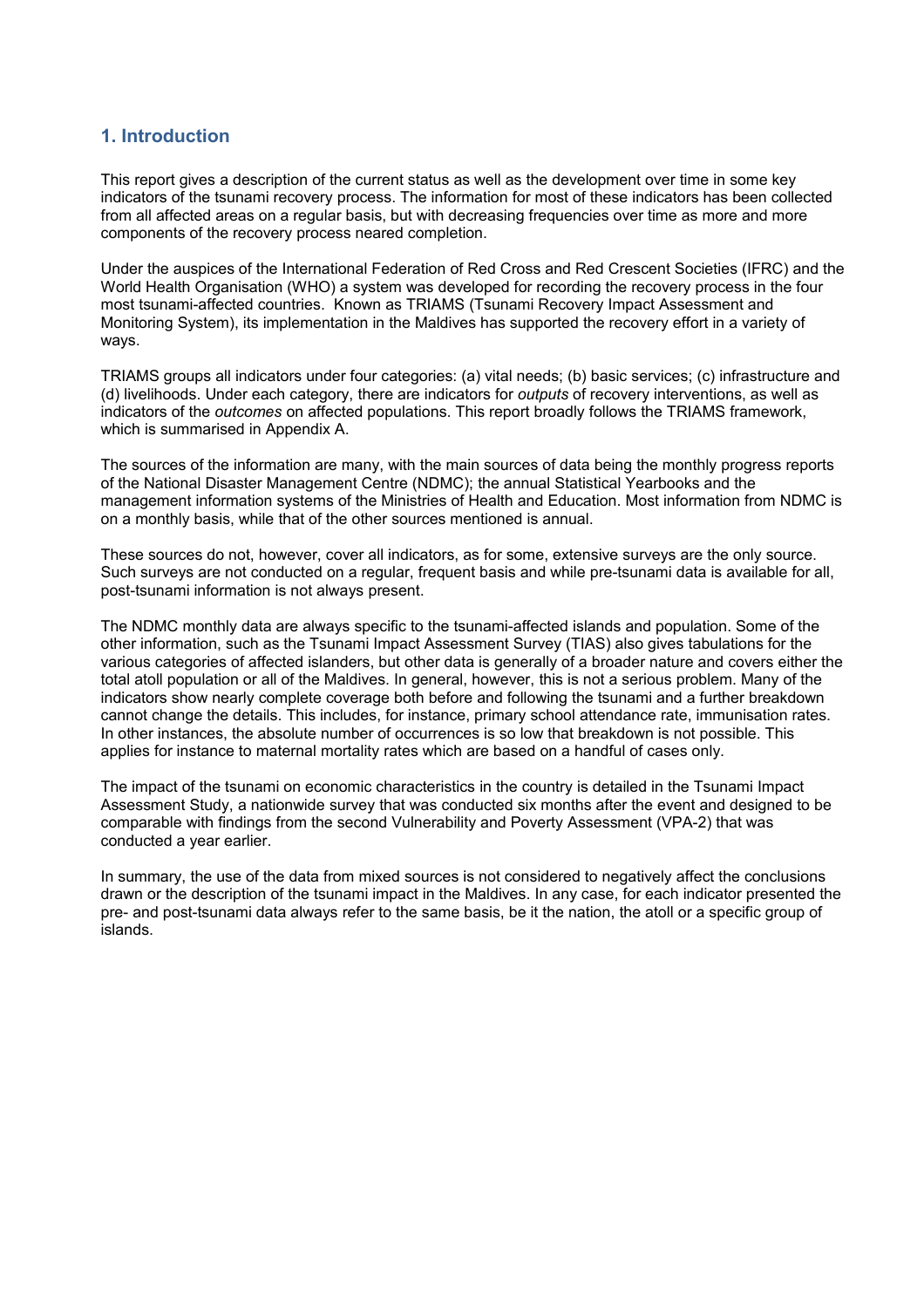# **2. The Tsunami Recovery – Vital Needs**

# Output indicators

The following output indicators for Vital Needs are available for Maldives:

- a) Percentage of population with access to water from an improved source
- b) Percentage of population without basic sanitation facilities
- c) IDP Status
- d) Housing Repair
- e) Housing Reconstruction
- f) Measles immunisation coverage
- g) Contraceptive prevalence rate

For the indicators c to e, monthly data were mostly available while annual data are available for indicator f. For the other indicators, information is available only from a few large-scale surveys. Some of the information is available for mid-2005 from the Tsunami Impact Assessment Study but updates will not be available until the results of new surveys to be conducted during 2009 have been processed.

# a) Percentage of population with access to water from an improved source

Pre-tsunami, considering untreated rainwater as safe, 100% of the Male' population and 97% of the atoll population had access to safe water in mid-2004.

The tsunami contaminated groundwater and damaged rainwater harvesting equipment. Following the tsunami, with the introduction of RO plants for the displaced persons as well as on islands that had suffered extensive damage to their infrastructure, some of the rainwater was replaced by RO water but otherwise no significant changes have occurred as under the given classification nearly the entire population of the Maldives had access to safe drinking water. As bottled water was one of the first commodities shipped to the various islands after the tsunami, and RO plants were shipped in quickly afterwards, the situation remained largely unchanged throughout.

While the classification of untreated rainwater may be debatable, the main problem in the Maldives is the availability of drinking water of any quality. One of the main impacts of the tsunami recovery efforts is a vast extension of the rainwater harvesting systems throughout the islands. This is elaborated under the infrastructure section of the report. Even with this expanded capacity and the wider availability of desalination plants, water shortages remain a major problem. Due to groundwater contamination--mainly by ruptured septic tanks—rainwater is now used for non-potable uses as well, and the 2,500 litre tanks are inadequate for the dry season.

# b) Percentage of population without basic sanitation facilities

Over time, there have been major improvements to sanitation in the atolls. Between 1997 and 2004, the proportion of households without toilet facilities in the house or compound fell from 22 to 6% of the total atoll population. However, in 2004 for around 6% of the islanders the toilet remained a traditional 'gifili', an open space surrounded by four walls; in 1997 24% of the islanders relied on the gifili. Thus, in effect about 12% of the atoll population did not have improved sanitary facilities in 2004, as against 46% in 1997. This shows a major improvement over those seven years.

However, In the Maldives context, even categorically safe sanitation technologies may require improvement. The shallow water table is easily contaminated by unmaintained or broken septic tanks and plans to upgrade sanitation facilities are currently incomplete. As all newly constructed houses, as well as some of the repaired units will have a septic tank, the situation is bound to improve further. Even for the majority of IDPs in temporary shelters, there is a proper toilet within the 3-room family unit. Only on the islands where IDP's live in barracks (such as M. Kolhudufushi) are communal toilets used.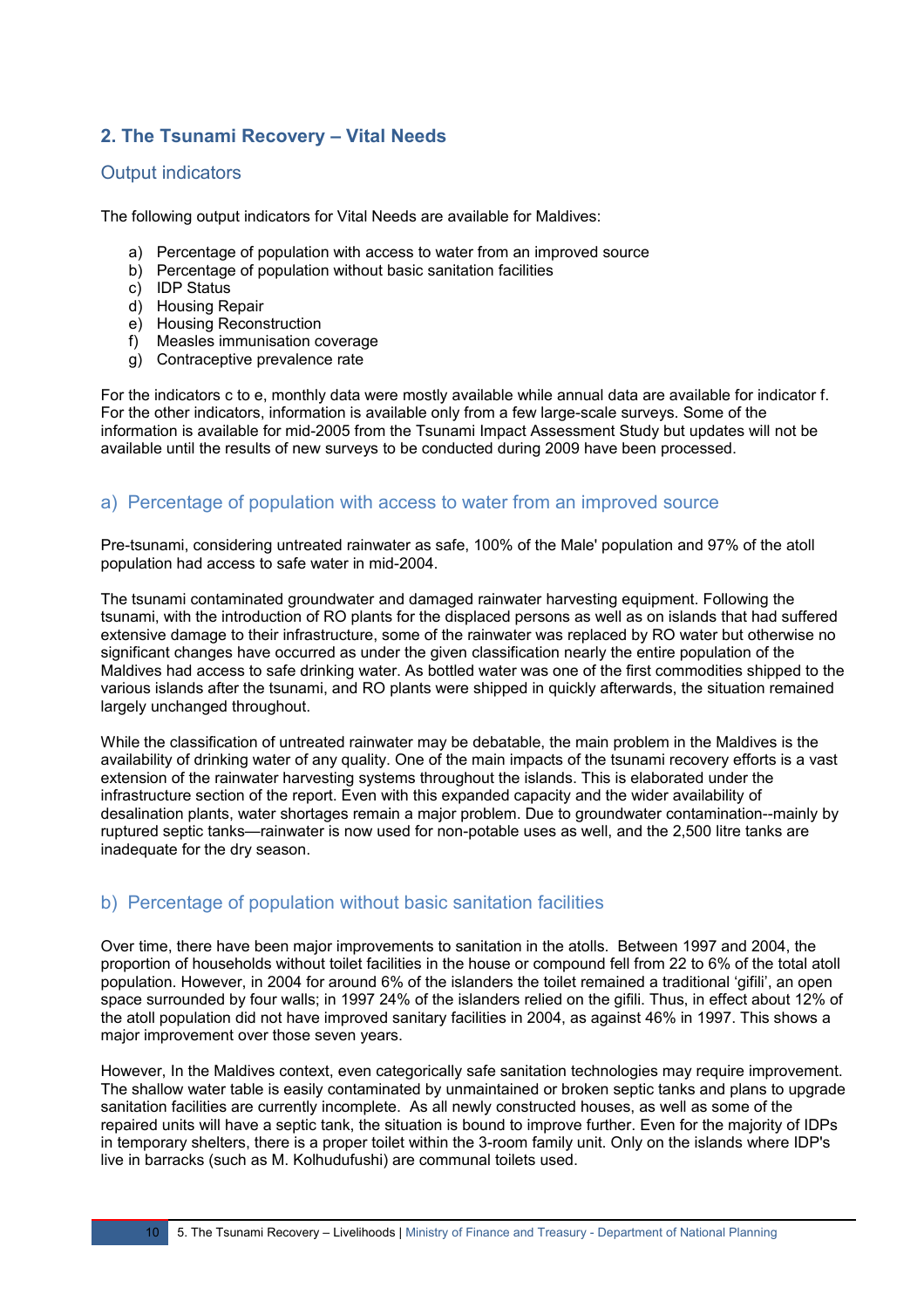As part of the tsunami reconstruction programme sewerage systems, in some cases including treatment plants, are also put in place in various islands. In Male', basically all households are connected to a sewerage system.

# c) Internally Displaced Persons (IDPs)

The change in the number of internally displaced persons (IDPs) is closely linked to the progress in the housing reconstruction sector, which is described below. Over time, the number of IDPs has decreased as more and more families moved to their repaired or newly built houses when these were completed. As long as part of the housing repair and reconstruction work remains pending, not all the IDPs can move to their permanent residences.

In the meantime, the living conditions of the IDPs using temporary quarters have been improved. Initially, tents were provided to house them but after a few months these were replaced with basic fixed shelters. In Meemu Atoll, the shelters still remain single rooms, while that is the case for about half the shelters in Laamu Atoll and a sixth of the units in Thaa Atoll. The other IDPs were provided with family units, generally with two or three bedrooms, a kitchen, an attached toilet (with septic tank) and an individual water tank. These new units, built to international standards, provided much needed relief for the traumatised population who lost their homes.

By mid January, 2005, there were about 13,000 IDPs. Nearly 60% of them came from only four islands and the provision of permanent housing to the populations of those four islands therefore has a major impact on the reduction in numbers of IDPs. The population of the island of R. Kadholhudhoo accounted for nearly one-third of all displaced people and only when their new island was created at the end of 2008 (based on the island of R. Dhuvaafaru), could they move to their new homes.

Th. Vilufushi accounted for the second-largest number of IDPs, namely about one-eight of the total. M. Kolhufushi houses about 8% of the total in temporary shelters on its own island, while Th. Madifushi represented another 6% of the displaced persons.

In addition to the residents of R. Dhuvaafaru, those of L. Fonadhoo, L. Maabaidhoo, Th. Madifushi and L. Isdhoo-Kalaidhoo also moved into their new houses during the past year. The total number of displaced persons at the end of 2008 was therefore reduced to less than 3,700-- half living on their own islands and half on host islands. One quarter of the total was living in their own damaged houses; a similar number lived with other families and nearly half in temporary shelters. Residents of Th. Vilufushi, who have lived on Th. Buruni for the past four years, returned to their reconstructed island in May 2009.

The number of IDPs by type of temporary accommodation over the past four years shows a gradual reduction in the first years and an accelerating pace during the past two years.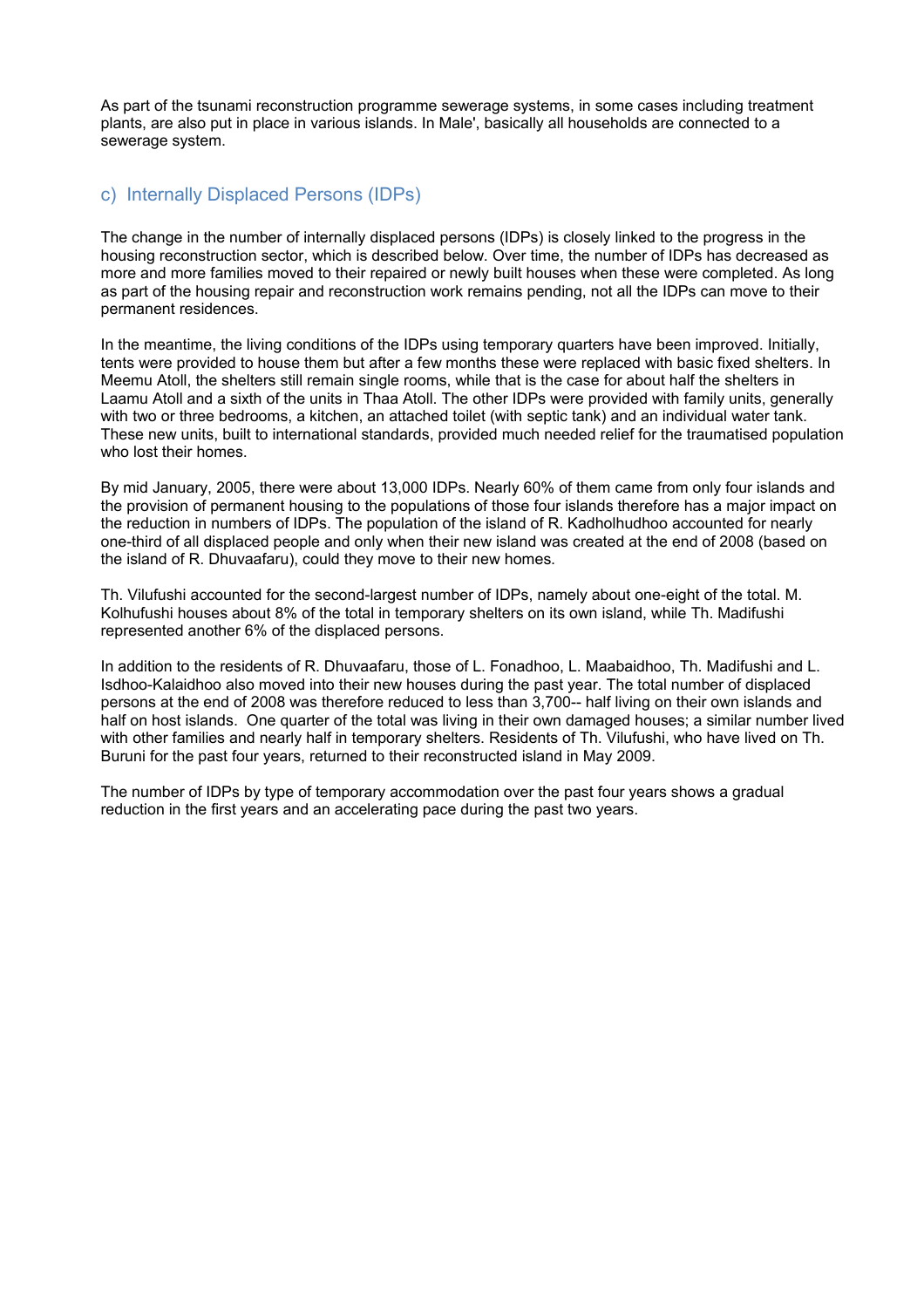

Immediately after the tsunami struck, even before the full extent of the disaster was known, the Government started its relief efforts. Within days, the National Disaster Management Centre (NDMC) was established and charged with coordinating all relief efforts in the country. The NDMC also played a key role in the reconstruction efforts following the initial relief activities, but specialised units were set up in various ministries to deal with the sector-specific issues.

# d) Housing repair

As a result of the tsunami, more than 8,500<sup>[1](#page-11-0)</sup> houses were damaged or completely destroyed. Of these, 5,700 houses required repairs and 2,800 new houses needed to be constructed.

The reconstruction of houses was not always straightforward as some islands were completely devastated. It took some time to decide what the best options were and different solutions were found for different islands. The inhabitants of M. Madifushi resettled in A.Dh. Maamigili and those of Dh. Gemendhoo moved to Dh. Kudahuvadhoo. In these two cases the infrastructure was functioning on the islands the populations relocated to, and the reconstruction effort was limited to providing new houses.

At the other extreme, as a replacement for the largely destroyed island of R. Kadholhudhoo, the uninhabited island of R. Dhuvaafaru needed to be developed essentially from scratch.

The island of Th. Vilufushi was rebuilt and enlarged to 3 times its pre-tsunami size, to improve security against tidal swells.

| <b>Island</b>  | # of houses<br>for<br>reconstructi<br>on | <b>Other reconstruction</b>                                                                                                                                                                                                                                                                                                                   |
|----------------|------------------------------------------|-----------------------------------------------------------------------------------------------------------------------------------------------------------------------------------------------------------------------------------------------------------------------------------------------------------------------------------------------|
| R. Dhuvaaffaru | 600                                      | Pre-school, Primary school, Secondary school, Auditorium, Community<br>administration building, Water and sewage provision, Electricity<br>network, Power station, Roads, Health centre, Sports stadium and<br>sports ground, Waste management system, Harbour, Mosques, Retail<br>centre, Police station, Cemetery, Telecommunications tower |
| T. Vilifushi   | 309                                      | Sewerage system, Schools (primary and secondary), Power supply,<br>Roads, Health centre, Desalination plant, Waste management system,<br>Fish market, Mosques, Telecommunications tower                                                                                                                                                       |

*Table 1. Three main reconstruction islands*

<span id="page-11-0"></span><sup>1</sup>  *This is the current estimate. The number of houses to be repaired and constructed has varied over time as the status has been re-assessed island by island when needed.*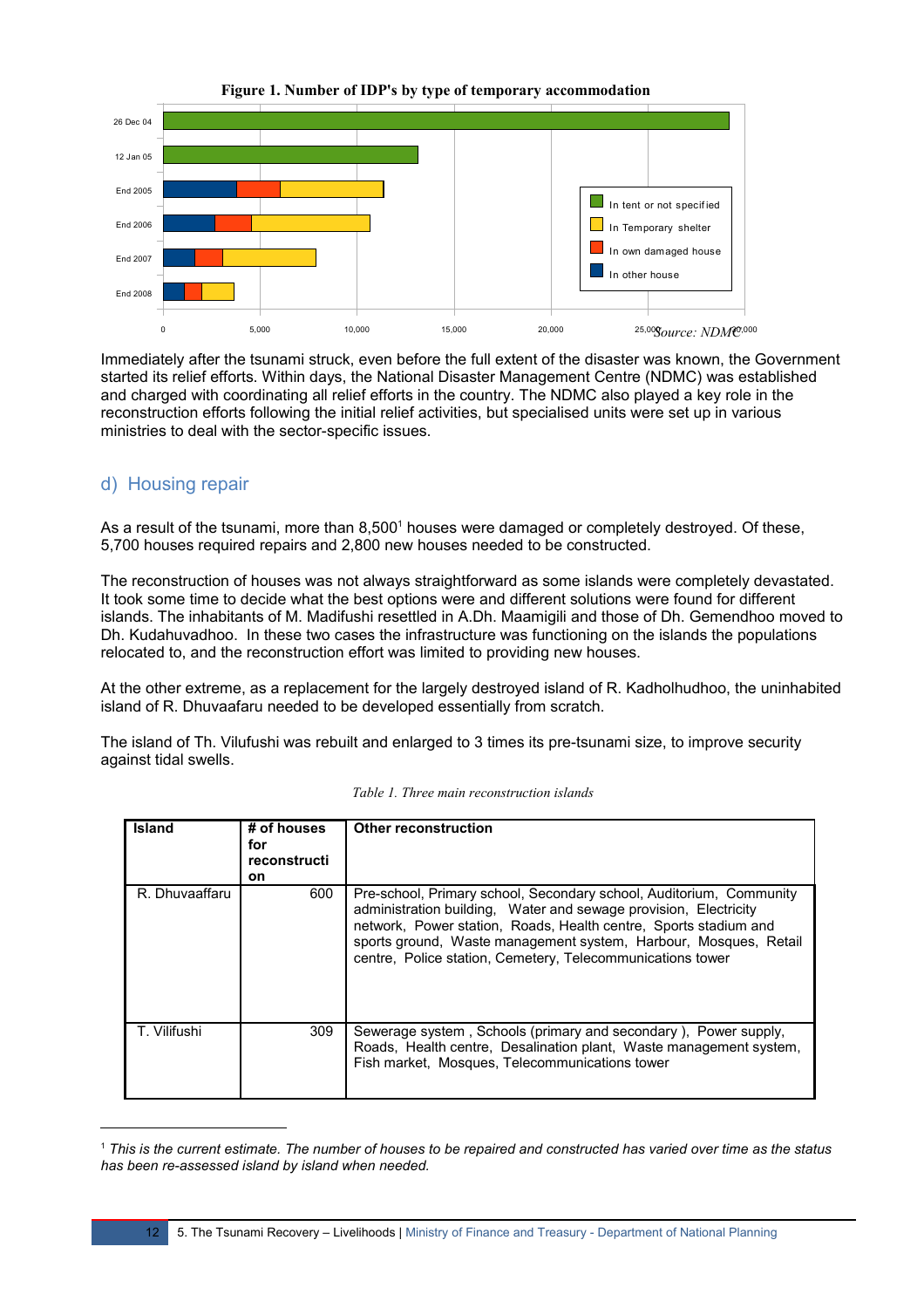| <b>Island</b>       | # of houses<br>for<br>reconstructi<br><b>on</b> | <b>Other reconstruction</b>                                                                                                                                                                           |
|---------------------|-------------------------------------------------|-------------------------------------------------------------------------------------------------------------------------------------------------------------------------------------------------------|
| L. Gan              | 240                                             | Extension of Gan regional Hospital, Schools (pre-schools and primary),<br>Power house, Roads, Electricity network, Community centre, Sports<br>centre, Improved sewer system, Waste management system |
| <b>Others</b>       | 1,662                                           |                                                                                                                                                                                                       |
| Total (end<br>2008) | 2,811                                           |                                                                                                                                                                                                       |

*Source: NDMC, IFRC and UNDP* 

Along with L. Gan, these islands represent the extremes of post-tsunami reconstruction in the Maldives, extending well beyond already extensive housing needs to include the entire infrastructure of utilities and roads; mosques and community centres; education and health facilities; sports and recreation facilities; as well as commercial, industrial and agricultural/fisheries activities needed to be put in place. These required extra time for implementation (table 1).

Housing repairs were started soon after the tsunami struck and gathered pace over time. Housing repairs were required on 83 islands in 18 atolls<sup>[2](#page-12-0)</sup>. Organising these repair activities involved enormous logistical tasks as nearly all materials needed to be transported to the islands. This was exacerbated by the fact that the harbours or jetties in many islands were also seriously damaged by the tsunami.

Several approaches were used to assist individual households to repair their houses. The most common method was to pay instalments of the agreed total repair costs to the owners, who then organised the repairs themselves. In other cases, contractors were engaged to repair the houses. A major problem was that the price of construction materials increased very much over time and the amounts agreed on originally were not sufficient to meet the material or reconstruction costs, especially in cases where long periods lapsed between successive payments. It may be noted from the graph below that some of those periods were very long as grant amounts were mostly negotiated in the first half of 2005. It took more than two years from that time before half the repairs were completed.



No price indices for construction materials exist in the Maldives, but the contracted values of the reconstructed houses give an indication of the level of inflation in construction costs. The estimated cost per house was US\$ 19,500 in the National Reconstruction and Rehabilitation Programme (May 2005) while some of the early small contracts were carried out at a rate of about US\$ 18,000 each. The larger contracts, that were bid later on, came in far higher at about US\$ 30,000. However, the bid prices in 2007 have gone up further. The average price per house was USD 48,000 for the latest projects. Thus, over time the prices more than doubled. While this is due to a variety of factors, the increase in material and transport costs is an

<span id="page-12-0"></span><sup>2</sup>  *Only the two southern-most atolls, Gnaviyani and Seenu, were not seriously affected.*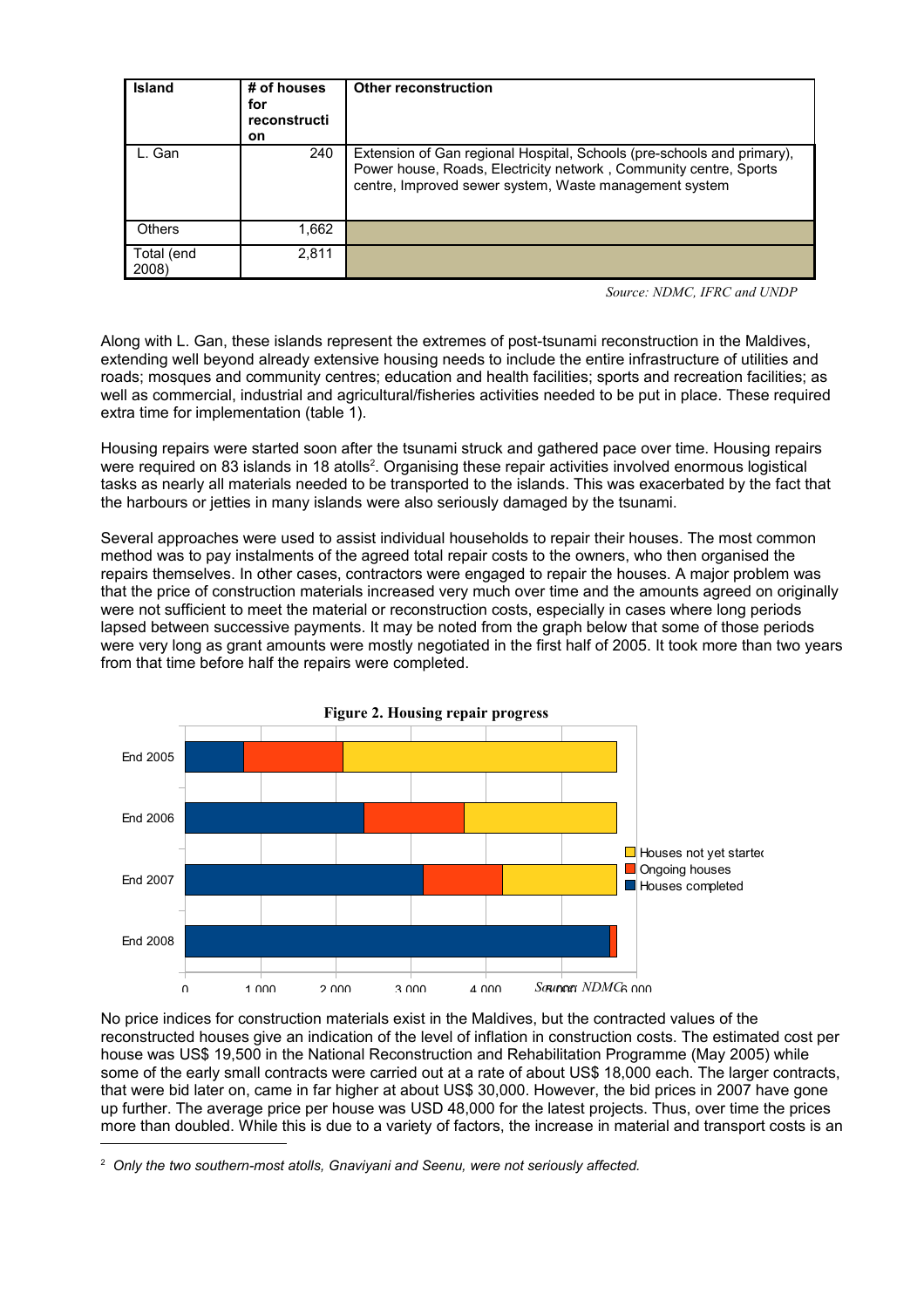important contributor, which applied equally to the repair costs. So, many households did not have enough money to complete the repairs when the subsequent payments came due as prices had gone up.

#### e) Housing reconstruction

The first 48 houses were finished by the end of 2005, one year after the tsunami. During 2006, another 110 houses were completed, bringing the total number of houses that were completed two years after the tsunami to 158. At the end of 2007, 584 new houses had been handed over to their owners. Thus, during that year another 326 houses were completed.

By the end of 2008, the housing reconstruction had crossed the half-way mark in that more than half of all new houses to be built had been handed over to their owners. During the year 2008, about 1200 were completed. At the end of the year, therefore, still about 45% of the required new houses had not yet been completed. Of these, the construction of 350 houses had only just been started and another 550 houses were in various stages of completion. For about 10% of the households that lost their homes due to the tsunami, construction of their new residences had not yet started at the end of 2008.



One of the main achievements during the year was the completion of the new island of R. Dhuvaafaaru. Even though not all infrastructure is yet complete, the entire population of the nearby, devastated island of R. Kadholhudhoo had moved to their new houses by the middle of December 2008. On the other hand, contracts for the new houses for the four islands in Gaafu Alifu Atoll were only awarded in November 2008, while the foundation for the first 55 houses on M. Kolhufushi was laid on 24<sup>th</sup> October of 2008 only.

In some islands, the tsunami reconstruction effort was combined with the ongoing Population Development and Consolidation Programme (PDCP). Under the programme various island communities opted to move to larger, safer islands on a voluntary basis. Thus, the 200 houses built on G.Dh. Nolhivaranfaru, the 43 on Sh. Maroshi, the 100 on K. Thulusdhoo and the 109 on Dh. Kudahuvadhoo were meant for IDPs rather than locals that had lost houses. For instance, half the population of Dh. Rimbudhoo moved to shelters on K. Thulusdhoo and will move to permanent residences constructed for them on the island. The entire population of Dh. Gemendhoo moved to the atoll capital Dh. Kudahuvadhoo, first in houses with families and a little later in temporary shelters. They have now been housed in permanent housing in Dh. Kudahuvadhoo. The population of Dh. Vaanee also resettled on Dh. Kudahuvadhoo.

Similarly, following the tsunami, the population of M. Madifushi Island decided to accept the invitation of A.Dh. Maamigili island and to move permanently to this big island, which has ample employment opportunities, since it is so close to major tourist facilities. The 38 houses provided to these evacuees were among the first to be completed, within one year after the tsunami.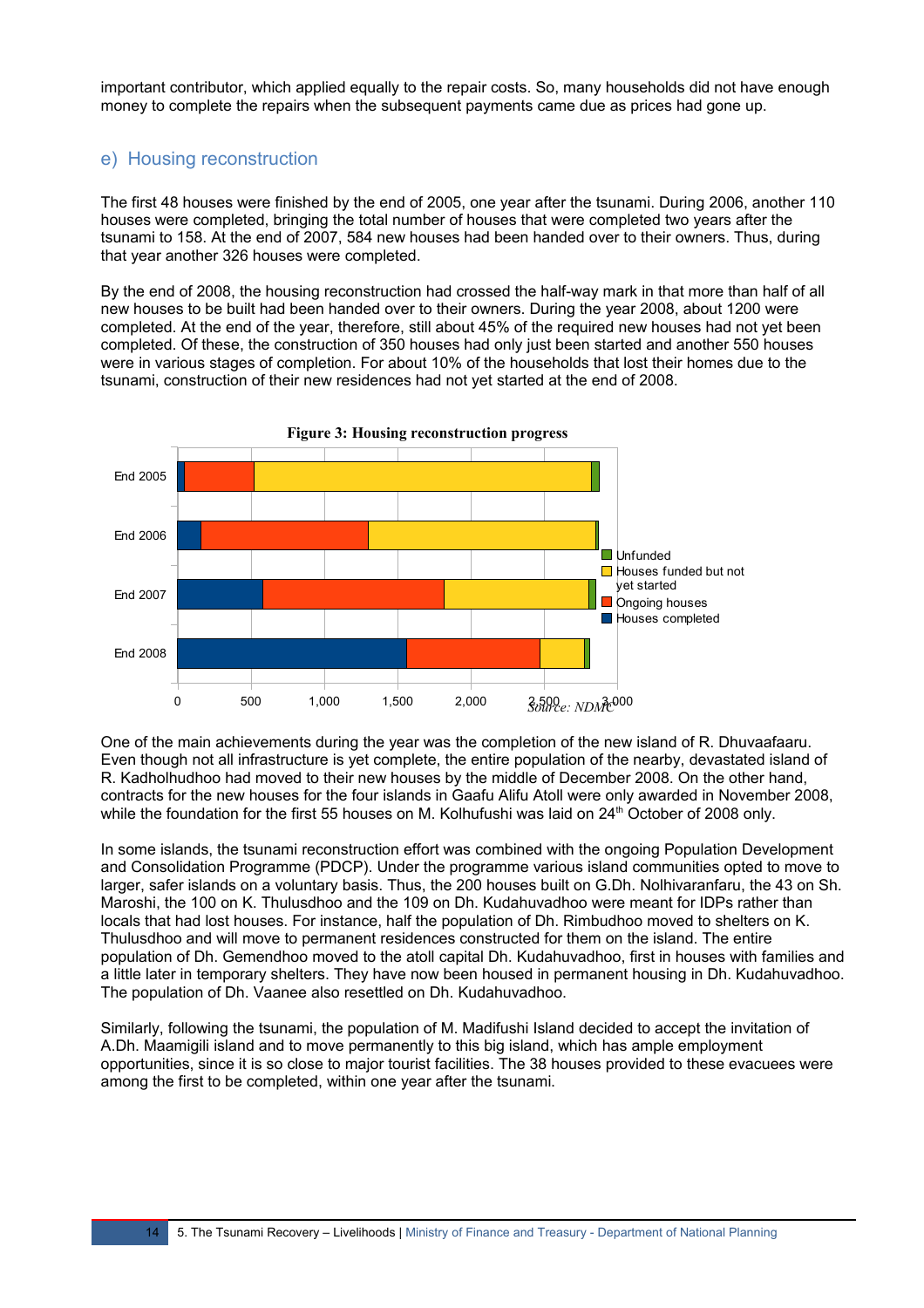

From the perspective of the affected population, the availability of decent housing is the critical factor, not whether these houses have been repaired or newly constructed, as that depends on the seriousness of the damage incurred at the time of the tsunami. Combining the progress charts given in figures 2 and 3 above provides information on the overall situation with respect to the rehabilitation of lost or damaged housing. This is presented in Figure 4.

#### f) Measles immunisation coverage

Table 2 shows the measles immunisation coverage for the country from the five-year period 2001 to 2006. As may be noted, coverage is nearly universal. The dip in 2004 was probably caused by the discontinuation of the programme in the final week of the year after the tsunami disaster. The relatively low coverage in the next year was probably also affected by the tsunami and its subsequent dislocations of target populations.

Thus even though there was a slight dip in vaccinations following the tsunami, the coverage remains nearly universal also for this period. On average only one in thirty children was missed out, as against one in sixty in the three preceding years.

| Year    | Children   | Eligible | Coverage    |
|---------|------------|----------|-------------|
|         | vaccinated | children |             |
| 2001    | 5,433      | 5,515    | 98.5%       |
| 2002    | 4.979      | 5,055    | 98.5%       |
| 2003    | 5,980      | 6,075    | 98.0%       |
| 2004    | 5,264      | 5,490    | 96.0%       |
| 2005    | 5,062      | 5,218    | 97.0%       |
| 2006    | 5,680      | 5,826    | 97.5%       |
| Average | 5,400      | 5,530    | 97.6%       |
|         |            |          | Source: MOH |

*Table 2. Measles immunisation coverage, 2001-2006*

The information is not available at island level, so that it is not possible to separate the rates for those directly affected by the tsunami and others. However, it should be noted that those worst affected moved to islands with a functioning infrastructure and therefore had as easy access to all health, education and social services as the original populations on the host islands. It would therefore be surprising if differences exist between the two groups on any particular island, and thus in total.

#### g) Contraceptive prevalence rate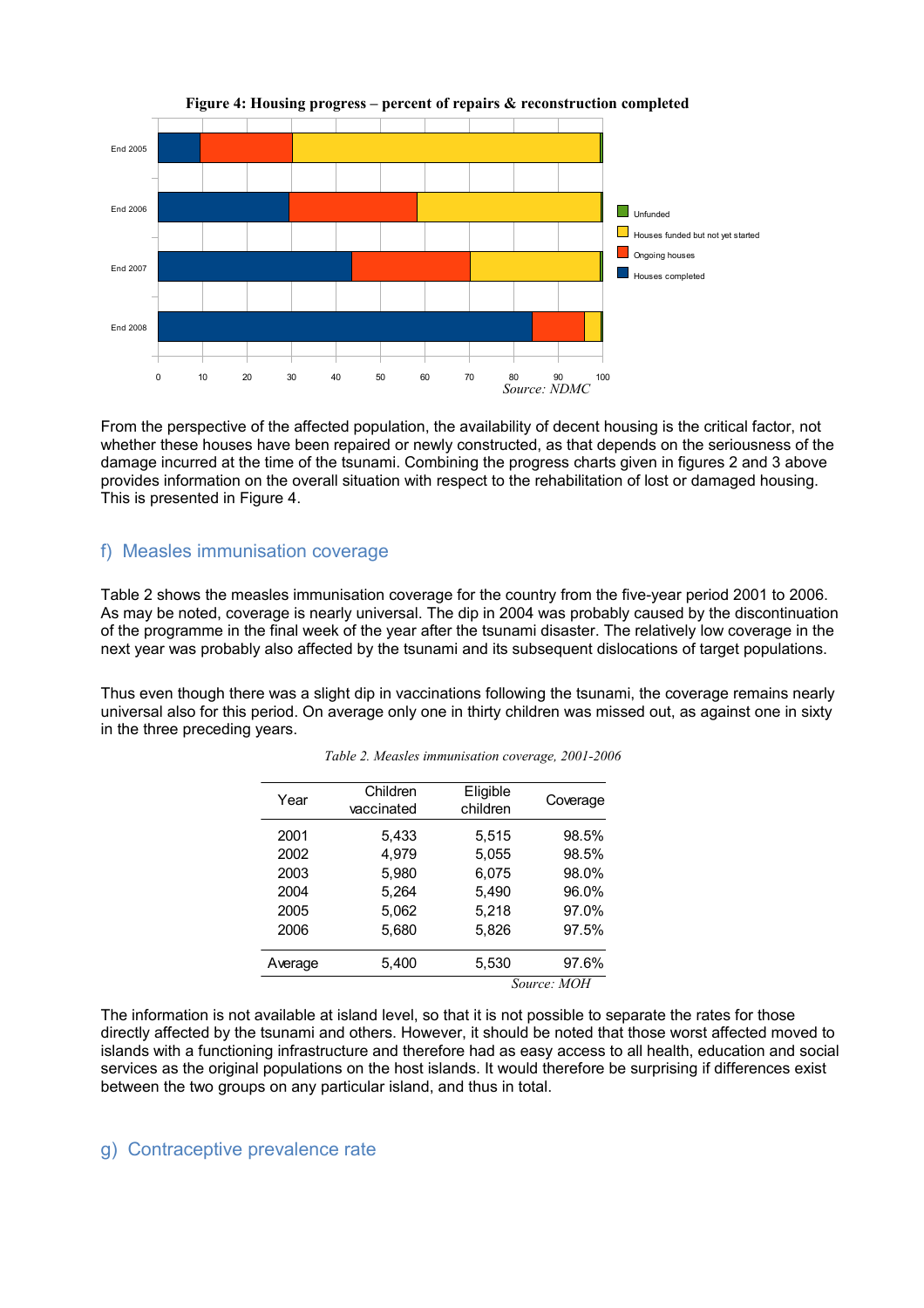Over the ten-year period from 1997 to 2006, the contraceptive prevalence rate for the republic changed by about five percentage points to slightly less than one-quarter of the reference population. In the capital the rate more or less doubled to just over a quarter of the couples while it changed by only 10% in the atolls. The information is summarised in Table 3.

The movement of the prevalence rate in the atolls for the period immediately before and after the tsunami does not show any significant change with the 2005 rate equal to the 2002 rate and the 2006 rate slightly higher than the 2001 rate. Actually, for the period since 2000 the rate in the atolls has fluctuated in a very narrow band of only about 5%, without a trend.

| Year | Republic | Malé | Atolls       |
|------|----------|------|--------------|
| 1997 | 18.1     | 13.3 | 20.1         |
|      |          |      |              |
| 1998 | 18.5     | 13.6 | 20.4         |
| 1999 | 19.3     | 15.7 | 20.7         |
| 2000 | 18.9     | 13.1 | 22.8         |
| 2001 | 20.4     | 15.6 | 22.3         |
| 2002 | 20.8     | 17.8 | 21.9         |
| 2003 | 22.1     | 20.0 | 23.2         |
| 2004 | 224      | 21.7 | 22.7         |
| 2005 | 22.0     | 22.4 | 21.9         |
| 2006 | 23.7     | 27.5 | 22.4         |
|      |          |      | Source: MOH- |

 *Table 3. Contraceptive prevalence rate*



#### **Figure 5: Contraceptive prevalence rates, 2000 - 2006**

#### Outcome indicators

The following outcome indicators for Vital Needs are available for Maldives:

- a) Children under 5 who are underweight
- b) Children under 5 who are wasted (moderate and severe)
- c) Children under 5 who are stunted (moderate and severe)
- d) Low birth weight
- e) Children under 5 who had diarrhoea any time past 14 days
- f) Infant mortality rate
- g) Maternal Mortality Ratio
- h) Population with worse functioning (WHODAS II)
- i) Population under stress or with poor well-being

Only for infant mortality rate and maternal mortality ratio, are data published regularly. For the people's psychological well-being, data are only available for mid-2005, from the TIAS survey.

#### a) to g) Summary

Table 4 provides an overview of the values for the various indicators as these have been published. For a few indicators, more detailed information is available as described further on.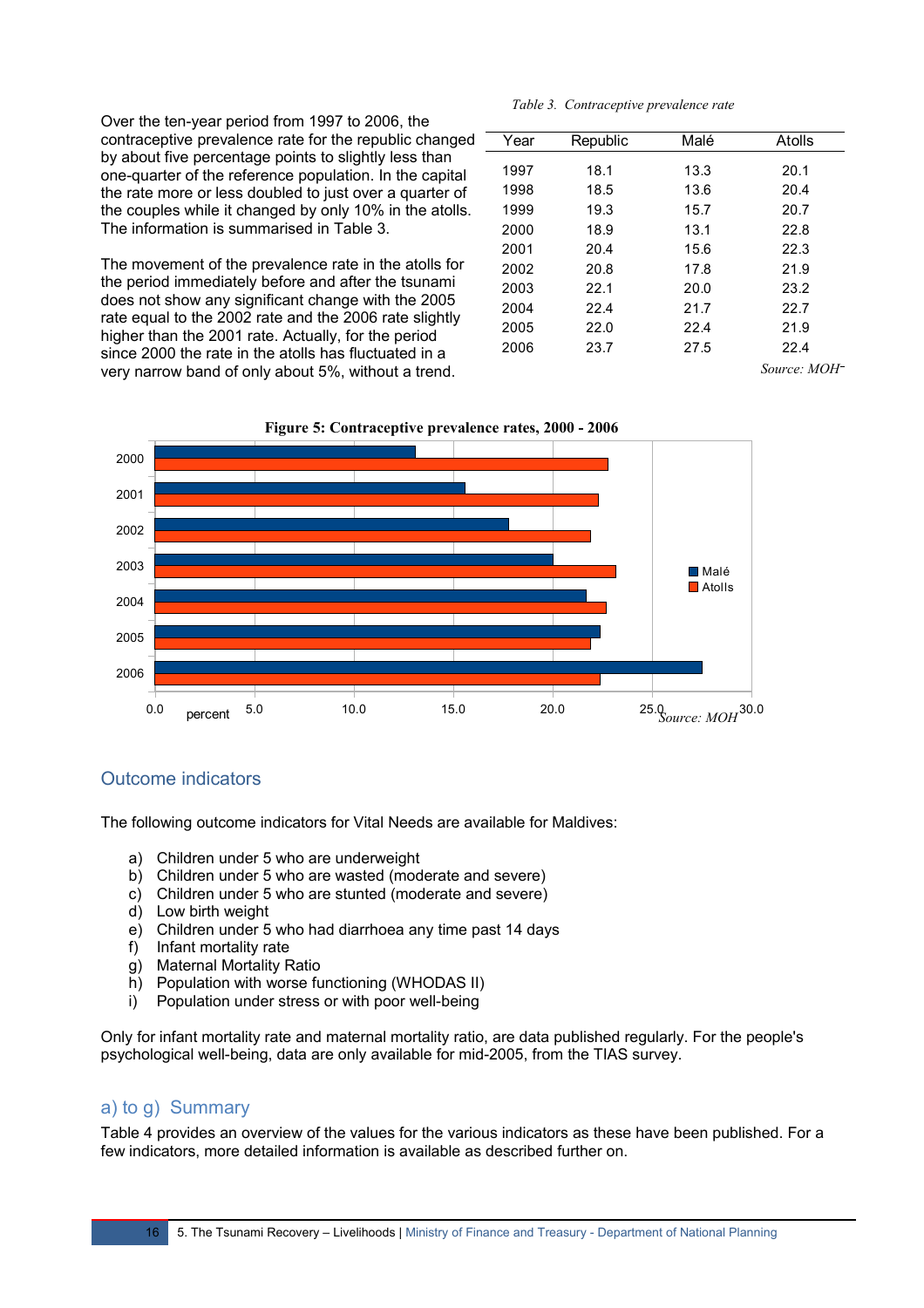#### *a) to c) Malnutrition*

Between 1996 and 2007, there are five observation points for the measurement of malnutrition amongst young children. These are the Multiple Indicator Cluster surveys (MICS) of 1996 and 2001; the Vulnerability and Poverty Assessments (VPA) of 1997 and 2004; and the IYCF KAP referring to 2005. Both the two MICS and the two VPAs use the same methodology for their respective surveys. MICS and VPA surveys are compatible in design and the results should therefore be broadly similar.

The methodology used for the IYCF KAP (*Infant and Young Child Feeding practices: Knowledge, Attitudes, Practices*) survey is not known and is probably incompatible with the other four surveys which are largescale household surveys. This would explain the relatively large differences observed between 2004 and 2005. For the year 2009, the ongoing DHS (Demographic and Health Survey) will provide updated information for these indicators.

The percentages given against all three measures for all the years in Table 4 indicate moderate and severe malnutrition defined as more than two standard deviations from the average. For 2001, MICS also reports on severe malnutrition, defined as more than three standard deviations below the average. Some 11% of children under-5 are severely underweight, 1.4% severely wasted and 7% severely stunted.

The occurrence of malnutrition in the Maldives has less to do with poverty than with an undiversified menu.

In the Maldives, no large scale surveys have been undertaken, either before or after the tsunami, to determine household food consumption. The 1993 Male' household survey as well as the subsequent nation-wide surveys of 1997 (VPA), 2002 (HIES) and 2004 (VPA-2) did collect information on the quantity and value of food purchases and consumption but consistent results could not be obtained. The soon to be published UNICEF-supported micronutrient study in the Maldives stands to add significantly to knowledge in this regard.

| Year                        | Children<br>under 5 who<br>are<br>underweight | Children<br>under 5 who<br>are wasted | Children<br>under 5 who<br>are stunted                          | Low birth<br>weight<br>$( < 2500 \text{gr})$ | Under 5<br>children who<br>had diarrhoea<br>any time in<br>past 14 days | Infant<br>mortality<br>rate | Maternal<br>Mortality<br>Ratio | Actual<br>number of<br>maternal<br>deaths |
|-----------------------------|-----------------------------------------------|---------------------------------------|-----------------------------------------------------------------|----------------------------------------------|-------------------------------------------------------------------------|-----------------------------|--------------------------------|-------------------------------------------|
| 1996                        | 43%                                           | 17%                                   | 30%                                                             |                                              |                                                                         | 30                          |                                |                                           |
| 1997                        | 45%                                           | 20%                                   | 36%                                                             |                                              |                                                                         | 27                          | 262                            | 16                                        |
| 1998                        |                                               |                                       |                                                                 |                                              |                                                                         | 20                          | 158                            | 9                                         |
| 1999                        |                                               |                                       |                                                                 |                                              |                                                                         | 20                          | 115                            | 6                                         |
| 2000                        |                                               |                                       |                                                                 |                                              |                                                                         | 21                          | 78                             | 4                                         |
| 2001                        | 30%                                           | 13%                                   | 25%                                                             |                                              | 4.4%                                                                    | 17                          | 143                            | 7                                         |
| 2002                        |                                               |                                       |                                                                 |                                              |                                                                         | 18                          | 160                            | 8                                         |
| 2003                        |                                               |                                       |                                                                 | 9.1%                                         |                                                                         | 14                          | 78                             | 4                                         |
| 2004                        | 31%                                           | 20%                                   | 22%                                                             | 9.1%                                         |                                                                         | 15                          | 96                             | 5                                         |
| 2005                        | 21%                                           | 13%                                   | 17%                                                             | 9.0%                                         |                                                                         | 16                          | 72                             | 4                                         |
| 2006                        |                                               |                                       |                                                                 | 9.4%                                         |                                                                         | 13                          | 69                             | 4                                         |
| 2007                        |                                               |                                       |                                                                 | $*5.1%$                                      |                                                                         | 10                          | 46                             | 3                                         |
| Sources:                    | MICS1(1996)                                   | MICS1(1996)                           | MICS1(1996)                                                     |                                              |                                                                         | Statistical yearbooks       |                                |                                           |
|                             | VPA1 (1997)                                   | VPA1 (1997)                           | VPA1 (1997)                                                     |                                              |                                                                         |                             | (various issues)               |                                           |
|                             | MICS2 (2001)                                  | MICS2 (2001)                          | MICS2 (2001)                                                    |                                              | MICS2 (2001)                                                            |                             |                                |                                           |
|                             | VPA2 (2004)                                   | VPA2 (2004)                           | VPA2 (2004) VRS/ MoH                                            |                                              |                                                                         |                             |                                |                                           |
|                             |                                               |                                       | IYCF KAP (2005) IYCF KAP (2005) IYCF KAP (2005) (various years) |                                              |                                                                         |                             |                                |                                           |
| $*$ Dealized age $\epsilon$ |                                               |                                       |                                                                 |                                              |                                                                         |                             |                                |                                           |

Table 4. Summary information on Vital Needs outcome indicators

The various smaller surveys undertaken over time have indicated that the average diet lacks a proper balance of vitamins and micro-nutrients. The consumption of green vegetables and pulses, for instance, is

**Preliminary**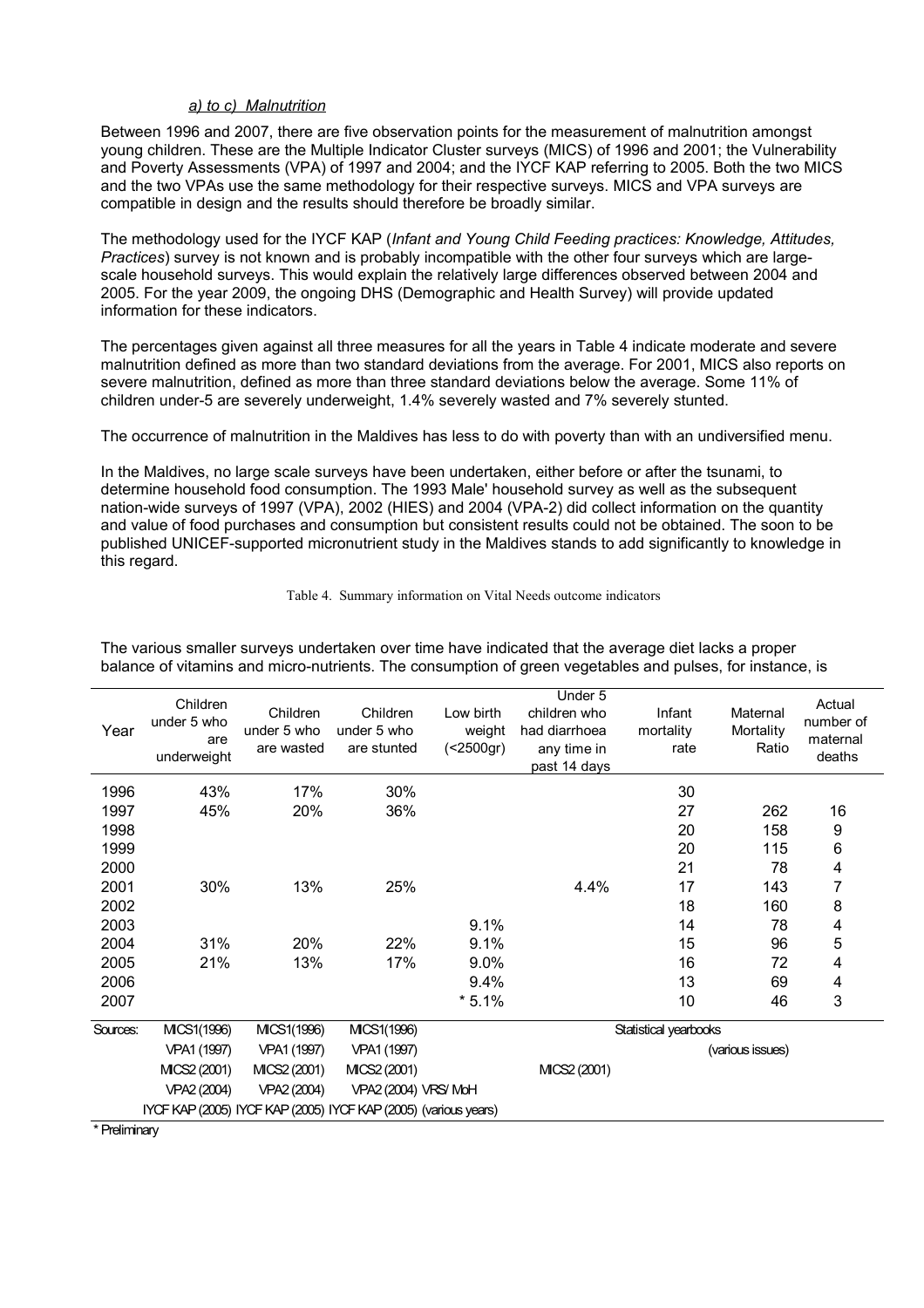very low due to the limited agricultural possibilities on the small islands and animal proteins for most part are obtained from tuna fish.

#### *d) Low birth weight*

The vital registration system (VRS) maintains records of the birth weights of all newborn children registered in the system. Although these are not regularly published or included in the statistical yearbook, the information is available from the Ministry of Health. For the period 2003 to 2006, about 9% of the births fall within this category. The preliminary data for 2007 show a sharp reduction to only 5%, but this may be due to incomplete information.

#### *e) Children under 5 who had diarrhoea any time past 14 days*

The only dataset that provides information on this item is the MICS 2001 survey. For 2001 it was found that 4.4% of the under-5 children had experienced diarrhoea during the preceding 14 days.

#### *f) Infant Mortality Rate*

Detailed information on the infant mortality rates (IMR) by sex and urban (Malé) and rural (atolls) populations is given in Table 5. The distribution is based on the place where the births have occurred and not where the mothers normally live. This may, especially in the earlier years, have influenced the rates as Malé has the best health facilities in the country, where cases with expected birth complications were often referred to.

There were ten infants amongst the tsunami deaths in the atolls of Maldives. Even then, the IMR for 2004 was substantially lower than that for the preceding years and in the years following the tsunami, the infant mortality rates in the atolls remained at the same low level. As the number of occurrences of infant deaths is relatively low, the averages for three periods are also given at the bottom of the table.

|          |                      | Republic |        |                      | Malé |        |                      | <b>Atolls</b> |        |
|----------|----------------------|----------|--------|----------------------|------|--------|----------------------|---------------|--------|
| Year     | <b>Both</b><br>sexes | Male     | Female | <b>Both</b><br>sexes | Male | Female | <b>Both</b><br>sexes | Male          | Female |
| 1992     | 31                   | 34       | 27     | 38                   | 39   | 36     | 29                   | 33            | 25     |
| 1993     | 34                   | 35       | 33     | 33                   | 33   | 34     | 34                   | 36            | 33     |
| 1994     | 30                   | 31       | 28     | 36                   | 40   | 32     | 28                   | 30            | 27     |
| 1995     | 32                   | 32       | 31     | 36                   | 37   | 36     | 31                   | 31            | 30     |
| 1996     | 30                   | 34       | 25     | 21                   | 24   | 17     | 32                   | 37            | 27     |
| 1997     | 27                   | 27       | 27     | 15                   | 13   | 17     | 31                   | 32            | 31     |
| 1998     | 20                   | 20       | 21     | 21                   | 18   | 25     | 20                   | 21            | 19     |
| 1999     | 20                   | 21       | 19     | 13                   | 16   | 10     | 23                   | 23            | 23     |
| 2000     | 21                   | 22       | 20     | 17                   | 19   | 15     | 23                   | 23            | 23     |
| 2001     | 17                   | 17       | 18     | 13                   | 13   | 14     | 19                   | 19            | 20     |
| 2002     | 18                   | 19       | 16     | 15                   | 21   | 9      | 19                   | 18            | 21     |
| 2003     | 14                   | 15       | 13     | 8                    | 13   | 3      | 18                   | 17            | 18     |
| 2004     | 15                   | 16       | 13     | 10                   | 14   | 6      | 18                   | 17            | 19     |
| 2005     | 12                   | 11       | 13     | 12                   | 8    | 16     | 12                   | 14            | 10     |
| 2006     | 16                   | 18       | 13     | 13                   | 14   | 12     | 18                   | 21            | 15     |
| 2007     | 10                   | 14       | 6      | 9                    | 12   | 6      | 11                   | 15            | 6      |
| Averages |                      |          |        |                      |      |        |                      |               |        |
| 92-97    | 31                   | 32       | 29     | 30                   | 31   | 29     | 31                   | 33            | 29     |
| 98-03    | 18                   | 19       | 18     | 15                   | 17   | 13     | 20                   | 20            | 21     |
| 04-07    | 13                   | 15       | 11     | 11                   | 12   | 10     | 15                   |               | $Sh^T$ |

*Table 5. Infant mortality rate by sex, Malé and atolls, 1992 - 2007* 

The infant mortality rates for the mid-90s were broadly similar for the atolls and Malé as well as for the sexes. In the years around the end of the century, there was a distinct difference in the levels between Malé and the atolls, which continued into the period after the tsunami. Over this last period, the average IMR was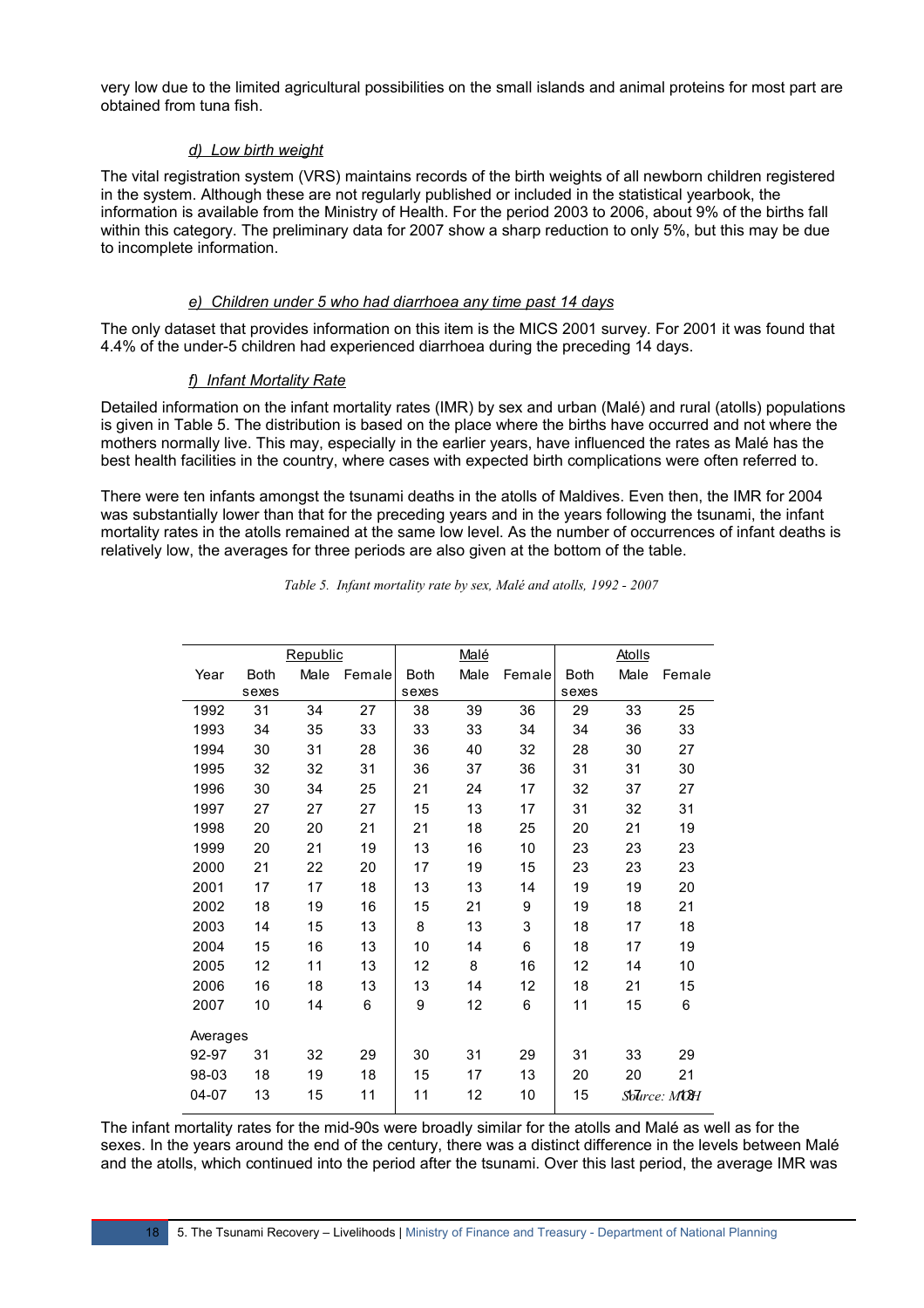about one-third of that in the earliest period for Malé while the IMR had been reduced by about half over the same period in the atolls.

#### *g) Maternal Mortality Ratio*

In the Maldives, the Maternal Mortality Ratios (MMR) show a clear downward trend over the years, but with substantial fluctuations. These fluctuations are only due to the fact that there are only a few maternal deaths in any one year, as can be seen in Table 6. In the first four years in the table, there were on average less than nine deaths; in the years 2000-2003 this went down to only six and in the last four years the number was only four per year. At such low numbers, a single death translates into a change of 20-25% in the ratio.

The low number of maternal deaths in the country also makes it meaningless to prepare separate time series for Malé and the atolls as those would fluctuate even more than the series given in Table 6.

| Year | Maternal<br>Mortality Ratio<br>(per 100,000) | Actual<br>number of<br>maternal<br>deaths |
|------|----------------------------------------------|-------------------------------------------|
| 1997 | 262                                          | 16                                        |
| 1998 | 158                                          | 9                                         |
| 1999 | 115                                          | 6                                         |
| 2000 | 78                                           | 4                                         |
| 2001 | 143                                          | 7                                         |
| 2002 | 160                                          | 8                                         |
| 2003 | 78                                           | 4                                         |
| 2004 | 96                                           | 5                                         |
| 2005 | 72                                           | 4                                         |
| 2006 | 69                                           | 4                                         |
| 2007 | 46                                           | 3<br>Source: MOH                          |

# h) and i) People's psychological well-being

In the immediate aftermath of the tsunami, the government sent teams of volunteer councillors out to the islands to assist the people deal with their psycho-social problems. Following this immediate response, various organisations started organising long-term support by training Maldivian volunteers. One of the largest of these programmes was conducted by the American Red Cross in coordination with the Ministries of Gender and Family; Education and Health. Since 2006, psycho-social support programmes have been conducted on 76 islands with more than 63,000 beneficiaries. Furthermore, about 1,400 teachers and other volunteers were trained and local capacities were built for the development and implementation of psychosocial support programmes. Other activities were undertaken by Care Society, United Nations fund for Population Activities (UNFPA), UNICEF and World Health Organisation (WHO).

A socio-economic study, the Vulnerability and Poverty Assessment II (VPA II) $^3$  $^3$  has been conducted by the then Ministry of Planning and National Development just six months prior to the tsunami. The government decided to repeat the survey, with some modifications to obtain tsunami-specific information, six months after the tsunami<sup>[4](#page-18-1)</sup>. The sample selection was modified to ensure that the information for the different tsunami impact groups was not only representative but also accurate. This was accomplished by increasing the sample size for the most-affected communities and (to keep overall costs under control) reduce the sample size on the least affected islands.

This Tsunami Impact Assessment Study (TIAS) included a special psycho-social component which was administered only to the people who at the time of the tsunami lived on the fourteen most affected islands (those that were evacuated following the tsunami)<sup>[5](#page-18-2)</sup>. This questionnaire was administered by health workers rather than the regular enumerators and took place at the locations where the households were located at the time of the survey. The results showed that six months after the tsunami a majority of the respondents continued to suffer effects such as difficulty in sleeping and eating. They also had less confidence in the future and worried about the security of their families. No assessments have been undertaken since that time and therefore the present situation is not known.

As might be expected from a population deprived of their own houses and living in temporary shelters, the main cause of worry is the housing situation. This is followed by worries about the children's future and by compassion with respect to the way family and friends have been affected. The information is given in the

<span id="page-18-0"></span><sup>3</sup>  *The Vulnerability and Poverty Assessment II – 2004*

<span id="page-18-1"></span><sup>4</sup>  *Tsunami Impact Assessment Study (TIAS), Ministry of Planning and National Development in co-operation with the United Nations Development Program and the United Nations Population Fund, Male, Republic of Maldives, September 2006.*

<span id="page-18-2"></span><sup>5</sup>  *A total of 854 persons of 15 years and above were interviewed for this component of the survey.*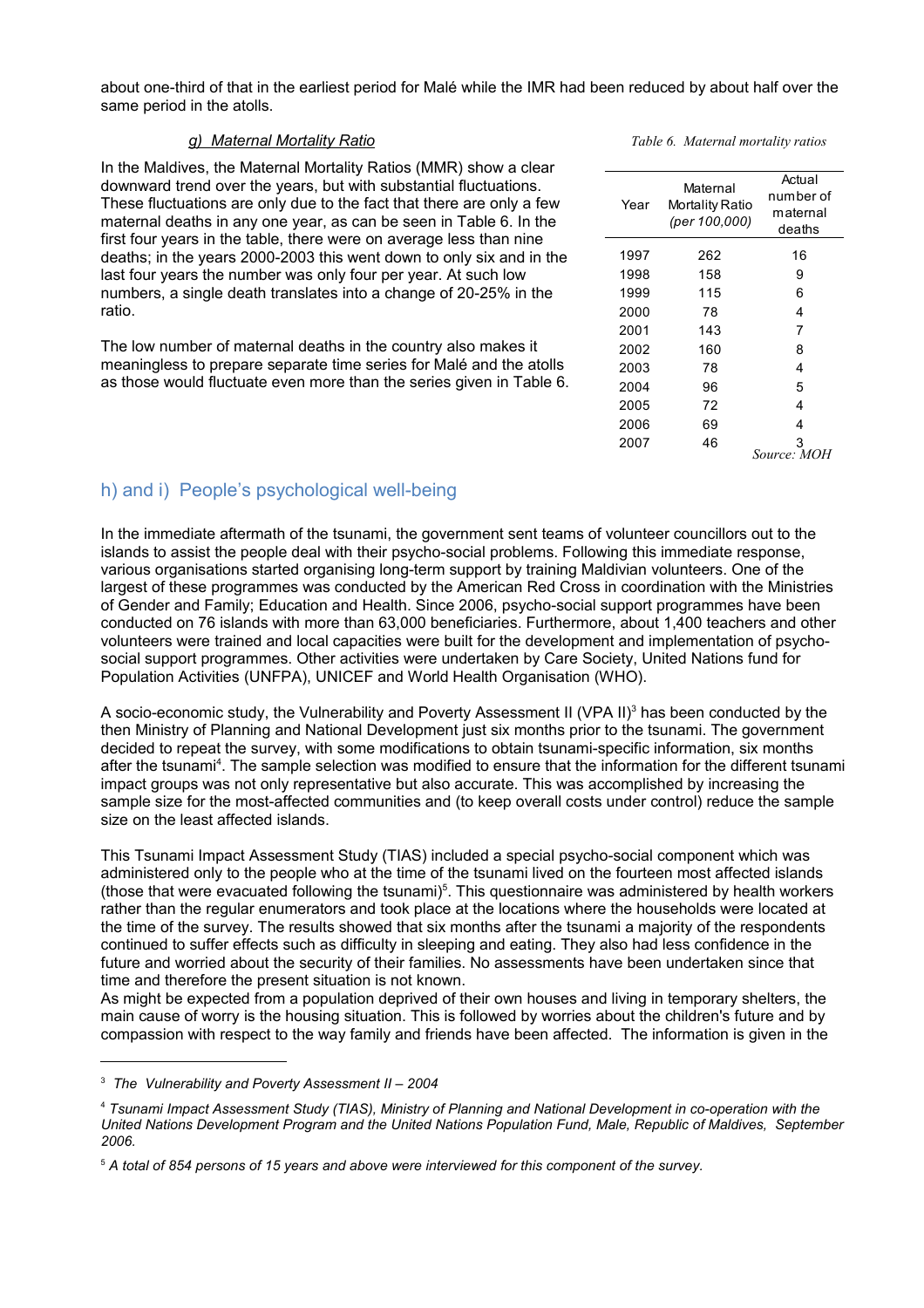Figure 6. In general, the situation worsened for far more persons than they improved, except for the partner's treatment, where the majority of respondents indicated that it stayed the same. The pattern is the same for women and men, with the exception that men worried somewhat more about employment. It is their fourth most-important concern as against the sixth for women and overall.



**Figure 6: Worries expressed by most affected tsunami victims**

For the six main worries, given in Figure 7, the information has been further dis-aggregated by psycho-social group and sex. In general the moderately affected people had more worries than those mildly affected by the tsunami and those again more than the people classified as not affected. On average, men worried more about housing and employment while women were more worried about family and community.



**Figure 7: Main worries by category and sex**

Due to their prolonged stay in the temporary shelters, from time to time tensions developed within the communities of IDPs as well as between those of the IDPs and the population of the host islands. These were clear expressions of the frustrations that were building up amongst the IDPs because of the perceived slow progress in the reconstruction effort and continuing uncertainty about their future. With more and more IDPs returning to their permanent houses, these problems are expected to diminish.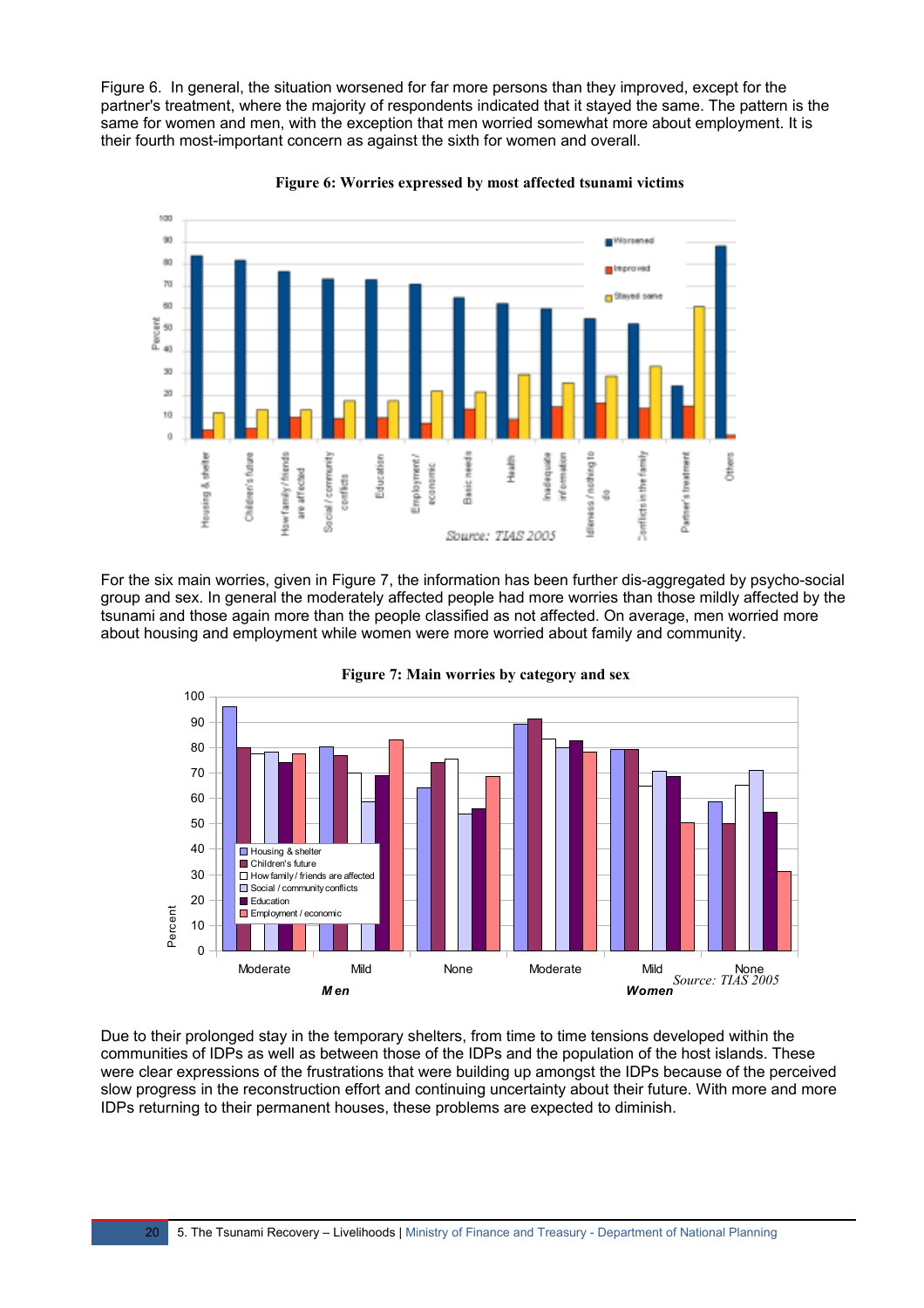# **3. The Tsunami Recovery – Basic Services**

#### Output indicators

The following output indicators for Basic Services are available for Maldives:

- a) Primary school children per school
- b) Primary school children per teacher
- c) Hospital beds (in-patient and maternity)
- d) Outpatient consultations per person per year
- e) Children of 12-23 months fully immunised against all antigens
- f) Health facilities with emergency obstetric care
- g) Adequate ante-natal coverage (at least 4 visits during a pregnancy)
- h) People per latrine (for affected people living in temporary shelters)
- i) Tsunami-affected communities consulted by implementing agency

For the indicators a to g, annual data are available. The indicator h was more or less static after the temporary facilities were constructed. Indicator i has been 100% from early on, as all communities were consulted at the different steps in the rehabilitation process.

#### a) Primary school children per school

The number of children per school is given in Table 7 and Figure 8, separately for Malé and the atolls for the school years 2003 to 2007. There are some fluctuations in the number of schools in the atolls over those years due partly to the temporary relocation of internally displaced persons to host islands but also as a result of the population consolidation strategy whereby the entire population of a small island moves to a larger island and the children then go to the schools already existing on their new island.



#### **Figure 8: Number of children per primary school, 2003 - 2007**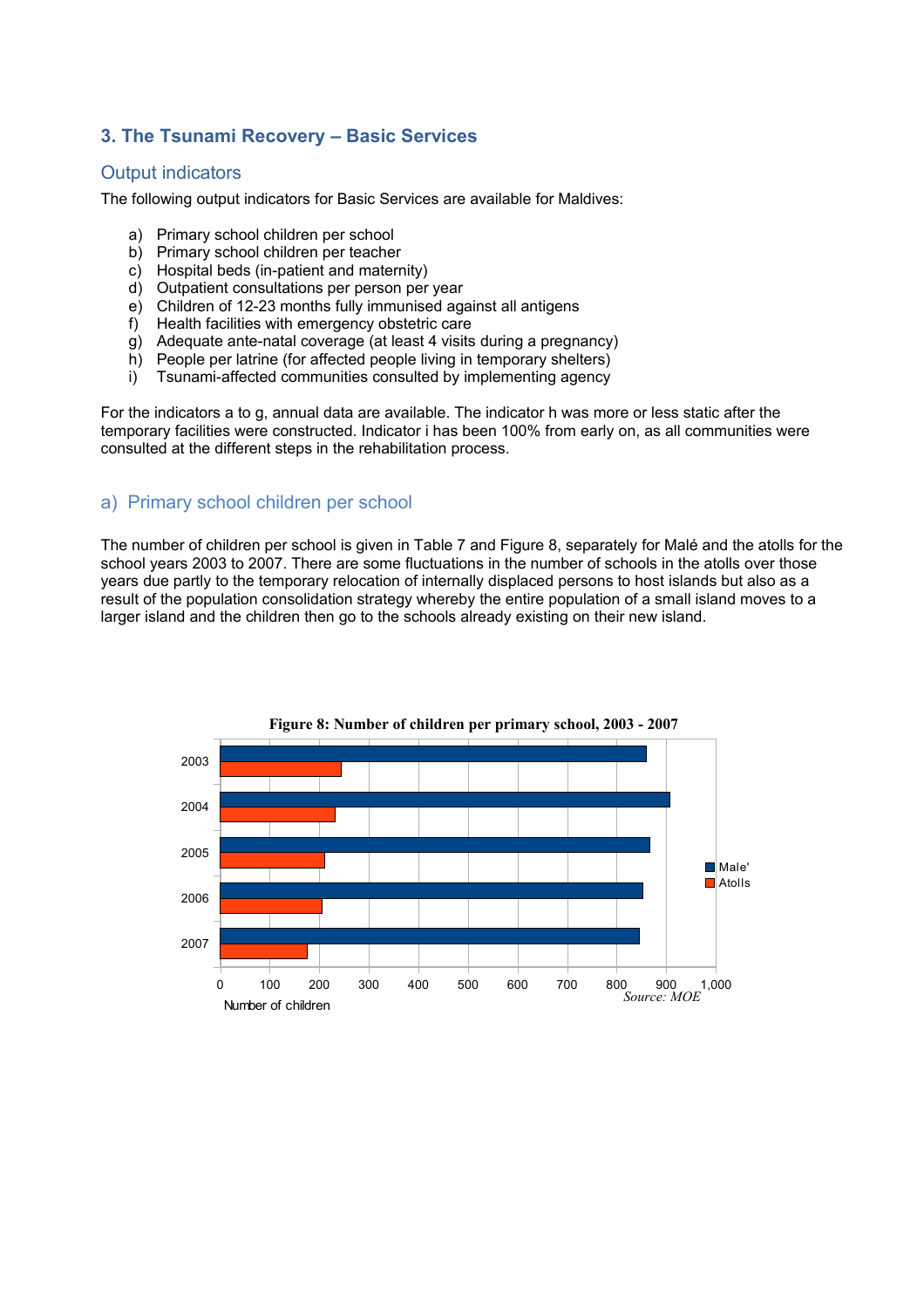| Year          | Number of<br>schools | Number of<br>students | Average<br>students<br>per school |
|---------------|----------------------|-----------------------|-----------------------------------|
| Republic      |                      |                       |                                   |
| 2003          | 231                  | 66,169                | 286                               |
| 2004          | 229                  | 63,300                | 276                               |
| 2005          | 225                  | 57,873                | 257                               |
| 2006          | 216                  | 54,692                | 253                               |
| 2007          | 225                  | 50,270                | 223                               |
| Male'         |                      |                       |                                   |
| 2003          | 16                   | 13,763                | 860                               |
| 2004          | 15                   | 13,606                | 907                               |
| 2005          | 16                   | 13,874                | 867                               |
| 2006          | 16                   | 13,639                | 852                               |
| 2007          | 16                   | 13,527                | 845                               |
| <b>Atolls</b> |                      |                       |                                   |
| 2003          | 215                  | 52,406                | 244                               |
| 2004          | 214                  | 49,694                | 232                               |
| 2005          | 209                  | 43,999                | 211                               |
| 2006          | 200                  | 41,053                | 205                               |
| 2007          | 209                  | 36,743                | 176                               |
|               |                      |                       | Source: MOE                       |

*Table 7. Number of children per school*

The data presented in Table 7 show that there is no distinctive deviation from the trends at the time of the tsunami. In most islands the children were back to school soon after the disaster, although sometimes in makeshift facilities. If needed, the increased number of pupils in some islands was catered for by having a morning and an afternoon session for different classes in the same classrooms. This practice has long been in place in Malé.

Over the past decades, population growth rates have been reduced drastically in the Maldives. Together with the urban drift this means that the overall population of the atolls has barely changed between 2000 and 2006, the years of the last two population censuses.

The two lowest five-year age cohorts, however, saw reductions of about one quarter in size between the two years. Such large reductions in potential numbers of pupils will bring the viability of schools on smaller islands under severe stress over the coming ten to fifteen years as there is little likelihood that the trends of either the lower population growth rates or urban drift will be reversed.

The effects of the urban drift can also be seen in Table 8. While the number of school children in Malé remains more or less constant over the five years for which data are given in the table, their number in the atolls was reduced significantly; by about one quarter.

| Locality and  |            | 2006    |         |            | 2000    |         |            | <b>Difference</b> |          | Percentage |
|---------------|------------|---------|---------|------------|---------|---------|------------|-------------------|----------|------------|
| age-group     | Both sexes | Male    | Female  | Both sexes | Male    | Female  | Both sexes | Male              | Female   | Both sexes |
| Republic      |            |         |         |            |         |         |            |                   |          |            |
| All ages      | 298,968    | 151,459 | 147,509 | 270,101    | 137,200 | 132,901 | 28,867     | 14,259            | 14,608   | 10.7%      |
| $0 - 4$       | 26,171     | 13,362  | 12,809  | 30,912     | 15,699  | 15,213  | $-4,741$   | $-2,337$          | $-2,404$ | $-15.3%$   |
| $5 - 9$       | 29,867     | 15,352  | 14,515  | 37,927     | 19,336  | 18,591  | $-8,060$   | $-3,984$          | $-4,076$ | $-21.3%$   |
| Male'         |            |         |         |            |         |         |            |                   |          |            |
| All ages      | 103.693    | 51,992  | 51,701  | 74,069     | 38,559  | 35,510  | 29,624     | 13,433            | 16.191   | 40.0%      |
| $0 - 4$       | 7,344      | 3,744   | 3,600   | 5,897      | 3,004   | 2,893   | 1,447      | 740               | 707      | 24.5%      |
| $5 - 9$       | 7,538      | 3,829   | 3,709   | 7,043      | 3,621   | 3,422   | 495        | 208               | 287      | $7.0\%$    |
| <b>Atolls</b> |            |         |         |            |         |         |            |                   |          |            |
| All ages      | 195,275    | 99,467  | 95,808  | 196,032    | 98,641  | 97,391  | $-757$     | 826               | $-1,583$ | $-0.4\%$   |
| $0 - 4$       | 18,827     | 9,618   | 9,209   | 25,015     | 12,695  | 12,320  | $-6,188$   | $-3,077$          | $-3,111$ | $-24.7%$   |
| $5 - 9$       | 22,329     | 11,523  | 10,806  | 30,884     | 15,715  | 15,169  | $-8,555$   | $-4,192$          | $-4,363$ | $-27.7%$   |

|  |  |  | Table 8. Population by locality and low age groups, census 2000 and 2006 |  |  |  |  |  |  |
|--|--|--|--------------------------------------------------------------------------|--|--|--|--|--|--|
|--|--|--|--------------------------------------------------------------------------|--|--|--|--|--|--|

*Source: Department of National Planning, Ministry of Finance and Treasury*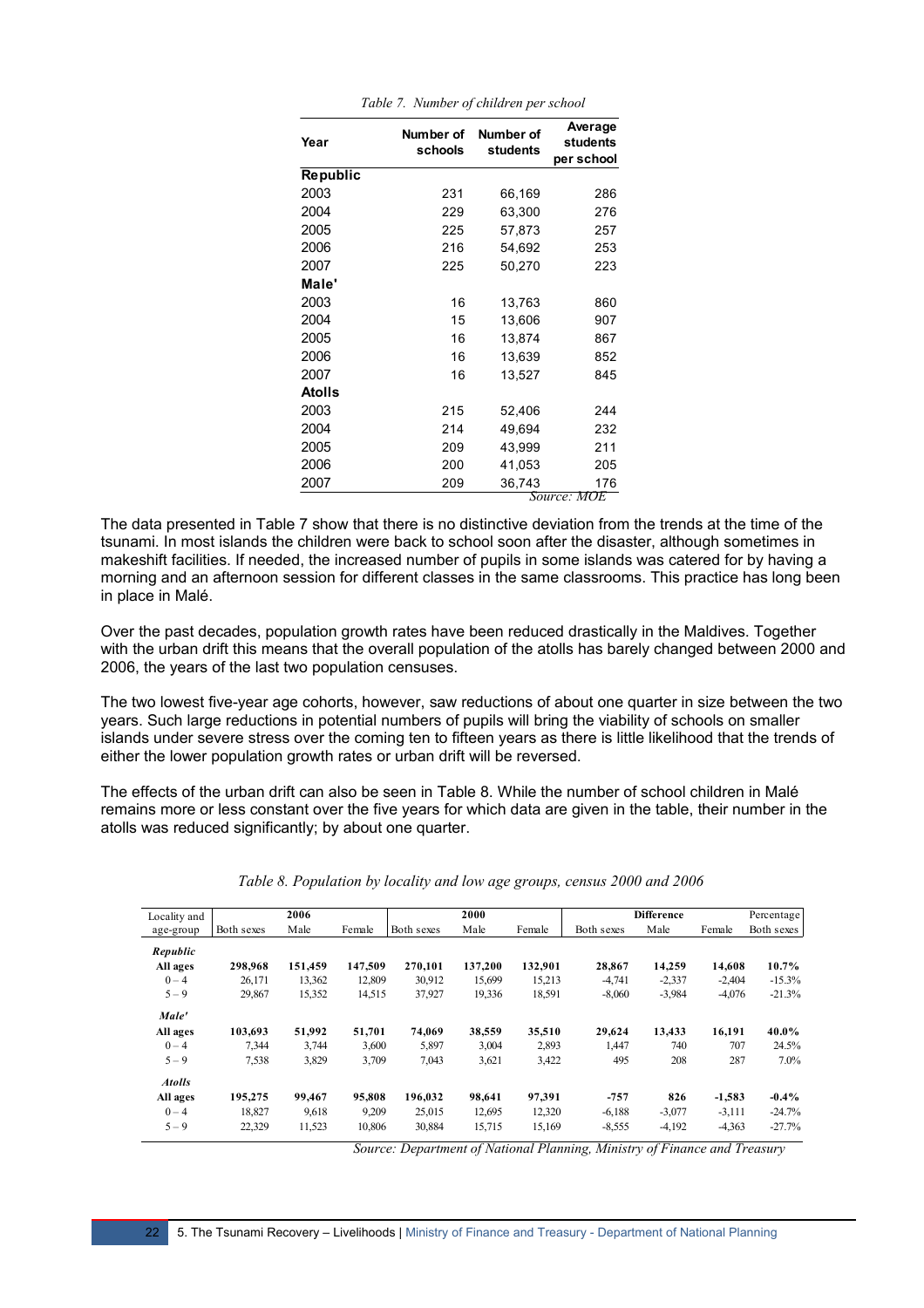#### b) Primary school children per teacher

A summary of the main characteristics for the period 2003 to 2007 has been given in Table 9 and Figure 9. Class sizes in the Maldives are generally small, although a substantial part of the teachers is not fully trained. Therefore, the table presents two different student teacher ratios, namely one with all teachers as the denominator and a second one with the trained teacher as the denominator. Using the first indicator, the average class size has been less than twenty pupils per teacher for the past few years, both in Malé and the atolls. The ratio of students per trained teacher is about one-third higher, although it is slowly coming closer to the overall ratio as the proportion of untrained teachers is falling.





|               |                       |                             |                                            | ×.                    |                                    |                                           |
|---------------|-----------------------|-----------------------------|--------------------------------------------|-----------------------|------------------------------------|-------------------------------------------|
| Year          | Number of<br>teachers | of which:<br><b>Trained</b> | of which:<br><b>Expatriate</b><br>teachers | Number of<br>students | <b>Student</b><br>Teacher<br>Ratio | <b>Students</b><br>per trained<br>Teacher |
| Republic      |                       |                             |                                            |                       |                                    |                                           |
| 2003          | 3,644                 | 2,216                       | 761                                        | 66,169                | 18                                 | 30                                        |
| 2004          | 2,786                 | 1,793                       | 479                                        | 63,300                | 23                                 | 35                                        |
| 2005          | 2,882                 | 1,746                       | 461                                        | 57,873                | 20                                 | 33                                        |
| 2006          | 3,321                 | 2,241                       | 391                                        | 54,692                | 16                                 | 24                                        |
| 2007          | 3,463                 | 2,321                       | 398                                        | 50,270                | 15                                 | 22                                        |
| Male'         |                       |                             |                                            |                       |                                    |                                           |
| 2003          | 693                   | 518                         | 163                                        | 13,763                | 20                                 | 27                                        |
| 2004          | 530                   | 452                         | 116                                        | 13,606                | 26                                 | 30                                        |
| 2005          | 494                   | 440                         | 101                                        | 13,874                | 28                                 | 32                                        |
| 2006          | 725                   | 650                         | 115                                        | 13,639                | 19                                 | 21                                        |
| 2007          | 732                   | 656                         | 83                                         | 13,527                | 18                                 | 21                                        |
| <b>Atolls</b> |                       |                             |                                            |                       |                                    |                                           |
| 2003          | 2,951                 | 1,698                       | 598                                        | 52,406                | 18                                 | 31                                        |
| 2004          | 2,256                 | 1,341                       | 363                                        | 49,694                | 22                                 | 37                                        |
| 2005          | 2,388                 | 1,306                       | 360                                        | 43,999                | 18                                 | 34                                        |
| 2006          | 2,596                 | 1,591                       | 276                                        | 41,053                | 16                                 | 26                                        |
| 2007          | 2,731                 | 1,665                       | 315                                        | 36,743                | 13                                 | 22                                        |
|               |                       |                             |                                            |                       |                                    | <i>Source: MOE</i>                        |

#### *Table 9. Number of students per teacher*

It may be observed that there are many expatriate teachers in the country. These mostly come from India and Sri Lanka and they made up about a third of the trained teachers in 2003. Four years later, only about one-sixth of the trained teachers were foreigners. As a share of the total number of teachers, they represented over 20% of the total in 2003 and this had gone down to slightly more than 10% in 2007.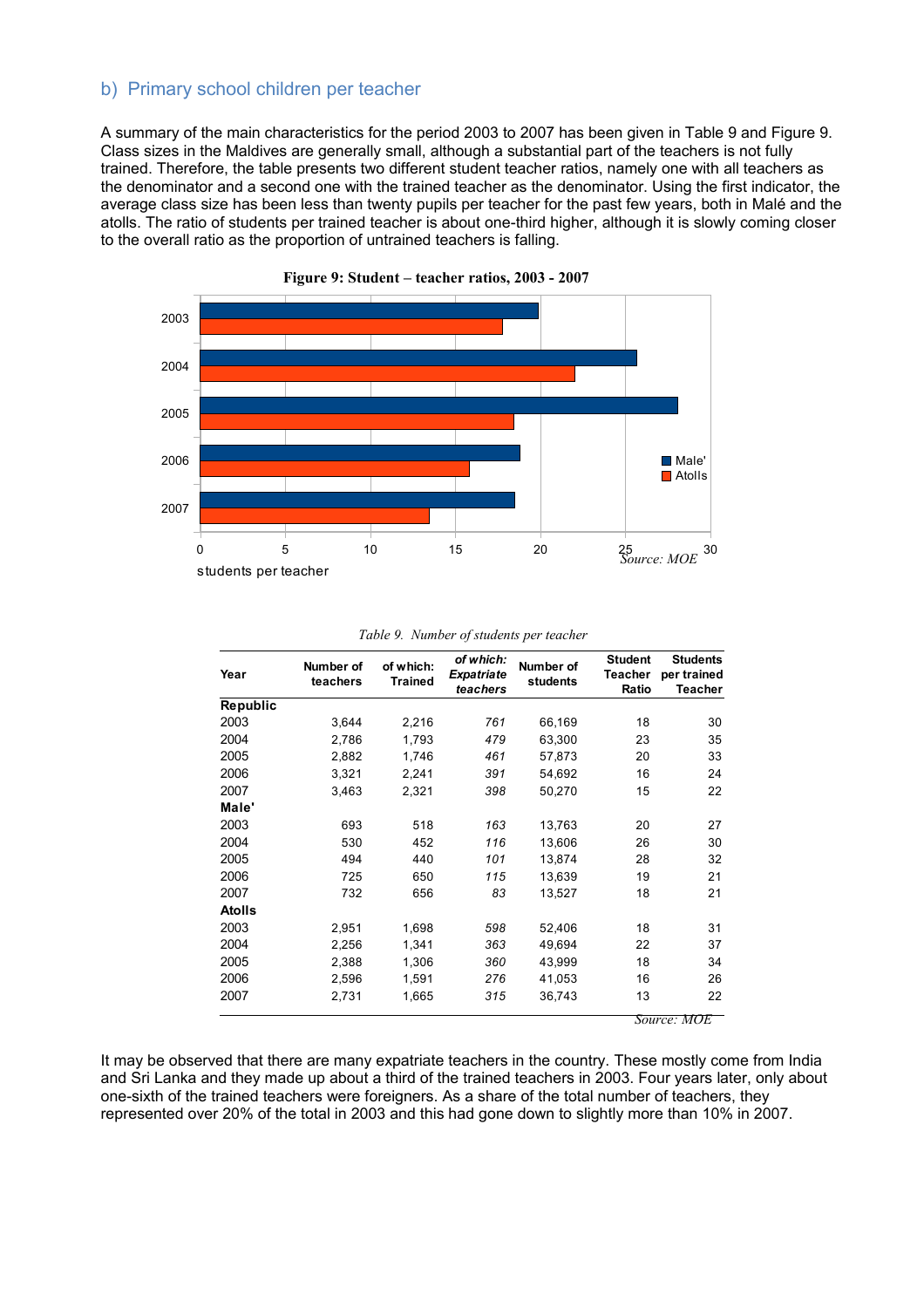The share of expatriate teachers in the total has always been a few percentage points higher in the atolls than in Malé but in both areas they have been decreasing rapidly. In parallel, the number of trained teachers has been increasing fast. In 2003, the share of trained teachers amongst locals was about half, while it was nearly two-thirds six years later. Nonetheless, the improvements were mostly in Malé where two-thirds of the teachers were trained in 2003 against nearly 90% five years later. In the atolls, the share of trained teachers amongst locals only changed from a little below 50% to slightly more than 50%.

The tsunami placed a large additional burden on the education system in the atolls but this did not result in large deviations from the trend to smaller class sizes in the country.

#### c) Hospital beds (in-patient and maternity)

The development of the number of hospital beds in the Maldives over the period 2000 to 2007 is given in Table 10. It shows that the number of available beds has increased three-fold over this period, raising the number of beds per ten thousand population from about 17 to about 45.

| Year | Number of Hospital | population per | hospital beds / |
|------|--------------------|----------------|-----------------|
|      | Beds               | hospital bed   | 10,000 popn     |
| 2000 | 470                | 577            | 17.3            |
| 2001 | 533                | 518            | 19.3            |
| 2002 | 558                | 503            | 19.9            |
| 2003 | 643                | 443            | 22.6            |
| 2004 | 759                | 381            | 26.2            |
| 2005 | 784                | 375            | 26.7            |
| 2006 | 1.365              | 219            | 45.7            |
| 2007 | 1,367              | 223            | 44.8            |

*Table 10. Number of hospital beds, 2000 to 2007*

Because of its small population size, the health system in the Maldives has been designed in such a way that smaller communities are provided with basic health care facilities and larger communities and regional centres with intermediate services. The referral hospitals for all of the Maldives are located in Malé. It is therefore rather difficult to distribute hospital beds available in the atolls and Malé as the latter includes beds for tertiary care normally used by islanders. Bifurcation of the data would therefore give an under-estimate for the atolls and an over-estimate for Malé. The number of hospital beds per 10,000 population is given in Figure 10.



**Figure 10: Hospital beds per 10,000 population, 2000 - 2007**

*Source: MOH*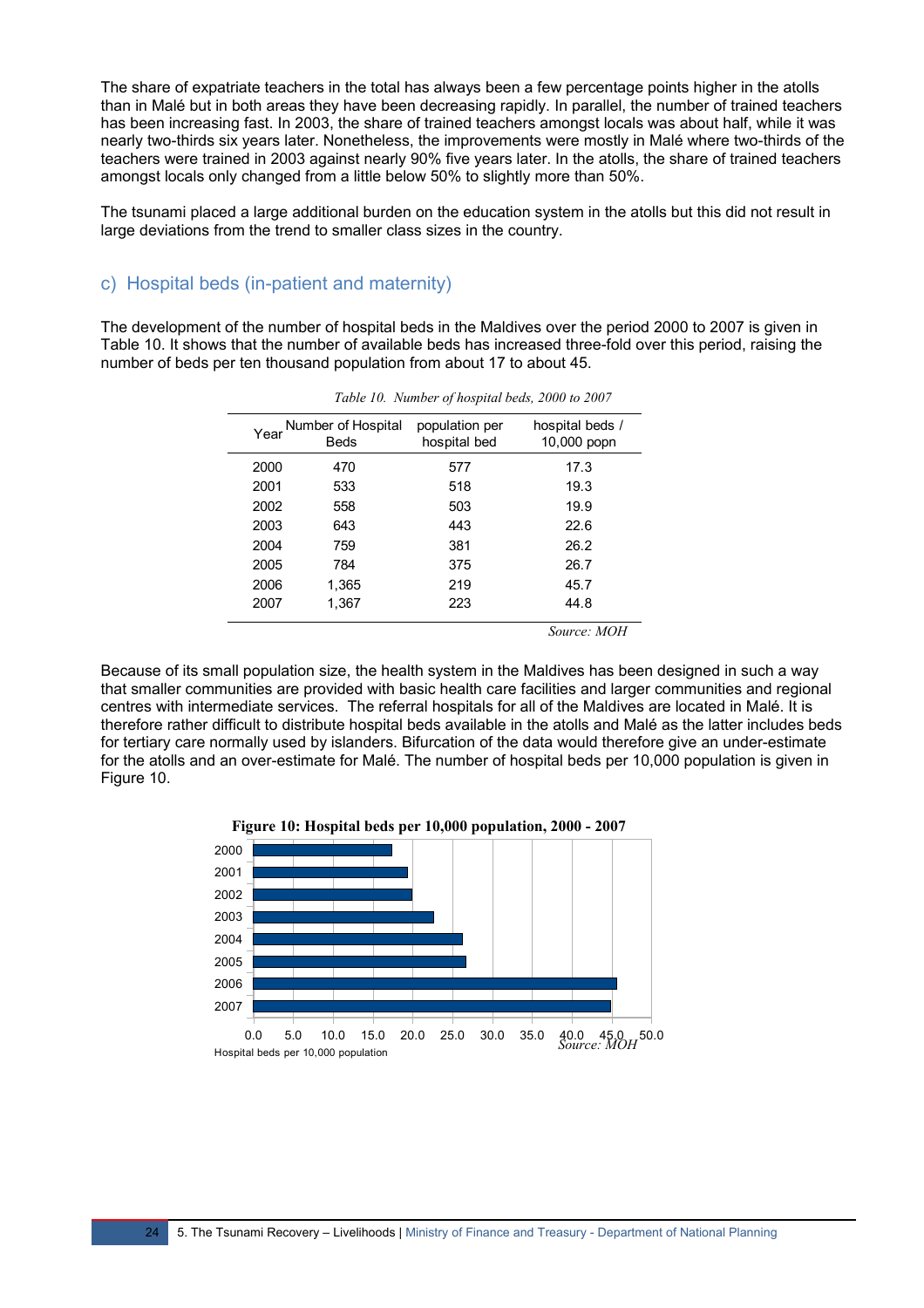#### d) Outpatient consultations per person per year

The information in Figure 11 and Table 11 presents the out-patient load at Government health facilities. No data are available for the outpatients treated in private hospitals and clinics.



**Figure 11: Number of outpatients registered annually at Government health facilities, 2003 - 2007**

Approximately 9% of the medical staff in the country works in private clinics and it may therefore be expected that the number of outpatients treated in the country is similarly 10% higher than the counts given in Table 11.

| <b>Institutions</b>             | 2003    | 2004    | 2005    | 2006     | 2007      |
|---------------------------------|---------|---------|---------|----------|-----------|
| Total                           | 760,750 | 800,442 | 938.853 | 925,533  | 1,058,509 |
| Male'                           |         |         |         |          |           |
| All government facilities       | 269,585 | 283,226 | 316,744 | 369,584  | 386,670   |
| Indira Gandhi Memorial Hospital | 222,911 | 245,823 | 261,872 | 320,857  | 336,443   |
| Hulhumale' Hospital             | 0       | 2,180   | 10,580  | 15,786   | 17,507    |
| Medical Clinics                 | 16,839  | 9,687   | 14,292  | $\Omega$ | $\Omega$  |
| Male' Health Centres            | 29,835  | 25,536  | 30,000  | 32,941   | 32,720    |
| Atolls                          |         |         |         |          |           |
| All government facilities       | 491,165 | 520,472 | 622,109 | 555,949  | 671,839   |
| Regional Hospitals*             | 160,692 | 156,861 | 168,523 | 184,857  | 194,383   |
| Atoll Hospitals                 | 108,349 | 136,323 | 154,139 | 165,775  | 196,341   |
| <b>Atoll Health Centres</b>     | 222,124 | 227,288 | 299,447 | 205,317  | 251,198   |
| Health Posts                    | 0       | 0       | 0       | $\Omega$ | 29,917    |

*Table 11. Number of outpatients registered annually at Government health facilities, 2003 - 2007*

*\* M. Muli: Data for 2004 only up to August 2004, Other records were lost in tsunami wave Full year estimated as 1.5 times visits during first eight months Source: MOH*

There was a surge in the number of outpatients treated in the atolls during 2005 which probably has to do both with the direct effects of the tsunami as well as the poorer living conditions of the displaced persons in the early months of the year.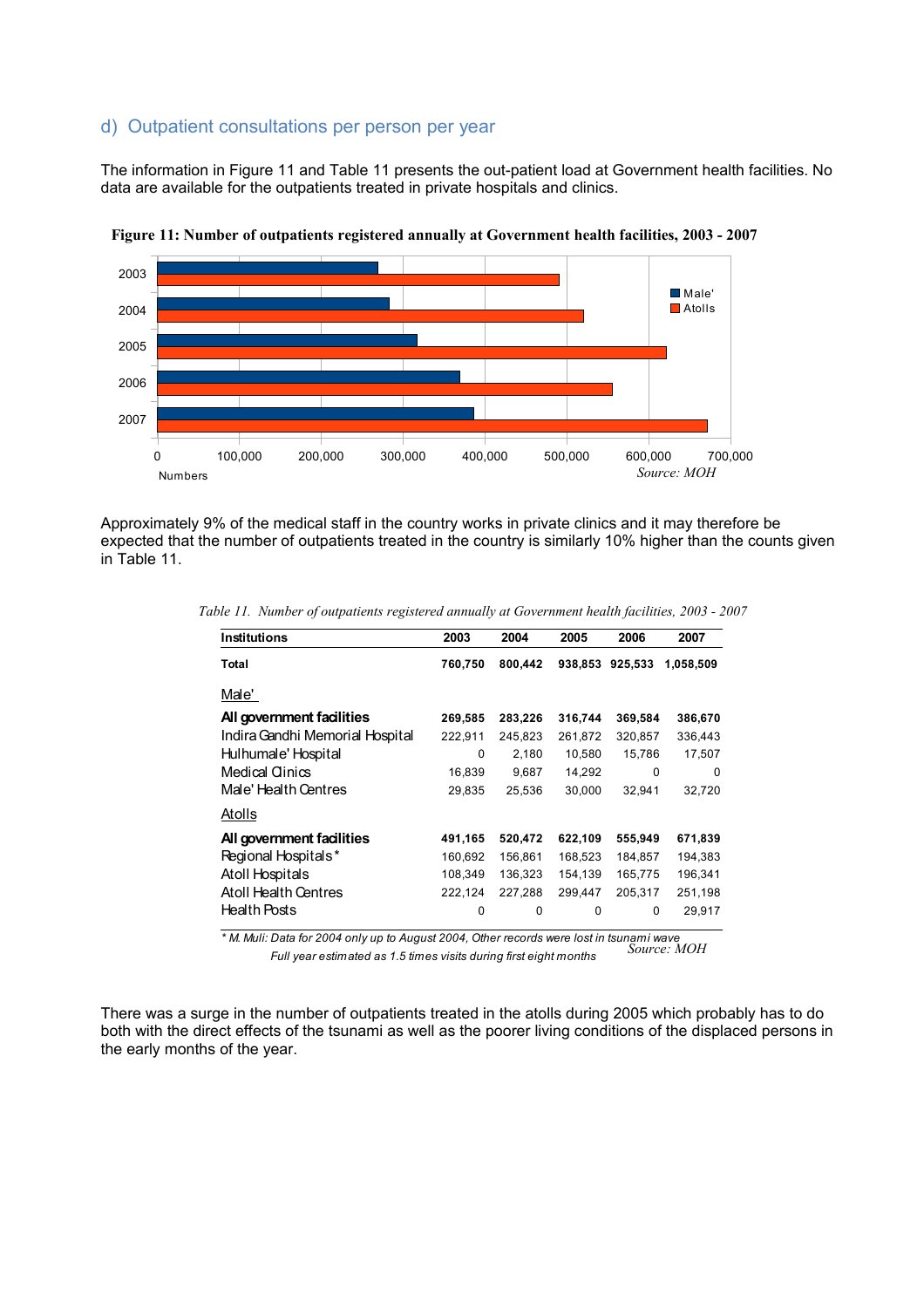# e) Children of 12-23 months fully immunised against all antigens



The information on immunisation published is not tabulated by age of the recipients, nor is the information on all immunisations received by individual children available. The Department of Public Health uses the recommended schedules for its immunisation programme and on that basis the vaccinations listed in Table 12 are normally administered before the child reaches the age of two years.

The immunisation rates in the Maldives are so high that any differences due to the non-availability of records for individual children will not make substantial differences to the rates given as the lowest individual vaccinations for each year.

| Year | <b>Minimum</b><br><b>Measles</b><br>Share im- |      | <b>Bacillus</b><br>Climate<br>Guerin | <b>Diphtheria Pertussis</b><br>Tetanus (DPT) |      |                 | Tetanus-toxoid (TT) |      | <b>Hepatitis B</b> |      |      | Oral Polio Vaccine (OPV) |      |      |             |      |
|------|-----------------------------------------------|------|--------------------------------------|----------------------------------------------|------|-----------------|---------------------|------|--------------------|------|------|--------------------------|------|------|-------------|------|
|      | munised                                       |      | (BCG)                                | 1st                                          | 2nd  | 3rd             | 1st                 | 2nd  | 3rd                | 1st  | 2nd  | 3rd                      | 1st  | 2nd  | 3rd         | 4th  |
| 2002 | 95.0                                          | 96.9 | 98.5                                 | 98.5                                         | 98.0 | 97<br>.5        | 96.0                | 96.0 | 95.0               | 98.5 | 98.0 | 97.5                     | 98.5 | 98.0 | 97          | 97.0 |
| 2003 | 96.0                                          | 98.0 | 98.0                                 | 98.0                                         | 97.6 | 97              | 97.0                | 97.0 | 96.0               | 98.0 | 97.6 | 97.5                     | 98.0 | 97.6 | 97.5        | 97.0 |
| 2004 | 96.0                                          | 96.0 | 98.0                                 | 98.0                                         | 97.5 | 97.0            | 97.0                | 96.5 | 96.0               | 98.0 | 97.5 | 97.0                     | 98.0 | 97.5 | 97.0        | 96.5 |
| 2005 | 94.0                                          | 97.0 | 99.0                                 | 99.0                                         | 99.0 | 98.0            | 96.0                | 95.0 | 94.0               | 99.0 | 99.0 | 98.0                     | 99.0 | 99.0 | 98.0        | 98.0 |
| 2006 | 95.8                                          | 97.5 | 99.2                                 | 99.2                                         | 98.5 | 97<br>$\cdot$ 9 | 97.1                | 96.5 | 95.8               | 99.2 | 98.5 | 97.9                     | 99.2 | 98.5 | 979         | 97.5 |
| 2007 | 95.0                                          | 97.0 | 99.0                                 | 99.0                                         | 98.6 | 98.0            | 97.0                | 96.0 | 95.0               | 99.0 | 98.6 | 98.0                     | 99.0 | 98.6 | 98.0        | 97.0 |
|      |                                               |      |                                      |                                              |      |                 |                     |      |                    |      |      |                          |      |      | Source: MOH |      |

*Table 12. Immunisation coverage of children 12-23 months, 2002- 2007*

**(Percent)**

The rates for all years are well over 90% of the eligible children. The relatively low rate of 94% for 2005 is entirely due to the lower rate for the TT vaccinations in that year. Actually, for all years the minimum immunisation rate is for the 3<sup>rd</sup> TT vaccination. There is no significant difference in the immunisation rates before and after the tsunami.

#### f) Health facilities with emergency obstetric care

The dispersed nature of the country results in limited emergency health care for most of the people living on the islands outside the atoll capitals. Because of the high cost involved, this situation is not likely to change. The same is the situation for emergency obstetric care, although women with expected difficulties during delivery are urged to move to islands with hospitals during the latter part of their pregnancy . However, not all women do have that option as they do not have relatives on such islands and thus have no place to stay.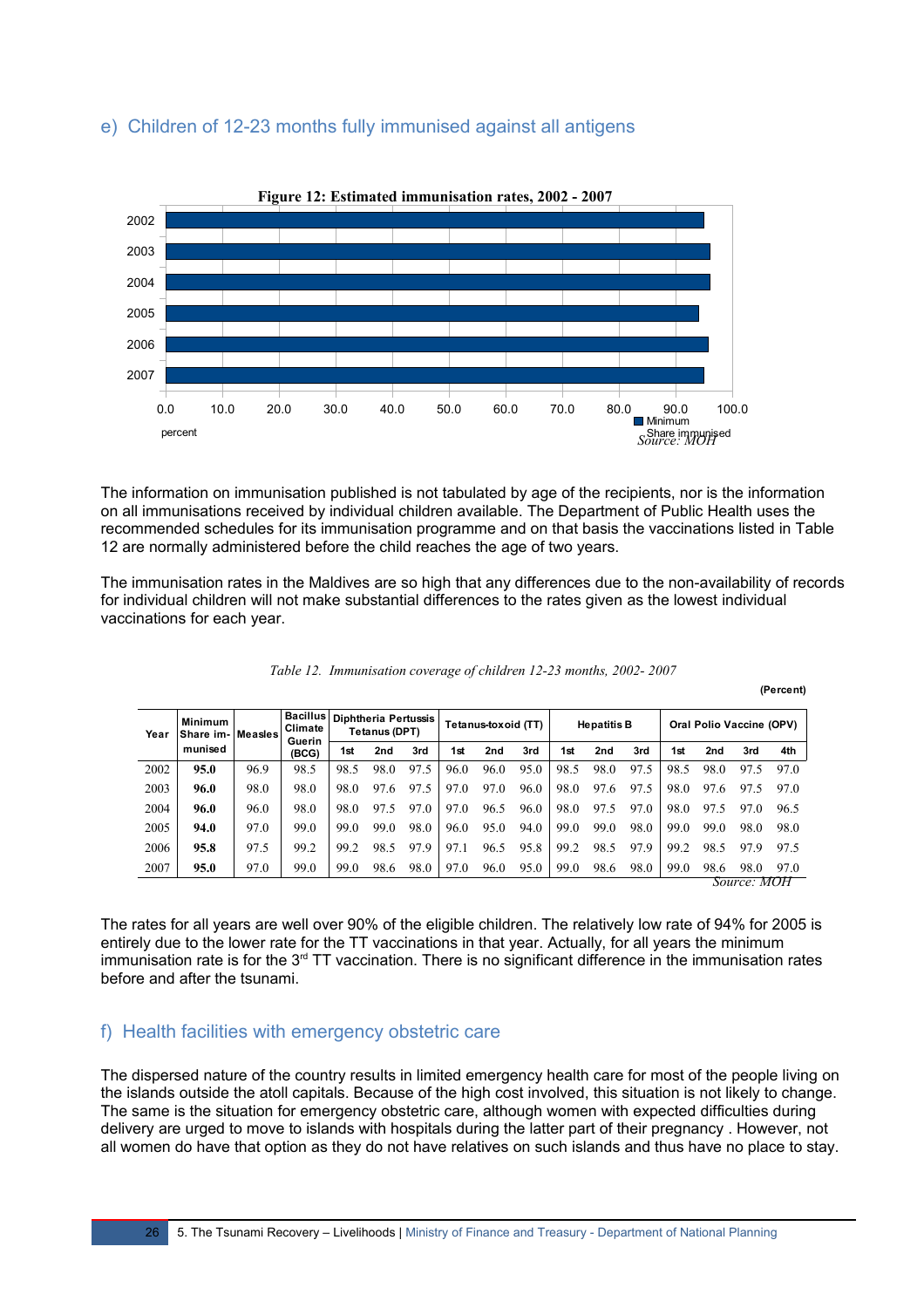At the moment, there are seven regional hospitals and 11 atoll hospitals<sup>[6](#page-26-0)</sup> all of which provide emergency obstetric care. In Malé there are several facilities providing these services. In effect, this means that the atoll population living away from the island with the regional or atoll hospitals are deprived of emergency services. That varies from none in Gnaviyani atoll, which is a single island, and less than half in Seenu atoll, which consists mostly of inter-connected islands, to nearly 90% in Thaa, Noonu and Shaviyani atolls. Overall, about 72% of the island population is deprived of emergency obstetric care. While this high, it is a significant improvement on 2000 when there were no atoll hospitals and only five regional hospitals. The island population without access to emergency services then was about 88%, or seven out of eight islanders.

# g) Adequate ante-natal coverage (at least 4 visits during a pregnancy)

According to the MICS 2001, about 77% of the pregnant women had ante-natal check-ups during pregnancy. The RH Survey of 2004 indicated that this had increased to 91%. No information is available for the subsequent years as no new surveys have been completed in this field. The ongoing DHS will provide an update. As health facilities were operational for all but a short time after the tsunami, it is unlikely that the rate has decreased significantly.

# h) People per latrine (for affected people living in temporary shelters)

The number of people per latrine depends on the type of temporary shelters built on an island, but in general not more than 12 persons use one latrine. This is the maximum number of persons using the 3-room temporary apartments that have been constructed most commonly. These units have one toilet each. The single rooms have separate toilet blocks for communal use. Altogether, at the end of 2005, there were about 5400 IDPs living in temporary shelters and more than 600 toilets were available for them. On average, therefore, one toilet was available for every 9 persons in temporary shelters.

# i) Tsunami-affected communities consulted by implementing agency

All communities affected by the tsunami have extensively been consulted on the modalities for rehabilitation and resettlement. In a number of cases, these consultations took so much time that they delayed the implementation of reconstruction activities. Especially with regards to the decisions whether to return to the original islands or to resettle on other inhabited islands, the opinions of both the displaced and the host communities were of paramount importance. There was no forced resettlement for any of the affected communities.

The design of houses, harbours and various other facilities was discussed with the communities and where possible adjusted according to demands, keeping in mind the cost implications of the requests. For instance, the International Federation of Red Cross and Red Crescent societies (IFRC) has maximum specifications for houses that can be funded under its reconstruction programmes. In a number of cases these were deemed insufficient for the needs of some households, for instance because of the practice of having extended households in the same premises, and the Government stepped in to fund those units. For instance, of the 600 houses constructed on R. Dhuvaafaaru, 38 were funded by the government<sup>[7](#page-26-1)</sup> for this reason.

<span id="page-26-0"></span><sup>6</sup>  *Kaafu atoll does not have an atoll hospital as the capital Malé is situated there.*

<span id="page-26-1"></span><sup>7</sup>  *The UAE Red Crescent society later on took over the funding of these houses.*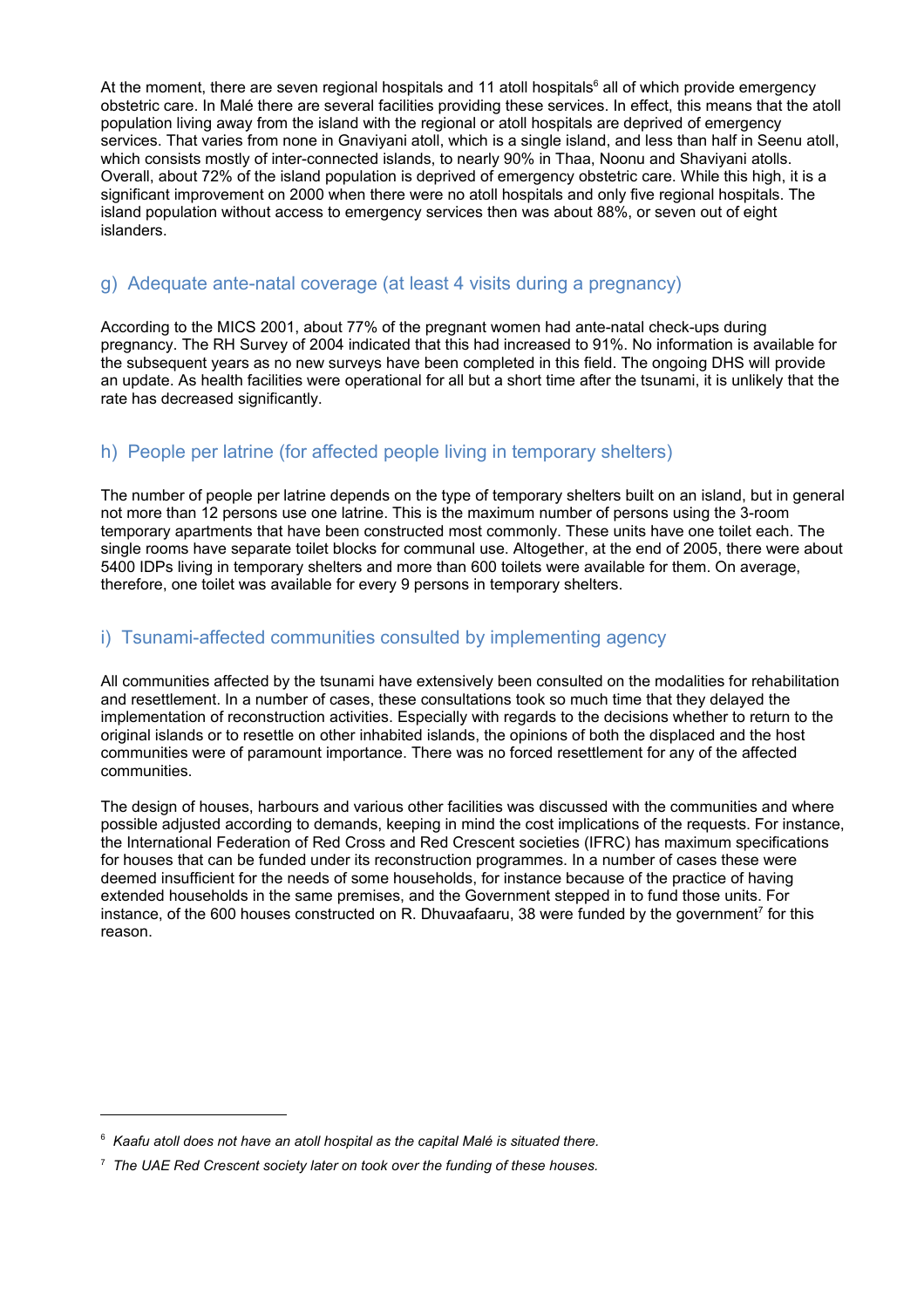# Outcome indicators

The following outcome indicators for Basic Services are available for Maldives:

- a) Net Primary school enrolment ratio
- b) Primary school drop-out rate
- c) Births attended by a skilled birth attendant

#### a) Net Primary school enrolment ratio

The net enrolment ratios for various levels of education, have been presented in Table 13 below. It may be noticed that throughout the period from 1998 to 2007 the net primary enrolment rate has been about 100%. In other words, nearly all eligible children attend school. As the denominator of the ratio is the projected population for the specific age groups, minor discrepancies might creep in as those models rely on old fertility data, even if interpolated between census years. This is especially relevant for the calculations at more detailed level, such as those in the table separately for Malé and the atolls, as the migration patterns in the projections are assumed to be more or less linear while they are mostly driven by outside forces not taken into account in the model.

Therefore, it may be possible that the ratios are not entirely accurate although any errors may be minor. Lately there have been news reports that on some small islands girls are discouraged or forbidden to go to school. While this may be the case, the effect of such a small number on the overall ratio does not show in the statistics. Upon receiving the reports, the Ministry of Education has started an investigation as universal free primary education is an important policy objective of the government.

|                            | 1998 | 1999 | 2000 | 2001 | 2002 | 2003 | 2004 | 2005 | 2006 | 2007           |
|----------------------------|------|------|------|------|------|------|------|------|------|----------------|
| <b>Both sexes</b>          |      |      |      |      |      |      |      |      |      |                |
| Primary $(1 - 7)$          | 99   | 99   | 98   | 98   | 100  | 100  | 100  | 100  | 100  | 99             |
| Lower Secondary (8 - 10)   | 22   | 28   | 37   | 43   | 44   | 52   | 55   | 63   | 66   | 69             |
| Higher Secondary (11 - 12) | 2    |      |      |      | 2    | 2    | 4    | 7    | 6    | $\overline{4}$ |
| Boys                       |      |      |      |      |      |      |      |      |      |                |
| Primary $(1 - 7)$          | 100  | 99   | 99   | 99   | 100  | 100  | 100  | 100  | 99   | 98             |
| Lower Secondary (8 - 10)   | 21   | 26   | 34   | 38   | 40   | 47   | 50   | 58   | 61   | 65             |
| Higher Secondary (11 - 12) | na   | na   | na   |      | 2    | 2    | 4    | 7    | 6    | 5              |
| Girls                      |      |      |      |      |      |      |      |      |      |                |
| Primary $(1 - 7)$          | 98   | 98   | 97   | 97   | 100  | 100  | 100  | 100  | 100  | 100            |
| Lower Secondary (8 - 10)   | 24   | 30   | 40   | 47   | 48   | 56   | 60   | 67   | 70   | 74             |
| Higher Secondary (11 - 12) | na   | na   | na   | -1   | 2    | 2    | 4    | 7    | 5    | 3              |

*Table 13. Net Enrolment Ratio by Level and sex, 1998 - 2007*

Source: Ministry of Education and own calculations based on Census 2006

#### b) Primary school drop-out rate

No specific information is published on the subject although progression rates from one grade to the next are available. As those not progressing to the next grade generally remain in school rather than dropping out, this information can not be used to derive a drop-out rate. As primary education is free and universal in the Maldives, there is barely any drop-out at this level of education, as is also indicated by the estimated net enrolment ratios given in Table 13 above.

#### c) Births attended by a skilled birth attendant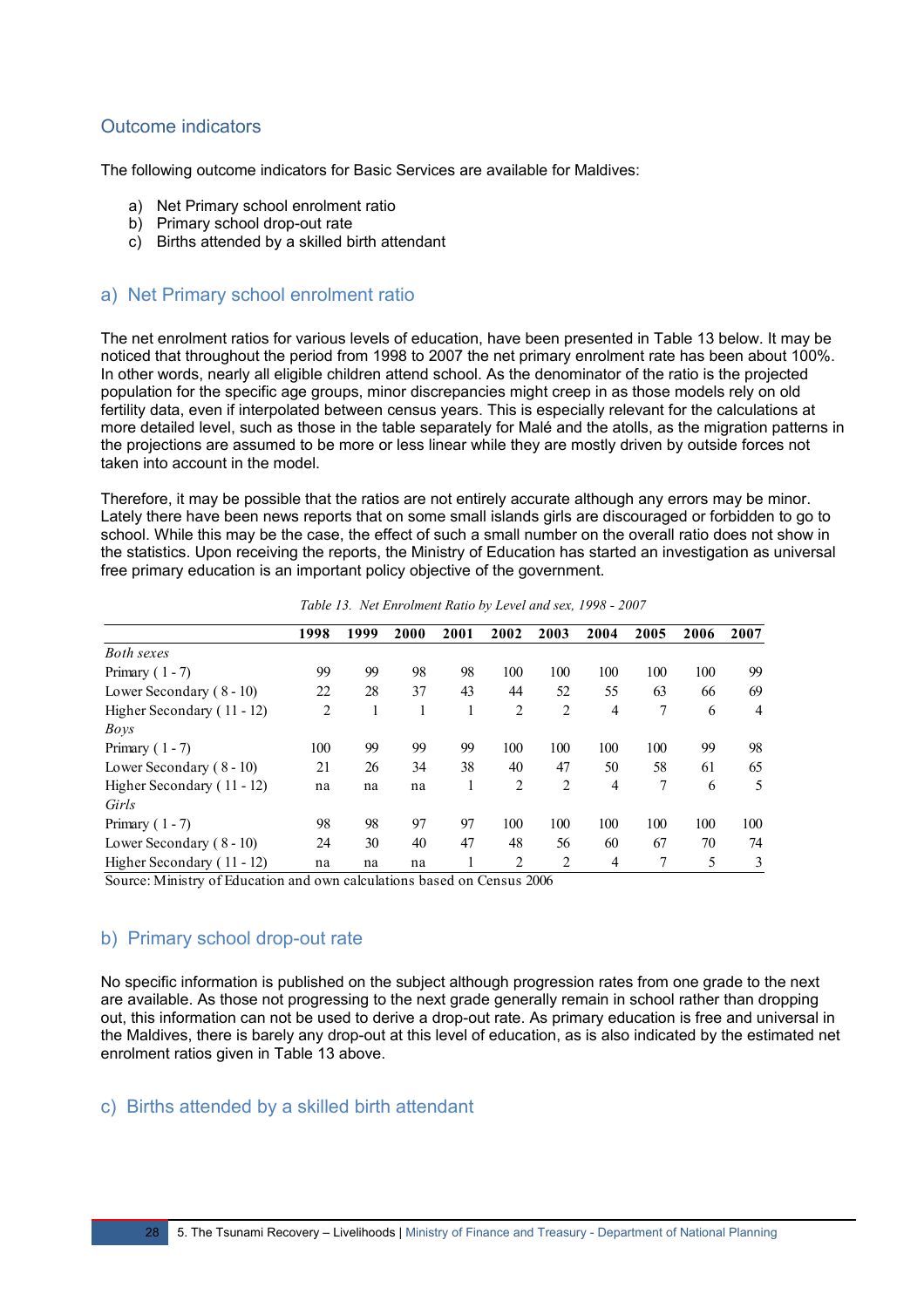The MICS 2001 sample survey indicated that 97% of the women that had given birth in the previous year had their deliveries attended by trained personnel. In about half the cases that included a doctor. The vital registration system showed that in 2005 92% of the deliveries were attended by trained personnel; in 2006 this was 95% and the preliminary numbers for 2007 indicated that it was 97%.

No comprehensive data for earlier years is available from the VRS. The 2001 MICS data is not comparable to the VRS data as the former included a sample of less that 3% of the births only while the latter has more or less comprehensive coverage. In effect that means that probably there was not a significant drop in the rate due to the tsunami.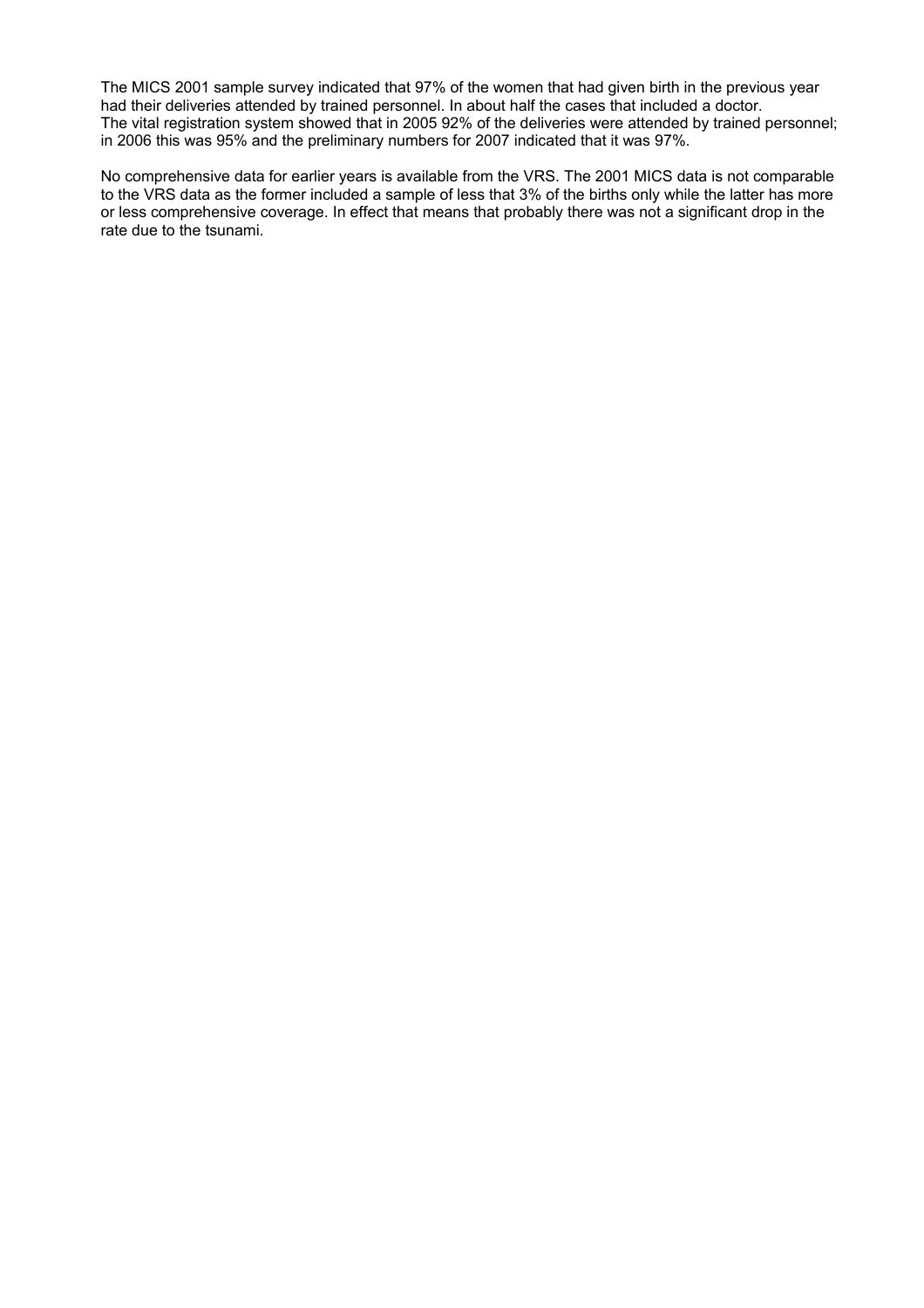# **4. The Tsunami Recovery – Infrastructure**

#### Output Indicators

The following output indicators for Infrastructure are available for Maldives:

- 
- a) Harbours/jetties rehabilitated<br>b) Destroyed/damaged schools Destroyed/damaged schools rebuilt or rehabilitated, by category
- c) Destroyed/damaged health facilities rebuilt or rehabilitated, by category
- d) Length of coastal protection constructed/repaired, by type
- e) Water reconstruction and installation of facilities
- f) Sewerage reconstruction and installation of facilities
- g) Administration reconstruction of facilities
- h) Electricity / Energy reconstruction of facilities

# a) Harbours/jetties rehabilitated

In more than half the inhabited islands of the Maldives, the tsunami destroyed or seriously damaged harbours and jetties. Out of the 104 islands initially identified for repair of the harbours or jetties, 55 were selected for early attention. Out of the 55 islands indicated above, 9% was under construction, and 2% completed at the end of 2006. One year later 18% was under construction and 15% completed. By the end of 2008, these had changed to 20% and 27% respectively. By April 2009, Government records reported 21 of the 55 projects completed (38%).



**Figure 13: Harbour reconstruction project progress**

The rather slow rate of progress in this sector is caused by a variety of reasons. First, some interventions were complex and required substantial preparation time. This was, for instance, the case in R. Dhuvaafaru for which all infrastructure needed to be designed from scratch as the island was not previously inhabited. For the work in Th. Vilufushi specialised dredging equipment was needed for the preparation of the island, including its harbour, for inhabitation. The same equipment, being in the area, was subsequently used to rebuild the harbours of two islands in Gaafu Alifu atoll.

Another reason for slow progress was the difficulty of securing funding for these projects. For this activity, funding of \$80m was requested. At the end of 2007, only 53% of that amount had been committed, making it both the sector with the lowest share in commitments and the highest funding gap (\$37.6 m) in dollar terms.

That by the end of 2007 only a quarter of the committed funds had been expended suggests other reasons for slow progress. Mismatches between the designs prepared and the aspirations of the island communities were another reason for delays as these require additional modifications, further consultations and additional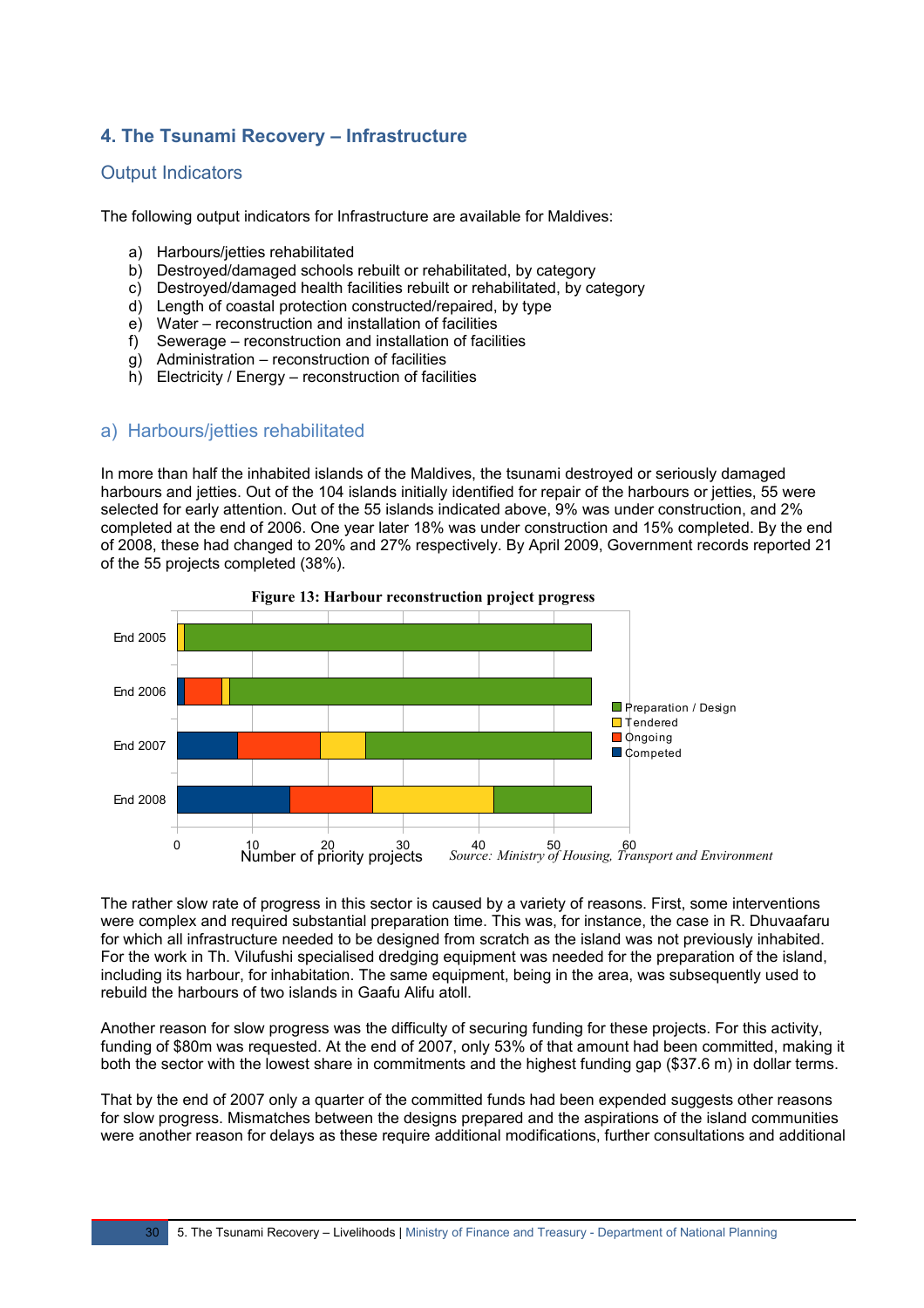funding. In some cases, the island population also blocked contractors who had started with the work. Some of the projects were subsequently abandoned.

#### b) Destroyed/damaged schools rebuilt or rehabilitated

The Maldives has achieved the goal of universal primary education. This is an enormous achievement for a Least Developed Country (LDC), especially one country with such a complex infrastructure. Even while achieving these outstanding results, the improvement of education on the islands continued to receive much Government attention. The purpose was to improve the quality of the education. A multi-prong approach was used, covering improvements to the educational facilities; the addition of teachers and improvement of their skills; and a greater emphasis on secondary education once universal primary education was achieved. With the increased demand for enrolment in higher grades, schools on many islands could add higher grades. The population consolidation programme further improved the availability of facilities, including educational ones, on their home islands as the average population size increased over time.

These enormous achievements were dealt a heavy blow on 26<sup>th</sup> December 2004. A large number of schools were destroyed or damaged. Much of the furniture and equipment was washed away or made unusable. Many schools and their students also lost all their textbooks, stationary and study notes. Furthermore, student's performance records and report cards were gone.

Three tsunami school recovery projects provided water tanks, furniture and equipment. About 225 other projects were implemented to repair and rebuild schools and related facilities such as toilets, teachers' quarters and boundary walls. Teacher Resource Centres (TRCs) were established with help from UNICEF in each of the 20 atolls of the Maldives, providing teachers and students with broadband internet resources for teacher training and on-line learning.

The restoration of basic services was extremely fast. Within a few months of the tsunami students were back in schools again across the nation. Those schools might have consisted mostly of tents or the remnants of the previous buildings; and basic facilities like drinking water and toilets might be missing, but textbooks and stationary had been provided along with basic equipment and furniture.



The actual reconstruction of damaged or destroyed infrastructure took substantially longer, of course. Schools and other educational infrastructure totalling about US\$ 15.5m were destroyed by the tsunami. By the end of 2005, only 5% (by value) of planned reconstruction work of educational facilities had been completed. By the end of 2006, this had increased to about 42% of the total and was nearly complete by the end of 2008. The main project still under construction was the new high school building in L. Gan. The information is shown in Figure 14.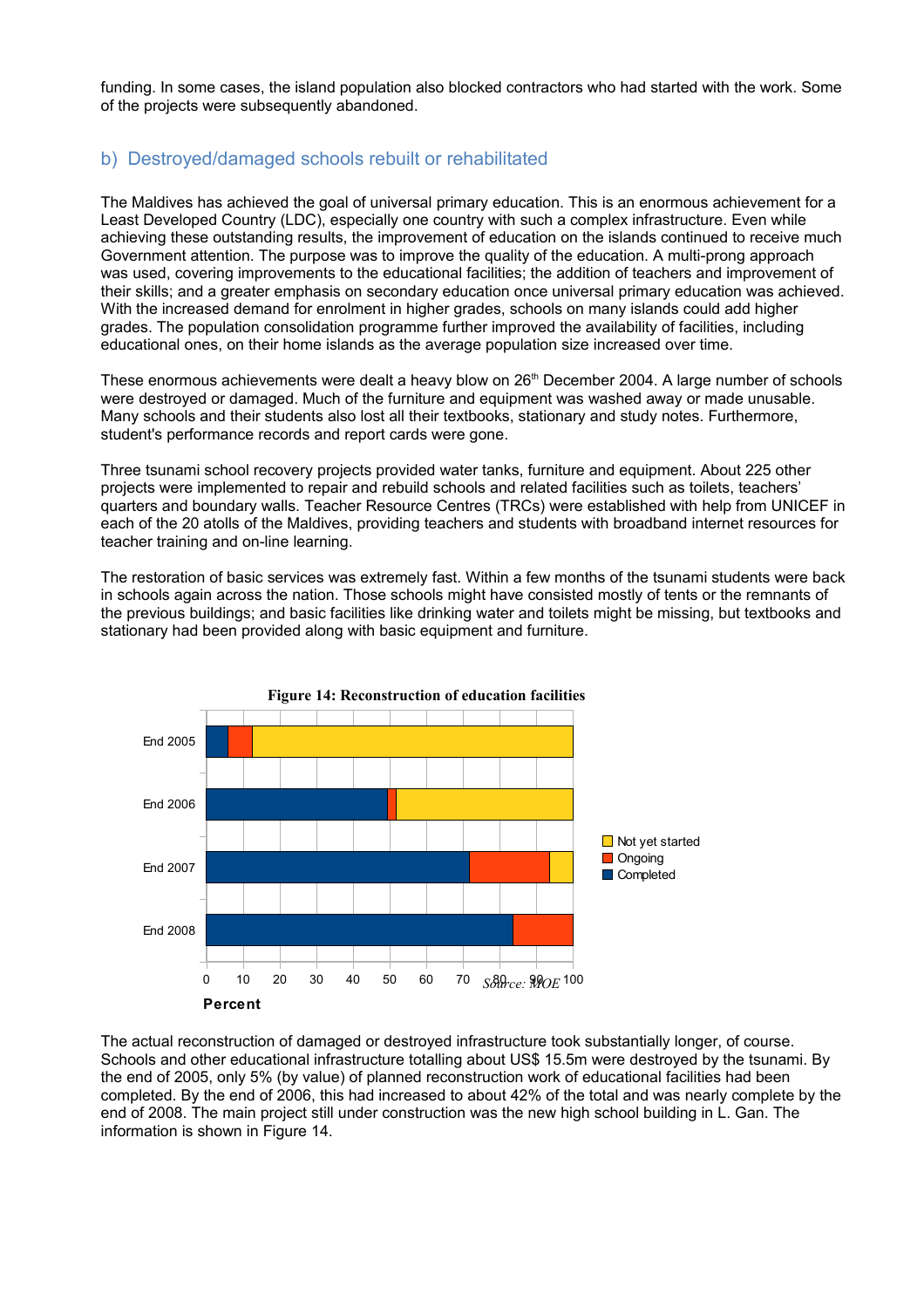#### c) Destroyed/damaged health facilities rebuilt or rehabilitated

Many health facilities and much specialised equipment was destroyed or damaged during the tsunami. Health facilities on 40 islands (spread over 50 projects) were repaired or reconstructed, including those on the new islands of R. Dhuvaafaru and Th. Vilufushi. It covered work on 28 health posts, 17 health centres, two atoll hospitals and two regional hospitals. Work on five of them was finished during 2005, a further 20 were completed in 2006. Of the remaining nine, six were finished in 2007, two in 2008 and the final one, the new building for the regional hospital in L. Gan, will be completed in 2009.

The inhabitants relocated from the four destroyed islands retain the same level of health services on their new islands as before, or got improved services in their new islands. Those moving to the newly constructed islands of R. Dhuvaafaaru and Th. Vilufushi, will again have a 24 hour health centre as was the case in the destroyed islands. For the population of M. Madifushi, which moved to A.Dh. Maamigili, the service improved from health post to 24 hour health centre. The population of Dh. Gemendhoo also had a health post on their island, but will have the services of a level 3 hospital on their new island of Dh. Kudahuvadhoo.



#### d) Length of coastal protection constructed/repaired

Coastal erosion has been a chronic concern of most islanders. The tsunami only underscored the seriousness of the issue. However, there is often not much what can be done on individual small islands. The vulnerability to storm tides of small islands is one of the forces driving the population consolidation programme.

The tsunami recovery strategy did not include separate provisions for the repair or reconstruction of coastal protection systems. Included with the reconstruction and repair of harbours was that of quay walls; with the preparation of the "new" islands, such as R. Dhuvaafaru and Vilufushi, specific measures for coastal protection were included, however.

#### e) Water – reconstruction and installation of facilities

The results of the *building back better* programme are most visible in the water sector. Potable water has been in chronic short-supply in most of the islands during the dry season. This situation was made even worse by the extended damage to water harvesting and storage systems caused by the tsunami on many of the islands. In addition, the flooding polluted the limited ground water resources, causing an acute shortage of drinking water on many islands. Immediate relief was provided in the form of bottled water, followed by the installation of RO plants and the provision of water tanks, initially mostly at the community level.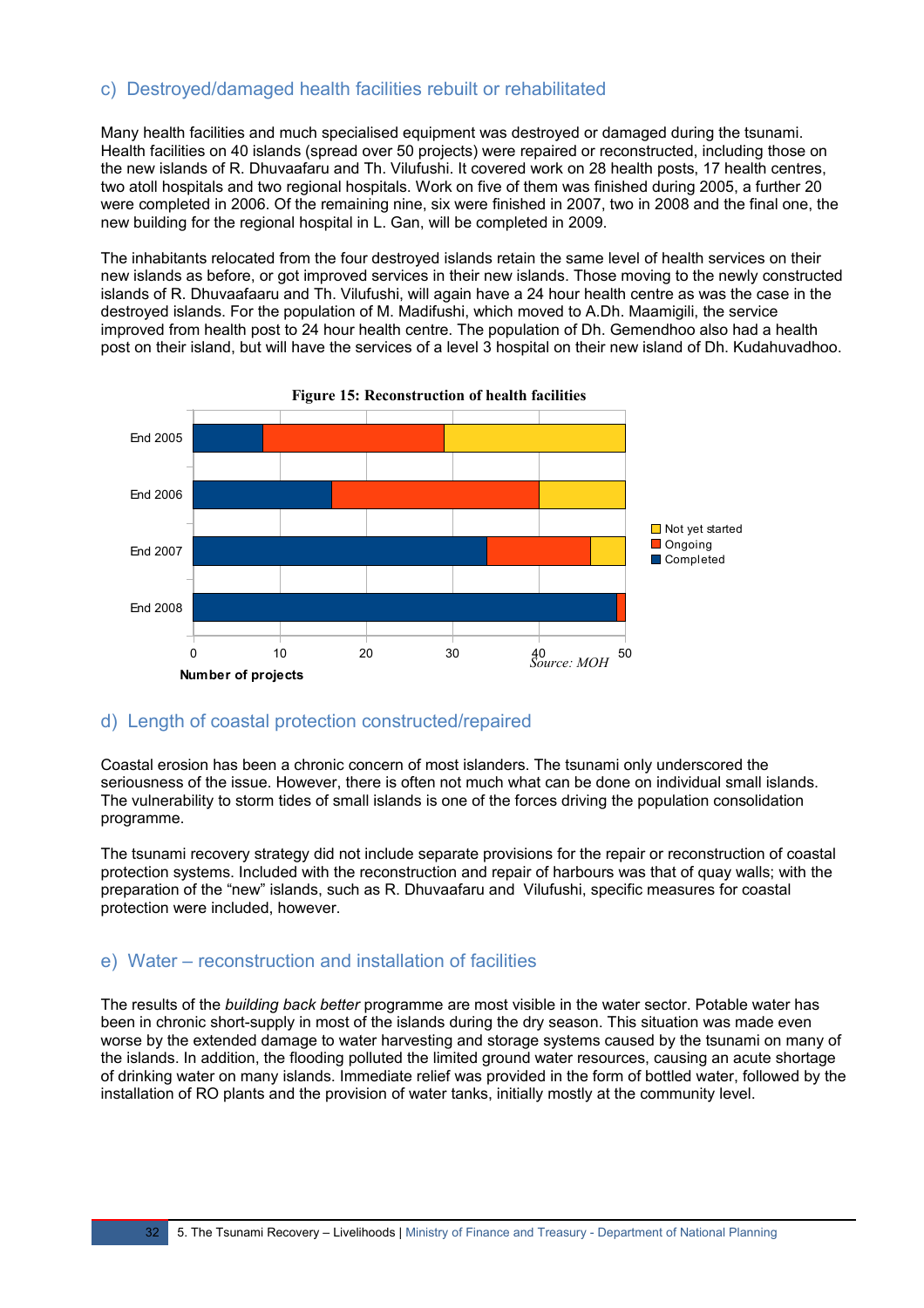This was followed by the provision of water tanks of 2,500 litres, along with rain water harvesting facilities for individual households<sup>[8](#page-32-0)</sup>. While rainwater harvesting facilities were built into all newly reconstructed houses, an extensive programme of repair, replacement and extension of individual rainwater systems was also embarked upon. More than 21,000 households in 101 islands have already been provided with individual tanks. Another twenty thousand households on the remaining islands are scheduled to receive them in due course.

Rainfall in the Maldives is fairly evenly spread over the year with no long dry periods and monthly levels generally between 50 and 250 mm, although dry periods can sometimes extend for more than a month. The overall level, although fluctuating substantially from year to year, is mostly in the range of one and half and two and half meters per year. In the Northern part of the country, the long-term average is about half a meter lower than in the Southern part.

Assuming a fifty square meter catchment area (measured horizontally), these levels of rainfall would give 75 to 125 m<sup>3</sup> of water per year, enough to fill one tank 30 to 50 times. Except during an occasional long dry spell, this would ensure adequate water during the year for the average household. As communal water storage facilities continue to be in operation, these could provide a first line of defence in emergency situations.

Water harvesting systems are, of course, much cheaper to install, operate and maintain than desalination plants. Nonetheless, these RO plants also serve a purpose in the system as a source of supply in times of scarcity. As a result of the tsunami many of the water harvesting systems were damaged and the fast installation of desalination plants, generally at the time of the establishment of the temporary shelters, brought fast relief. In islands with a high population density such facilities also remain important.

Under the tsunami recovery programme, 55 desalination units have been installed and are currently operating on 35 islands, where about 40% of the island population lives. Most are of a capacity of 10 tons/day, but on a few of the islands with larger population they are much larger. At a cost of about M.Rf. 13 per 100 litres of water, desalinated water is too expensive for general use by the average household on the islands. Moreover, RO equipment is rather sophisticated and requires competent operating staff and good maintenance, both of which are scarce on the islands. In a number of islands, the new RO plants have been connected to a water supply system providing water to the houses. This did not exist on any of the islands before; even in Malé piped water supplies were introduced only in 1994.

#### f) Sewerage – reconstruction and installation of facilities

Before the tsunami, sewerage systems existed only on a few islands and most relied on toilets connected directly to the beach or to individual septic tanks. A few percent of the households did not have toilet facilities at all<sup>[9](#page-32-1)</sup>. Under the tsunami recovery plan, sewerage systems are being improved, rehabilitated or installed. However, of sanitation projects on 68 islands, only 9% are now complete<sup>[10](#page-32-2)</sup> with another 28% expected to be completed in 2009 and 2010. This will improve groundwater on 25 islands for over 40,000 people. On some islands (e.g. F. Nilandoo, Dh. Meedhoo), wastewater treatment plants form part of the system while on other islands the sewage overflow<sup>[11](#page-32-3)</sup> is pumped out to the sea.

Assistance provided by UNICEF, Red Cross/Red Crescent and other donors in the establishment of RO plants, water and sewerage systems went hand in hand with extensive training of local staff in the operation and management of the facilities including their financial management so that user fees can pay for the upkeep of the new facilities.

<span id="page-32-0"></span><sup>8</sup>*The programme was started before the tsunami but enhanced and expedited afterwards.*

<span id="page-32-1"></span><sup>9</sup>*Vulnerability and Poverty Assessment II – 2004 , page 89*

<span id="page-32-2"></span><sup>10</sup> *At the time of writing, this included projects in R.Dhuvaafaru, K.Huraa, L.Isdhoo, Th.Guraidhoo, L.Dhanbidhoo and B.Kudarikilu,* 

<span id="page-32-3"></span><sup>11</sup>*In most cases, septic tanks are used to settle the sewerage and only the overflow goes to the sewer lines, to prevent groundwater contamination.*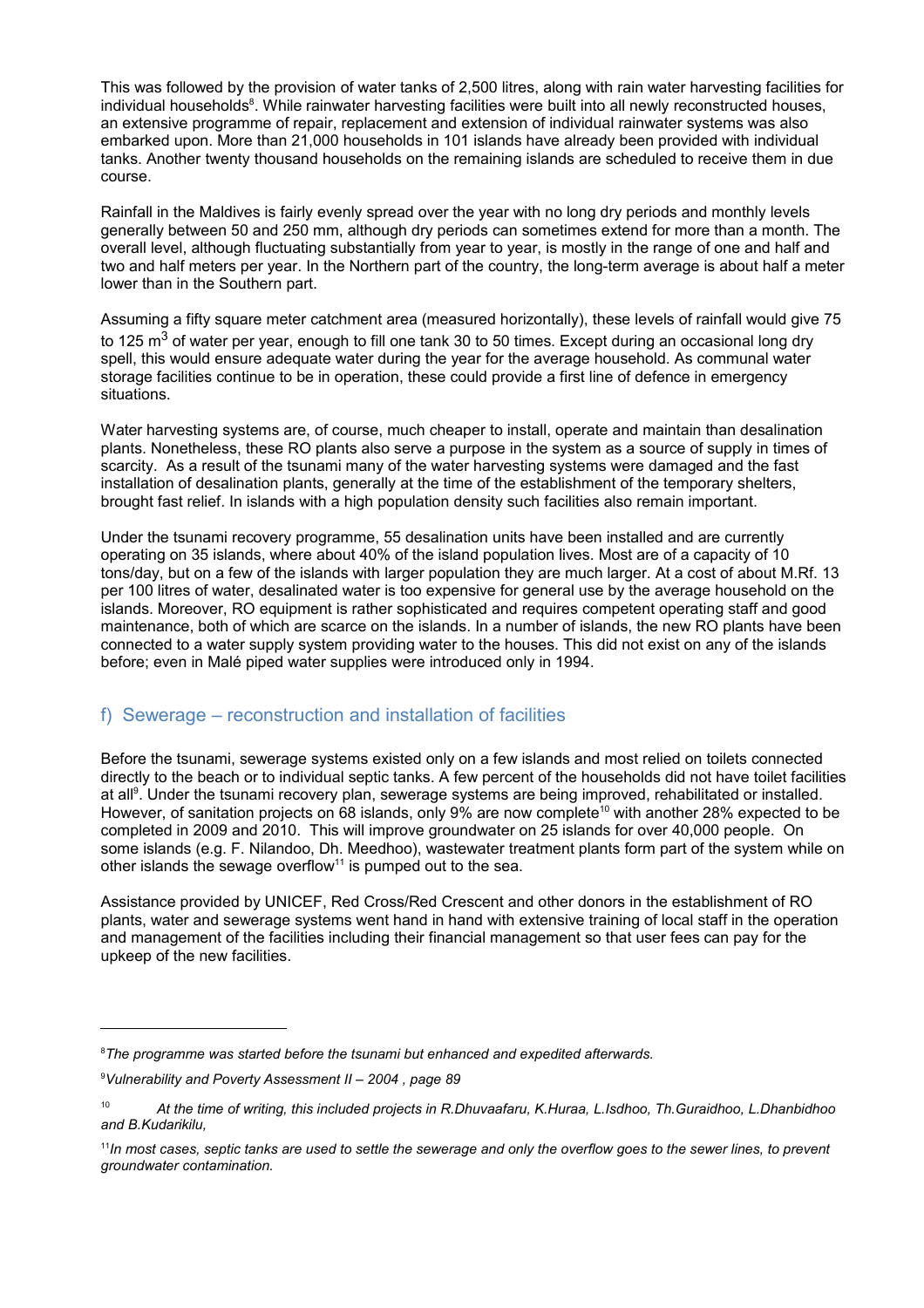#### g) Administration – reconstruction of facilities

Repair of administrative facilities involved (not including the four completely destroyed islands) repairs to ten island offices, eight boundary walls, five roofs and three toilets. The cost of all repairs is estimated at slightly more than \$100 thousand.

In addition, substantial amounts of equipment were damaged on a total of 91 islands. The list of equipment replaced in the atoll and island offices is given in Table 14. Total cost of the equipment was estimated at about US \$200 thousand.

| Equipment replaced          | Number |
|-----------------------------|--------|
| Photo copy machines         | 52     |
|                             |        |
| Fax machines                | 42     |
| CB sets                     | 56     |
| VHF sets                    | 36     |
| Computer system             | 79     |
| (including printer and UPS) |        |
|                             |        |

*Source: TIAS 2005*

#### h) Electricity / Energy – reconstruction of facilities

Electrical systems were damaged or destroyed on about one third of the inhabited islands. Damage varied from relatively small repairs to generators, distribution boxes and power lines to the complete reconstruction of the electrical system, for instance on the islands of R. Dhuvaafaru and Th. Vilufushi. For the latter, electrical works were only possible after the principal infrastructure was established. For many other islands repairs were carried out in 2005 and 2006, but there was a substantial amount of work carried over to 2007 and 2008.

For the housing that is still under construction at the moment, such as on M. Kolhudufushi and L. Gan, the electric works will, of course, only be completed in parallel with the development of the infrastructure for these new housing areas.

The documentation on the reconstruction of electrical systems on the islands that has been published monthly in the progress reports has mostly been repeated from one month to the next, so that it is not possible to review the progress of the reconstruction over time. The most recent information relates to May 2007 and therefore is not conclusive on the current status of the reconstruction work. As indicated above, there are still some pockets of work outstanding, as these depend on the completion of other activities, but otherwise all electrical works have been finished by now.

#### Outcome indicators

The only outcome indicator in this group is the "Percentage of local administration offices fully functioning". For the Maldives, this indicator is not very useful.

Except for the first few weeks after the tsunami, the administrative offices of all the islands were operational. Of course, for those islands that had suffered major damage, records had been lost and the system operated from temporary or damaged premises. The island offices of the islands that had been evacuated operated from those of the host islands.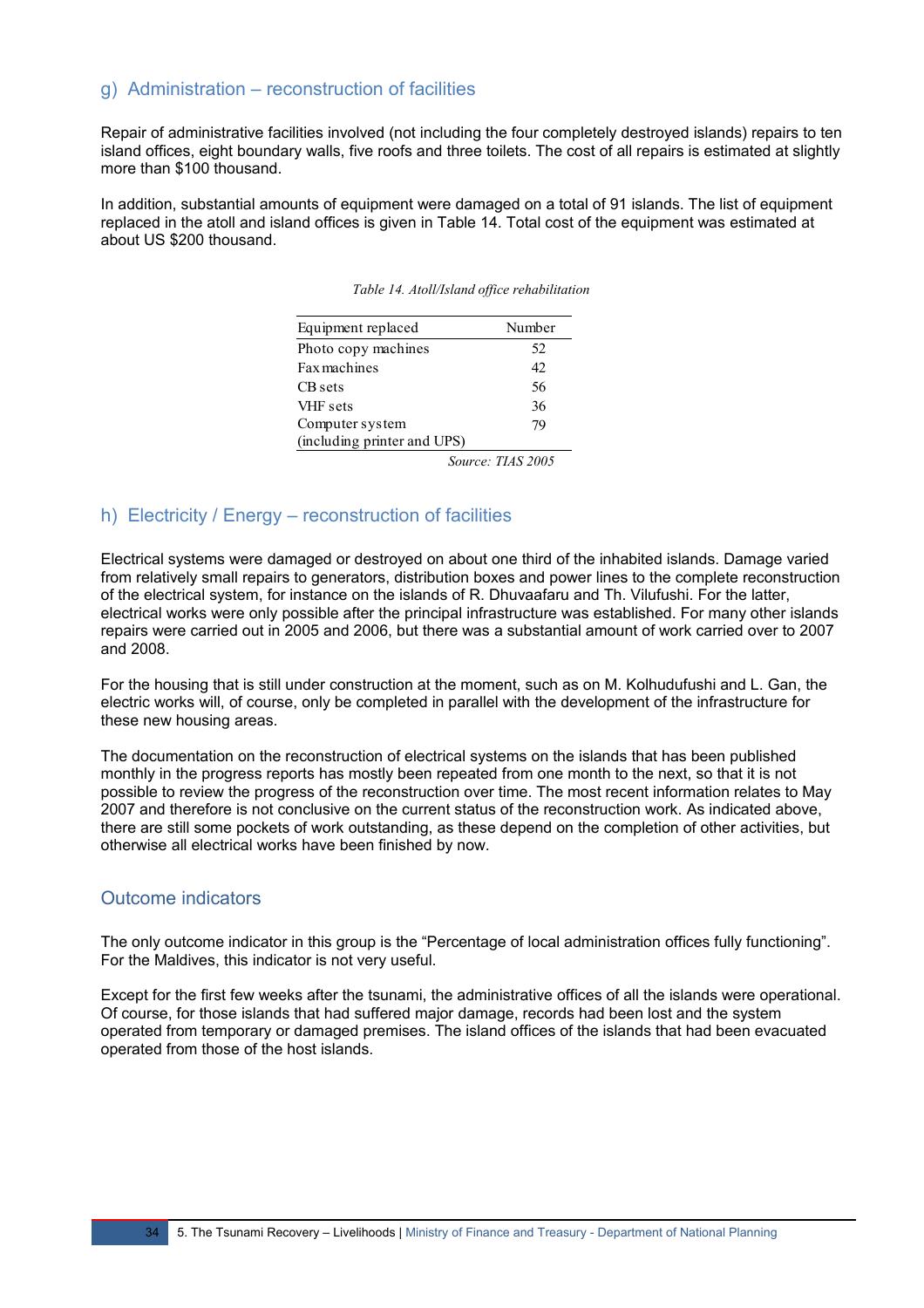# **5. The Tsunami Recovery – Livelihoods**

# Output Indicators

The following output indicators for Livelihoods are available for Maldives:

- a) Area of land returned to crops
- b) Population of tsunami-affected islands receiving loans
- c) Population of tsunami-affected islands receiving grants
- d) People employed by different sectors
- e) Damaged/destroyed boats repaired/replaced, by use
- f) People receiving fishing gear
- g) Hotel rooms available compared to before the tsunami

#### a) Area of land returned to crops

In 2004, the production value of agriculture was estimated at only 3% of total GDP in Maldives. The cultivation of fruits and vegetables for home use and for sale to Male' and resorts provides employment for about 5% of the total atoll population and about 8% of the women on the islands. These employment shares were similar before and after the tsunami.

Agricultural fields were reported as affected by the tsunami on nearly 25% of the islands. While on some of these islands damage to fields was severe, for one out of three, damage was limited and the fields were restored within six months of the tsunami.

About 40% of the atoll population lived on islands where many trees died as a result of the tsunami. Species commonly grown are mango, jack fruit, and guava and most species have poor resistance to salt water. Inundation by tsunami waves resulted in ground water salinity which seriously affected these trees. Once they have died, they do not recover and this therefore has a long-lasting effect on the island environment as many species take a long time to grow to such a size. Bananas in many cases also died. Native coconuts, screw pine and others did not suffer from the salinity but were still uprooted by the enormous force of the waves.

Tsunami affected farmers were provided with farming inputs of three categories: planting materials (seeds and seedlings), fertilizer (organic and inorganic) and implements (tools. machinery and equipment). A total of \$7.7m was allocated to the programme which was completed by the end of 2006.

# b) Population of tsunami-affected islands receiving loans

The Bank of Maldives (BoM) had started a development banking operation in 1990 with financing provided by the International Fund for Agricultural Development (IFAD).

Following the tsunami, a number of additional funding sources became available. All these were channelled through the BoM which was the only institution with the infrastructure in place across the nation. The BoM manages the Island Livelihood Revitalization and Development Programme (ILRDP) fund. This is a revolving fund which provides loans to economic activities of the tsunami affected islands.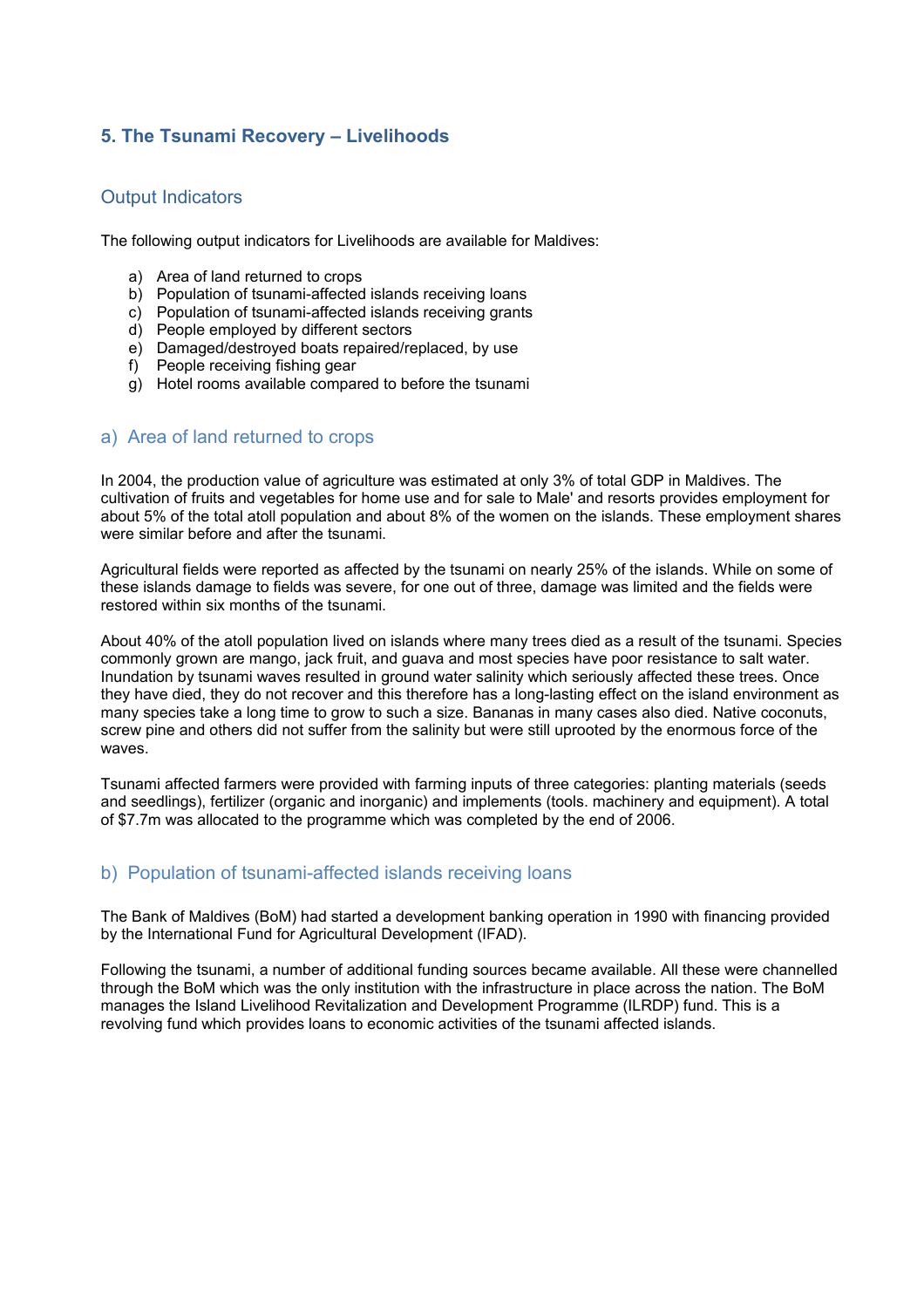| <b>Purpose</b>                           | <b>Number</b> | <b>Total Loan</b><br><b>Amount</b> | <b>Purpose</b>           | <b>Number</b> | <b>Total Loan</b><br>Amount |
|------------------------------------------|---------------|------------------------------------|--------------------------|---------------|-----------------------------|
| Agriculture                              | 6             | 173,485                            | Photography              |               | 50,000                      |
| <b>Blacksmith</b>                        | 2             | 100,000                            | Purchase Moto cycle      |               | 50,000                      |
| Boat Repair                              |               | 50,000                             | Purchase Pick-Up         | 2             | 100,000                     |
| Cable TV Network                         | 4             | 200,000                            | Renovate Masdoni         | 13            | 590,000                     |
| $Car / taxi$ repair workshop             | 3             | 115,000                            | Renovate Transport Dhoni | Ι.            | 50,000                      |
| Carpentry                                | 16            | 727,455                            | Sewing                   |               | 15,000                      |
| Computer printing                        | 2             | 100,000                            | Tea shop                 | 2             | 100,000                     |
| Construction work                        | 4             | 95,000                             | To run pharmacy          |               | 50,000                      |
| Cyber café Renovate                      |               | 15,000                             | Trade                    | 46            | 2,160,000                   |
| Fish process                             | 38            | 1,374,650                          | Welding                  | 4             | 200,000                     |
| Goat Farming                             | 1             | 50,000                             | <b>All ILRDP loans</b>   | 150           | 6,365,590                   |
| Source: Ministry of Finance and Treasury |               |                                    | Average loan size        | M.Rf.         | 42,437                      |

*Table 15. ILRDP loans issued by purpose and amount*

Under the ILRDP programme, a total of 150 loans have been issued, with a total value of nearly M.Rf. 6.4m. The breakdown by purpose is shown in Table 15. The average loan size was about M.Rf. 42,500, which is about fifteen times the amount given under the grant programmes described below. The two programmes clearly address different, complementary needs.

#### c) Population of tsunami-affected islands receiving grants

Immediately after the tsunami, all affected households received a government cash payment of Rf. 500, Rf. 1,000, or Rf. 1,500 per person, depending on the extent of damage. This meant that an average household that lost all its possessions received about Rf. 10,000. The payments were made irrespective of the location so that also a substantial number of Male' residents that were affected by the flooding received cash compensations. There were total of 55,605 recipients under the "safety net cash grant" programme, which paid out a total of M.Rf. 50.7m, or slightly more than M.Rf. 900 per recipient.

A programme to restore lost or damaged assets of affected agricultural and fisheries enterprises, was also executed. 313 fishermen received approximately M.Rf 0.8m in grants (M.Rf. 2,550 per grant on average) and 6,149 farmers received M.Rf. 17.5m in grants (averaging M.Rf. 2,850 per farmer).

# d) People employed by different sectors

As part of the tsunami relief efforts, islanders were engaged in a number of projects that brought them some income and at the same time contributed to the reconstruction of their islands, including removal of tens of thousands of tons of debris and waste.

In L. Fonadhoo, recycled blocks were made for the reconstruction of the community, for private buildings, a tsunami evacuation platform and a tsunami memorial facility. The total amount used for this activity was about \$275,000 and the works were completed by the end of 2005.

The tsunami also seriously affected the traditional fish processors in fishing communities of the atolls. Under the tsunami recovery programme, working capital grants and loans were provided to individual fish processors so that employment opportunities were restored. For the distribution and administration of the micro-credit funds, Community Based Organisations (CBOs) have been formed. The project funding amounted to about \$0.5m and 31 islands were initially selected as beneficiaries.

Nearly one thousand women, mainly in Raa, Dhaalu and Thaa atolls, benefited from livelihood restoration programmes. About two thirds of the women were engaged in sewing and home gardening, but the other third covered fifteen other activities. The programmes provided cash as well as in-kind contributions to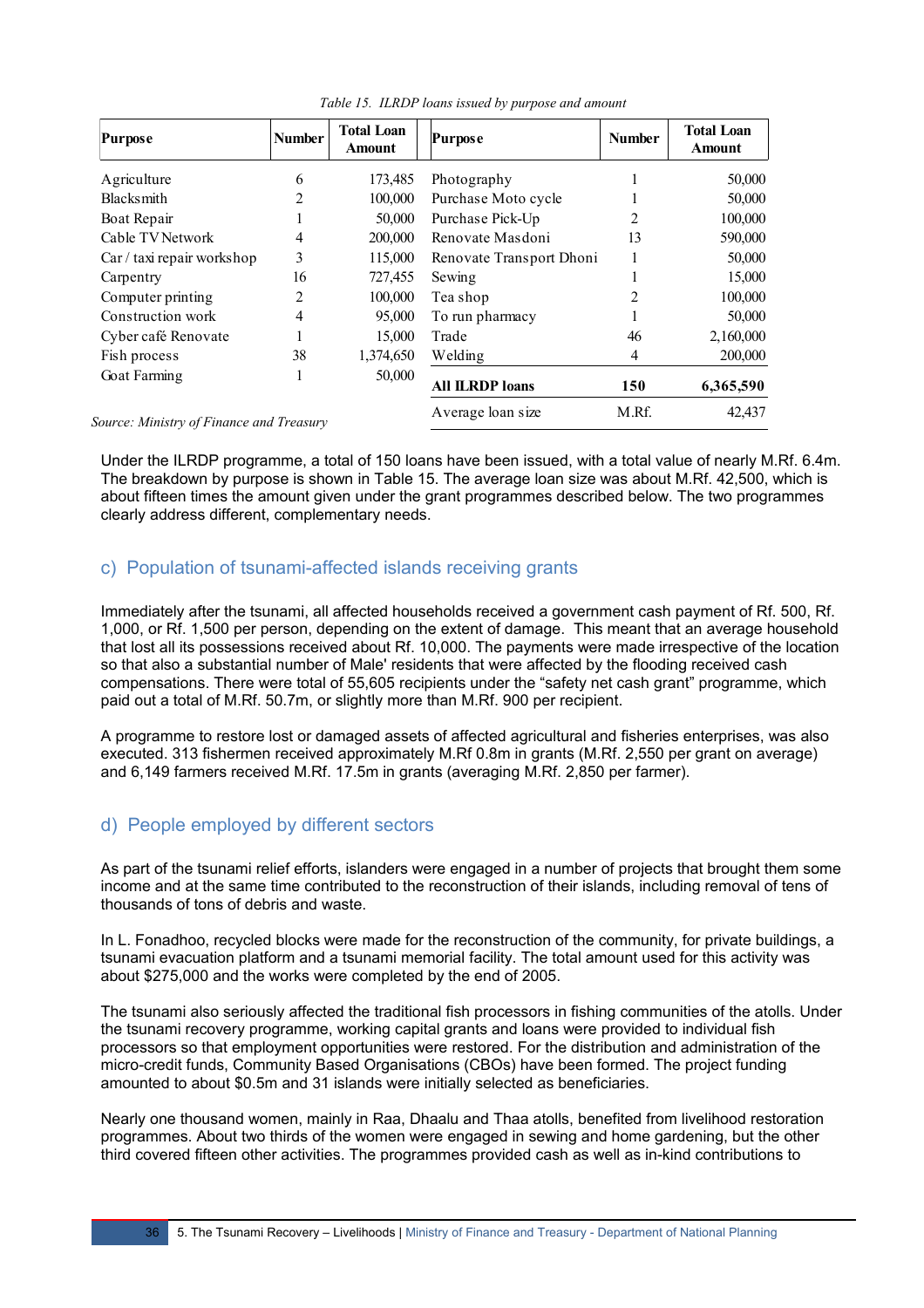individual women/ households for the restoration of lost or damaged assets for women's income generation activities.

#### e) Damaged/destroyed boats repaired/replaced, by use

Under the programme of livelihood restoration for fishermen, 50 new long range fishing vessels were provided to 50 affected beneficiaries. In addition, 89 mechanised artisanal fishing vessels (*bokkura*) were provided to beneficiaries from 64 affected islands. The vessels and equipment started to be given out in 2005 and the programme was completed by the end of 2006. The cost of the new vessels was estimated at \$6.4m for the long range boats and \$300,000 for the bokkura.

The repair and commissioning of damaged fishing vessels, which included hull repair, engine overhaul, along with spare parts was undertaken under a separate programme. Its costs were \$1m and the work was completed by the end of 2005. Included as another component of this programme was the replacement of lost and damaged equipment on fishing vessels (including communication equipment, navigation equipment, generator sets and water pumps). This was also completed by the end of 2005 at a cost of about \$0.5m.

# f) People receiving fishing gear

The replacement of lost and damaged fishing gear (including bait nets, fishing rods, lines, ropes, and bait equipment) was completed by the end of September 2008 at an overall cost of nearly \$0.5m.

The procedure for the replacement and repair of fishing vessels, equipment and gear was similar. First, the damage to all individual fishermen was assessed. The information was then consolidated and tenders were prepared for the different lots. As there were multiple donors involved, who were working in different atolls, the tendering took place mostly by groups of atolls under served by a single donor.

#### g) Hotel rooms available compared to before the tsunami

Some 21 resorts with nearly four thousand beds (23% of the total) were closed following the tsunami. Twothirds of this capacity was back in service by the end of 2005. By the end of 2006, nearly all damaged resorts had reopened and the tsunami damage fully repaired. The last of the tsunami-damaged resorts was reopened in April 2009.

In order to speed up the recovery process and to generate additional economic development opportunities, many new resorts have been authorised. Although only a few of them have started operating so far, about 50% extra bed capacity will become available over the next few years, bringing the total number of beds in the Maldivian resorts to over 25,000.

#### Outcome indicators

The following outcome indicators relating to Livelihoods are available for Maldives:

- Percentage of population living below national poverty line
- Average household income, by gender of Head of Household
- Labour force participation rate
- Households that have regained their pre-tsunami livelihoods

The information in the following sections is not given by indicator, but in a narrative describing the developments to mid-2005. Information is available mainly for the periods end-1997, mid-2004 and mid-2005 from the nationwide surveys carried out during these three periods. In separate reports, the findings of the two Vulnerability and Poverty Assessments and the Tsunami Impact Assessment surveys have been detailed. The following gives a summary of the issues touching on the tsunami reconstruction.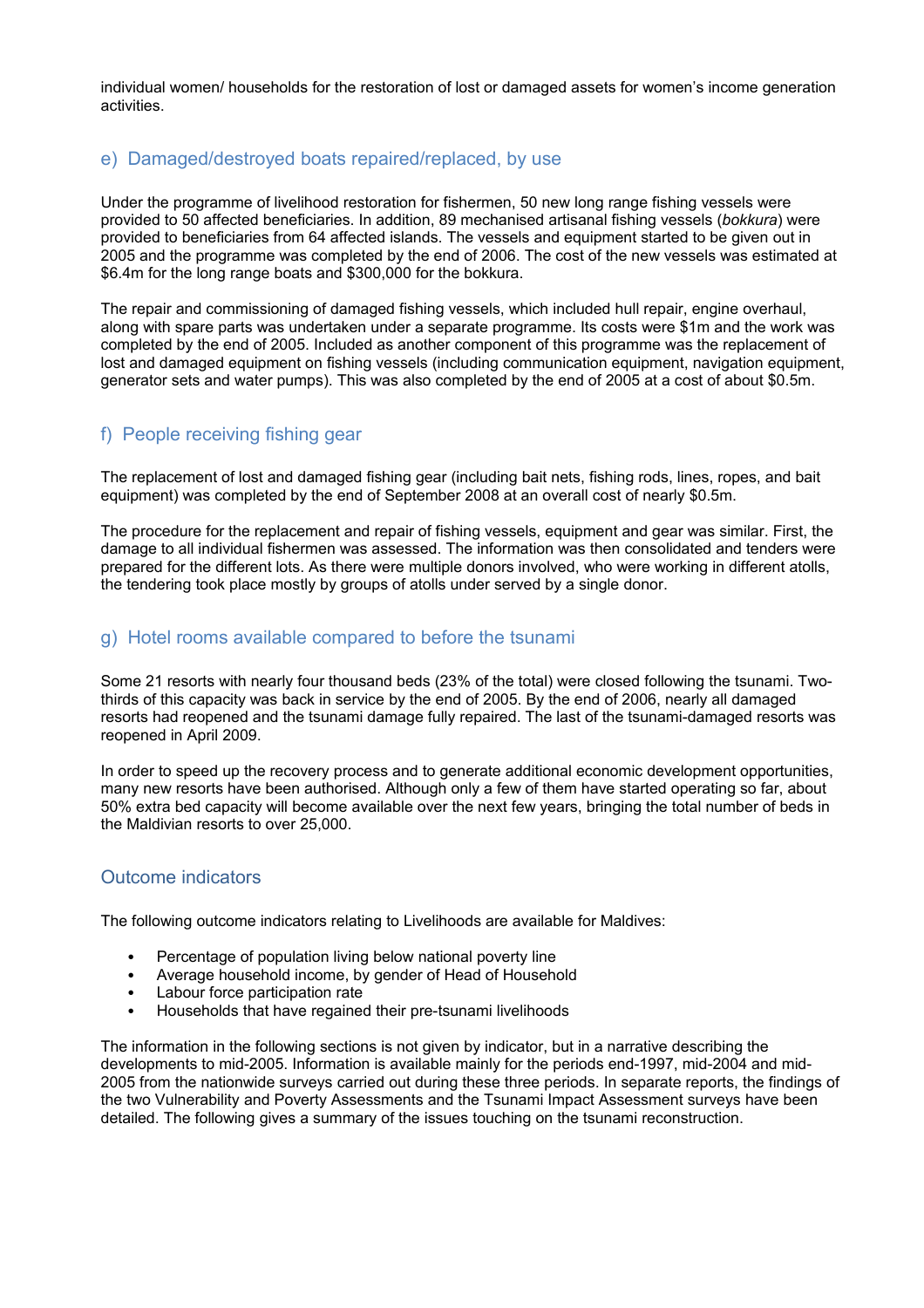A major socio-economic survey<sup>[12](#page-37-0)</sup> had been conducted on all islands in the Maldives just six months prior to the tsunami. It was then decided to repeat the survey, with some modifications to obtain tsunami-specific information (*for instance, the psycho-social survey module*). Some of the results of the survey have already been described under the psycho-social impact of the tsunami above. The findings with respect to employment and economic well-being are described in the following sections.

No other survey has so far been conducted to evaluate the economic recovery following the tsunami. However, the economic situation as surveyed in mid-2005 was substantially better than what was seen in mid-2004. Additionally, macro-economic conditions in the Maldives remained very strong during subsequent years.

#### Macro-Economy

The basic components of growth were the increases in tourism and better fish catches

#### *Tourism*

In the narrow definition (that is, only hotel and restaurant services), tourism accounts for about one-third of GDP throughout this period. If other activities devoted exclusively to tourism, such as parts of manufacturing, construction, trade, transport and other services are included, this share is substantially higher at well over half of the economy. The development over time in GDP shares of the tourism and fisheries activities are given in Figure 16.



At the time of the tsunami, the economy was returning to its growth path of the previous decade after a few difficult years at the beginning of the new millennium. In 2003, growth had reached more than 8% again and it was even higher at the end of 2004. Historically, tourism growth has been closely related to the exchange rate between the US Dollar (to which the Maldivian Rufiyaa is pegged) and the Euro and its precursor currencies. The large improvements in tourism numbers over the years from 2003 onwards were due to the strengthening of the Euro, a process that was not affected by the tsunami.

Tourism remains a seasonal activity with full occupancy during the peak season, which lasts more or less five months, while capacity utilisation in the low season mostly fluctuates between two-thirds and threequarters of the total. It was peak season when the tsunami hit and due to uncertainties and damage to a substantial number of resorts, the remainder of the season was largely lost.

In June 2005, the bed capacity of the resorts, which form the mainstay of the Maldivian economy, was still more than 20% below that in the two previous years. Tourism bed-nights were only running at half the rate of the previous year and this had serious knock-on effects throughout. While resorts did not reduce employment to the same extent, the income of the workers was cut significantly as service charges and tips make up a substantial proportion of the salaries under normal conditions.

<span id="page-37-0"></span><sup>12</sup> *The Vulnerability and Poverty Assessment II – 2004*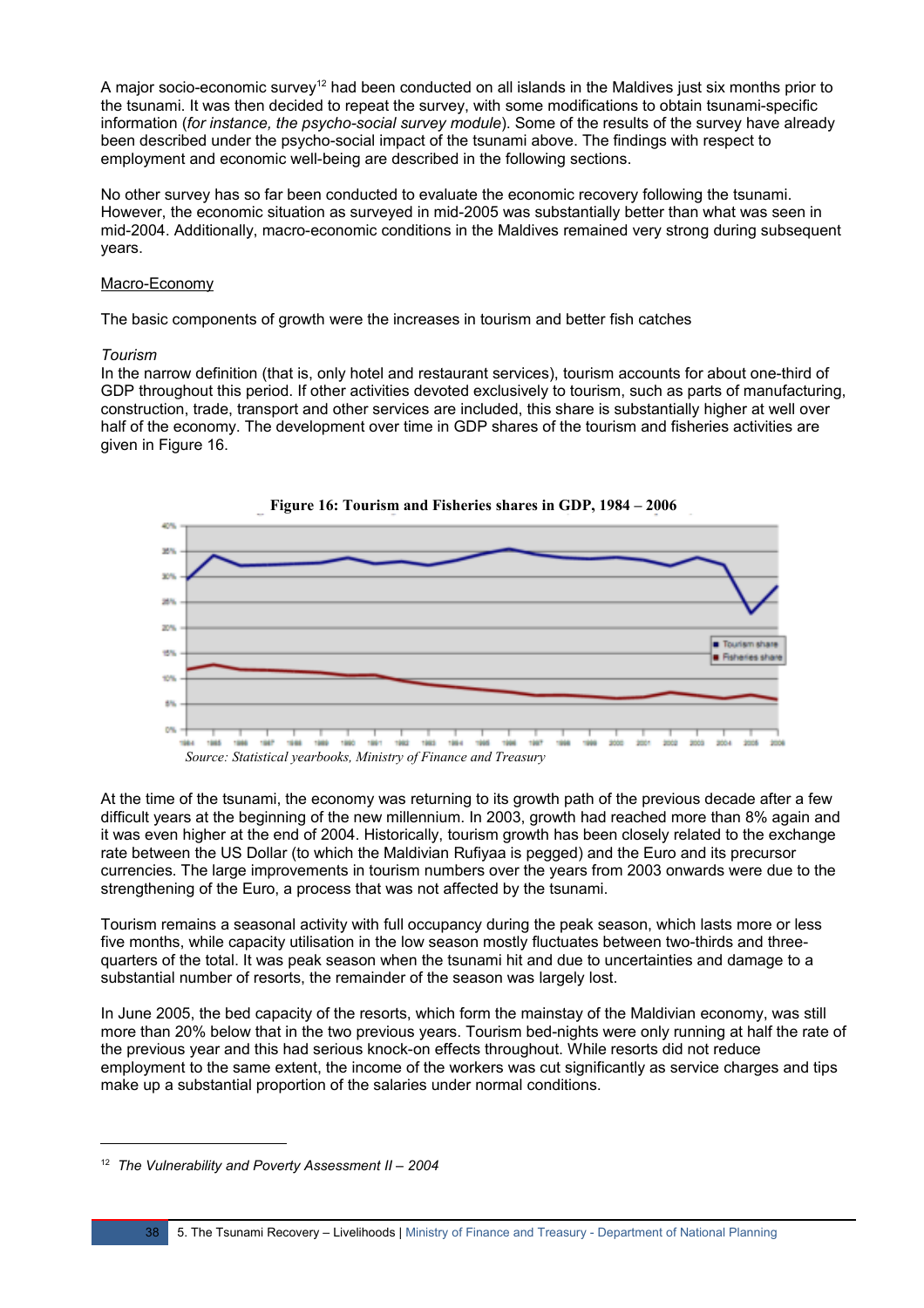However, by the end of 2006, occupancy rates were back to the pre-tsunami levels and in 2007 and 2008 new records in both the number of tourism arrivals as well as the number of tourism bed-nights were established.

#### *Fisheries*

The loss of equipment for traditional fish processing, a major activity on the islands, resulted in reduced output. However, fish catches were very high in 2005. They were the highest on record and about 30% higher than the average for the previous five years. The capacity of the industrial operations, mainly MIFCO, was stretched to the limit and at times, not all fish landed could be processed, leading consequently to waste.

The increases in fish landings were due entirely to higher catches per trip, as the number of fishing trips was about 10% lower in 2005 than the preceding year.

In 2006, fish catches were at the same level as those in 2005 but they returned to the long-term average levels in subsequent years.

#### *Other sectors*

The relocation of the population from the four most affected islands to the ten host islands resulted in major increases in economic activity on those islands, with incomes for the original population up by about one third. The incomes of the externally displaced persons, which had been reduced significantly immediately following the tsunami, was back up to about 80% of their pre-tsunami levels by the middle of 2005. The knock-on effects of the disaster through reduced trade and disturbances in the property markets made incomes in Male' fall by about 10%. In the other areas of the country, covering most of the atoll population, incomes had gone up. As this description reflects the developments in the average socio-economic conditions of the households in each of these groups, individual experiences may, of course, be far less rosy than given here.

The repair and reconstruction activities started after the tsunami created additional job opportunities in construction and transport, which compensated partially for the losses in other sectors. As an indicator of the construction sector, the value of building materials imported has risen sharply over the past few years. In constant 2003 prices, construction material imports averaged about Rf. 700 million annually up to 2003. They then rose sharply due to the development of additional resorts and demand for tsunami reconstruction to a total of Rf.2.9 billion in 2007, an average increase of about 42% per year.

A major salary increase of government employees that was granted a few months before the tsunami also provided an additional financial cushion for a substantial part of the population. The extensive support received from the international community, local donors and the government helped the affected households to re-establish themselves.

The large increase in government wages in August 2004 had also given a boost to consumption and consequently, the trade sector. The economic recovery from the tsunami-induced effects was much faster than initially expected, both at the macro-economic and household levels. Many of the resorts that had been closed initially were back in business again by the middle of the year, when tourist flows also started to return to more normal levels. The extra activity generated in the aftermath of the floods, including the relocation of residents and provision of accommodation for them, the refurbishing of damaged resorts and infrastructure on many islands and many other activities initiated by the disaster created additional economic growth for the sectors construction and transport.

The complex mix of positive and negative economic factors, of which the most important ones have been mentioned above, resulted in an economic development that was, on average, positive in economic terms. Household incomes were found to be about 7% higher in June 2005 than they were in September of the previous year.

It may be noted that some of the impacts described above are short-term in nature while others have longerterm implications. For instance, the positive effects on the population of the host islands will largely be reversed when the displaced people are resettled in their permanent locations. Improvements in infrastructure brought about by the rebuilding after the tsunami will generally have longer-term effects. Of course, the government finances and the external account came under pressure as government and export revenues shrank due to the reduction in tourism activity. At the same time, emergency aid and reconstruction efforts increased government expenditures along with imports. These two developments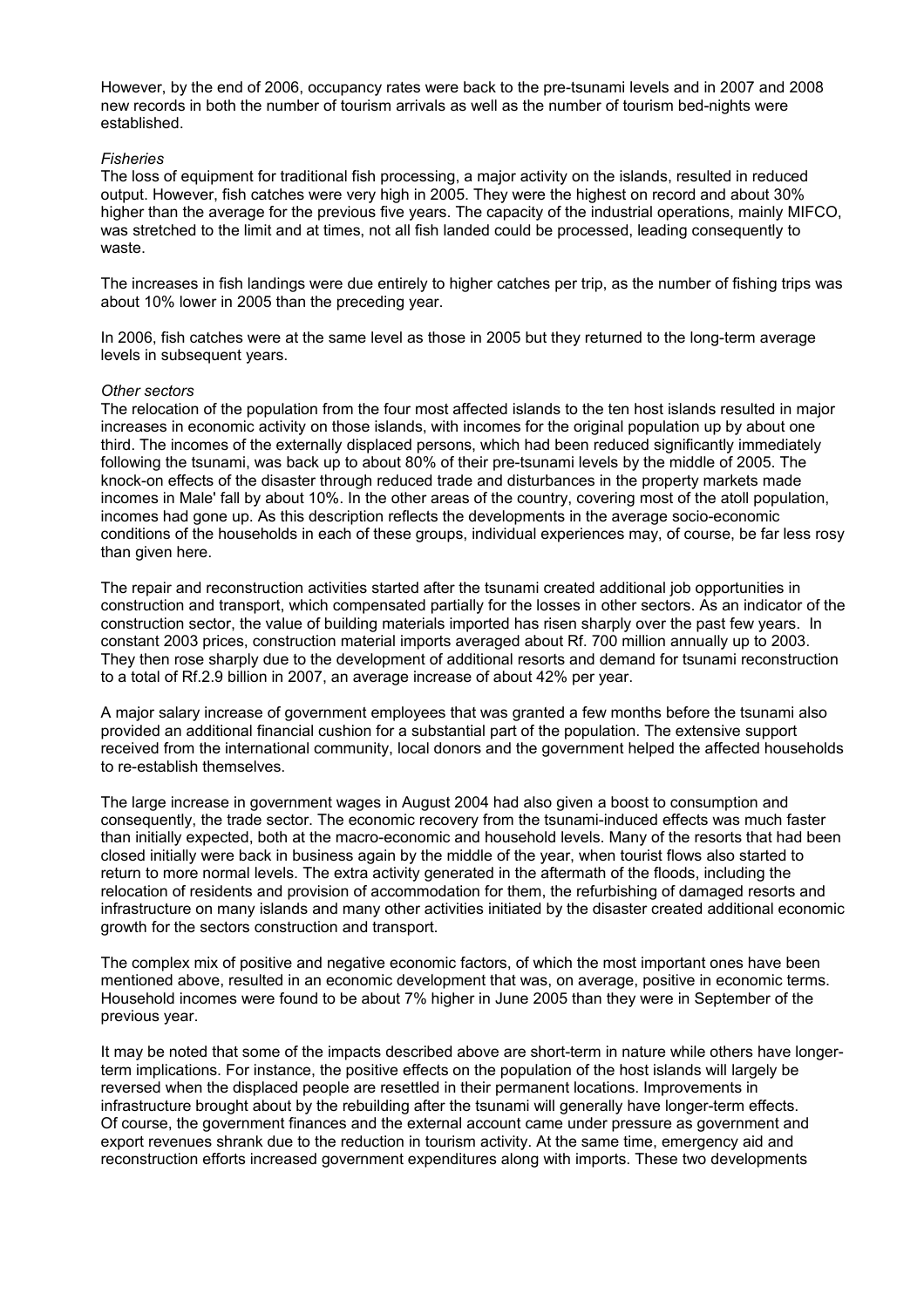resulted in sharp increases in deficits of both the budget and the current account, even though the major part of the tsunami relief assistance was received in the form of grants. Nonetheless, thanks to continuing strong economic growth, the government's foreign debt remains in relative terms well levels of the early 1990s and foreign debt as percentage of export earnings is projected to remain well below 10%.

#### Population below poverty line

Poverty has actually gone down significantly since June 2004. At that time, 34% of the island population had an income lower than Rf. 15 per day. One year later, only about 20% of the island population had such a low income. The development of poverty, in terms of the headcount ratios at different poverty lines, is given in Table 16.

| Poverty                                             | <b>Atolls</b> |         |      | <b>PDE</b> |         |      | <b>PDI</b>  |             |           | Host islands |                            |     |
|-----------------------------------------------------|---------------|---------|------|------------|---------|------|-------------|-------------|-----------|--------------|----------------------------|-----|
| line                                                | 1997          | 2004    | 2005 | 997        | 2004    | 2005 | 1997        |             | 2004 2005 | 1997         | 2004 2005                  |     |
| Rf. 7.5                                             | 25%           | 13%     | 8%   | $15%$ *    |         | 9%   | 18%         | 13%         | 10%       | 20%          | $15%$ *                    |     |
| Rf. 10                                              | 31%           | 20%     | 11%  | $21\%$ *   |         | 13%  | 29%         | 20%         | 14%       | 28%          | $19%$ *                    |     |
| Rf. 15                                              |               | 48% 34% | 20%  | 39%        | 25% 25% |      |             | 40% 34% 21% |           | 47%          | 32% 9%                     |     |
| Rf. 21                                              |               | 64% 50% | 32%  | 60%        | 47% 36% |      | 61% 50% 31% |             |           | 69%          | 46%                        | 20% |
| *) too few observation to be statistically reliable |               |         |      |            |         |      |             |             |           |              | Source: VPA-1, VPA-2, TIAS |     |

| Table 16. Headcount ratios according to various poverty lines |  |  |  |
|---------------------------------------------------------------|--|--|--|
|                                                               |  |  |  |

Information is given for the atolls, and for the three specific displacement groups of tsunami IDPs: PDEs (Population displaced externally--IDPs living on other islands), PDIs (IDPs living on their own island) and the Host islands (the original population of the islands where the PDEs are living temporarily). In addition to the three specific groups of islands given in the table, which account for 10% of the total population of the Maldives, the details for the other islands, with 60% of the total population are not given separately as the effects of the tsunami on their development were minimal.

MDG Indicators such as life expectancy and literacy rates, which reflect long-term investment in health and education, have not been significantly affected. The population from the most affected islands actually perceived that education and health facilities had improved after the tsunami. For the displaced population this is the direct result of their moving to islands that had better facilities already or where those were upgraded as a result of the increased population.

The panel studies<sup>[13](#page-39-0)</sup> showed that the socio-economic situation of the panel households had greatly improved during the period 1997 to 2005. Nonetheless, it became clear that their vulnerability was much greater than these broad improvements suggest. Using the Rf.15 poverty line, 21% of the island population had managed to escape poverty between 2004 and 2005. However, 7% of the population fell back into poverty during the same period resulting in a net gain of 14%.

Six months after the tsunami average household incomes<sup>[14](#page-39-1)</sup> were even higher than before. The rapid development in the Maldives during the past 25 years continued after the tsunami. The development of per capita household incomes in Maldives, Male' and the Atolls over the period from 1997 to 2005 is shown in Figure 17.

<span id="page-39-0"></span><sup>13</sup> *Half the households in VPA-1 were again included in VPA-2 and about half of those again in the TIAS. This provided the panel for the study covering an eight year period.*

<span id="page-39-1"></span><sup>&</sup>lt;sup>14</sup> For the affected population this also included the free food and cash provided by the government in the aftermath of *the tsunami. Food subsidies for tsunami victims still continue.*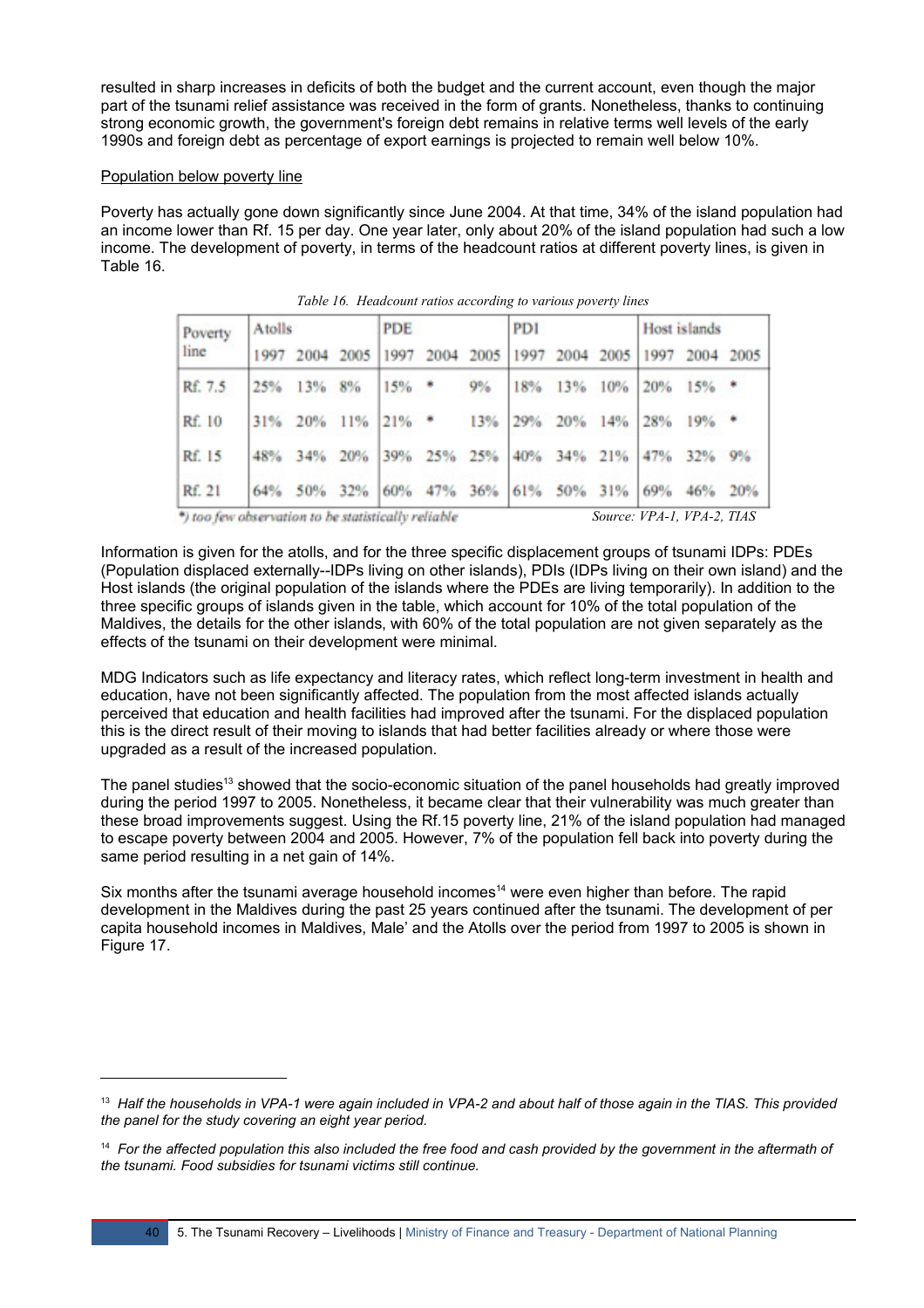

**Figure 17: Mean household incomes (Rufiya per person per day) 1997 – 2005**

Source: VPA-1, VPA-2, TIAS database, Statistical Yearbook 2005

It is based on three observations: VPA-1 in 1997, VPA-2 in 2004 and TIAS in 2005. Estimates of the years between 1997 and 2004 are derived from the per capita GDP growth rate from the two VPA observations, 1997 and 2004.

It may seem surprising that the mean incomes of the island population continued to grow after the tsunami whereas household incomes in Male', which was only slightly damaged by the tsunami, declined by about 10%.

Figure 18 further disaggregates this picture, providing the mean income for Malé, the atolls and the four displacement groups of islands described above. Only for the population of Malé and the PDEs did the mean household income go down between 2004 and 2005. For all other groups of islands did the mean increase.



**Figure 18: Mean household incomes, 1997-2005, in Rufiyaa per person per day**

Figure 19 shows that the *median* per capita household income, that is, the income level at which half the population has a higher income and the other half a lower one, has increased for all island groups.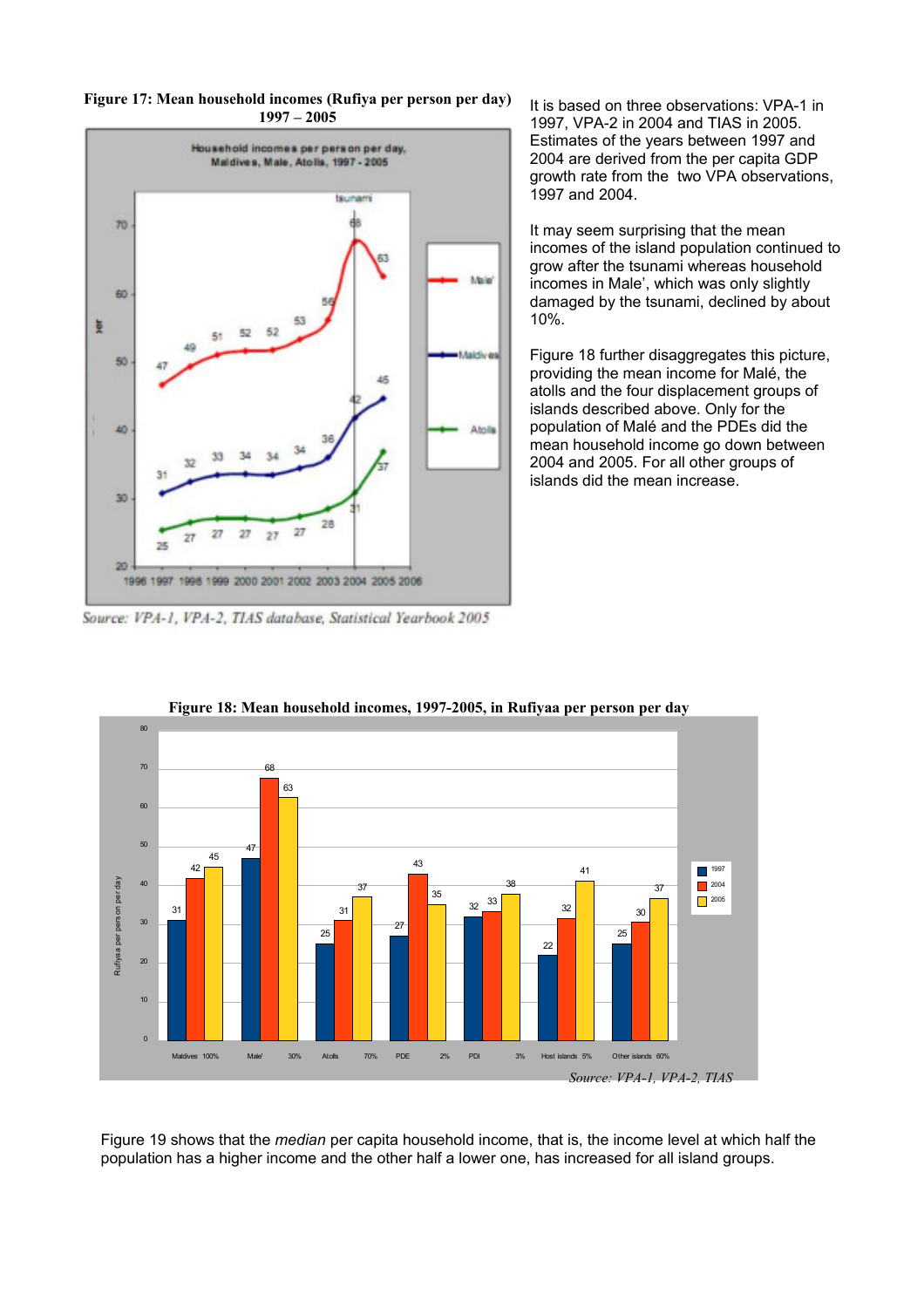As the median income has increased for all displacement groups, while the mean per capita household income declined in Male' and the PDEs (Figure 18), this means that the loss of income in those two areas must have been concentrated in the richer half of the population.



**Figure 19: Median household incomes, 1997-2005, in Rufiyaa per person per day**

#### Expatriate labour

In parallel, the influx of expatriate labour continues at a high rate. There were fewer than 40,000 expatriate labourers in the country at the end of 2004; one quarter of them employed in construction and another quarter in the resorts with the other half working in more than twenty other sectors. At the end of 2008, there were twice as many expatriates with nearly half (34,000) of them construction workers. The number of resort workers increased by about four to thirteen thousand.

The major change was, however, in the number of workers in the sector "other community and social workers and personal services", which mainly consists of domestic workers. Their number increased from less than three thousand in 2004 to more than ten thousand at the end of 2008. This shows that the Malé population not only can continue the costs of employing domestics, but that it seems to have become a much more widespread practice over the past four years since the tsunami.

The vast majority of expatriate workers in Maldives, some 70 to 80%, are unskilled or semi-skilled and earn wages at par with their counterparts in their countries of origin. Most of these workers come from Bangladesh, India and Sri Lanka, where the cost of living<sup>[15](#page-41-0)</sup> is substantially lower than that in the Maldives and especially Malé. As low-skilled expatriate workers mostly live in labour camps, these cost of living differences are not important for them, but it is not possible for Maldivians to work for the same wages in Malé and then afford a place to live. In addition, most Maldivian youth have had a fair amount of education (always to elementary, but many also to secondary level) and they are not very interested in manual jobs, certainly not if the pay is poor.

<span id="page-41-0"></span><sup>15</sup> *The recent round of the International Comparison Project calculated the prices of household consumption in the Maldives at roughly double those in the Indian sub-continent. The fact that nearly all products in Maldives are imported and the scarcity of land in Malé that inflates rents are the main reasons for these large differences.*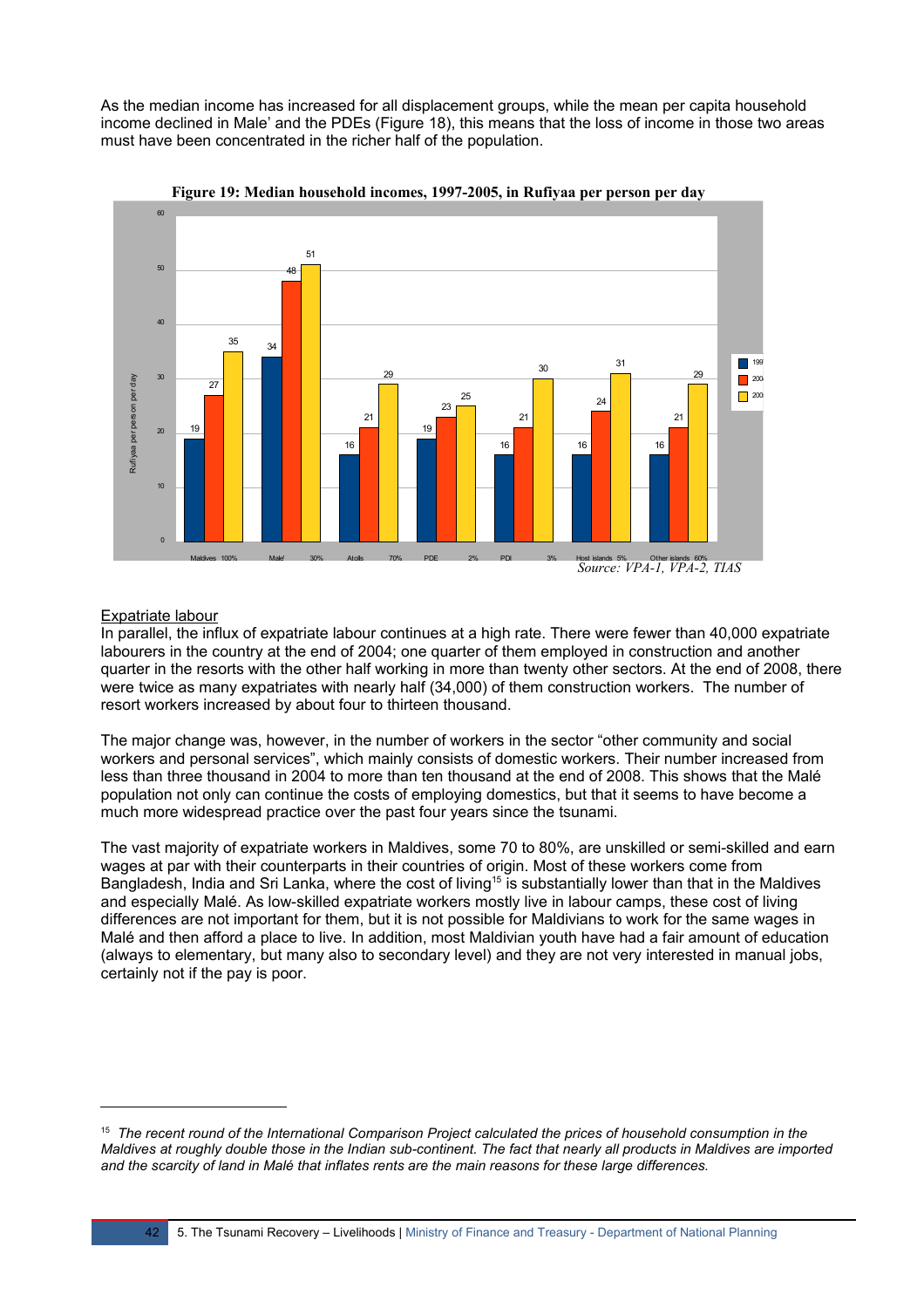# **6. Other indicators**

#### a) Security and disaster preparedness

A natural disaster of the scale of the tsunami had not occurred in the Maldives before. The worst situations before had been limited flooding due to heavy rainfall and small tidal surges, a few outbreaks of contagious diseases plus the occasional boating or small aircraft incident. But these had all been localised incidents and existing administrative procedures could easily handle them. The tsunami was of a completely different magnitude and nothing short of a similarly devastating event could have adequately prepared the nation.

In the immediate aftermath of the tsunami, the Government developed responses on the go. Once the magnitude of the devastation became clear and offers of support started to flow in from across the world, the Government quickly grasped the opportunities and agencies specialised in the various aspects of disaster relief, assessment and management established a presence to assist the Government in its relief efforts. Major donors and Government prepared a Joint Needs Assessment and an attendant report that was released in Feb 2005.

Several activities have been undertaken during the past years to strengthen the disaster-response capacities of the population. The National Disaster Management Centre is reorganizing itself. It will expand, continuing as an institute to improve standards and to provide training in various aspects of disaster management at national level as well as the local, island level.

The IFRC has developed first aid standards for the country and set up the First Aid Practitioners Network. Island disaster management guidelines were prepared; island disaster management committees (IDMC) were established and properly stocked emergency fist aid kits were distributed to IDMCs on islands in several atolls. Teachers and community volunteers were also trained in community-based first aid on various atolls.

#### b) Environment

Solid waste management was another weakness in the environmental situation on the islands. Until fairly recently, the economic conditions on the islands were such that few modern goods were available and therefore little non-degradable waste was generated on the islands. Fifteen years ago<sup>[16](#page-42-0)</sup>, on most islands there were no cars or motor cycles and electricity supply was very limited if available at all. Packaged food supplies were also not common and many islands had only very few shops as little cash was circulating on the islands. Most modern goods were sent from Malé by relatives.

Only during the past two decades with the fast rising incomes did the problem of solid waste really develop. The tsunami exacerbated the problem manifold as on many islands the entire contents of houses, shops, offices and other structures, along with much of the structures themselves, ended up as solid waste. A comprehensive clean-up programme was initiated after the tsunami with support of the Australian and Canadian Red Cross. Some 37,000 cubic metres of debris and waste was removed from 74 islands. A sustainable waste management programme was developed with more than 1,300 community workers and two thousand students trained.

<span id="page-42-0"></span><sup>16</sup> *Maldives was about to graduate from LDC status when the tsunami struck. Over the past 25 years, per capita GDP increased nearly four-fold.*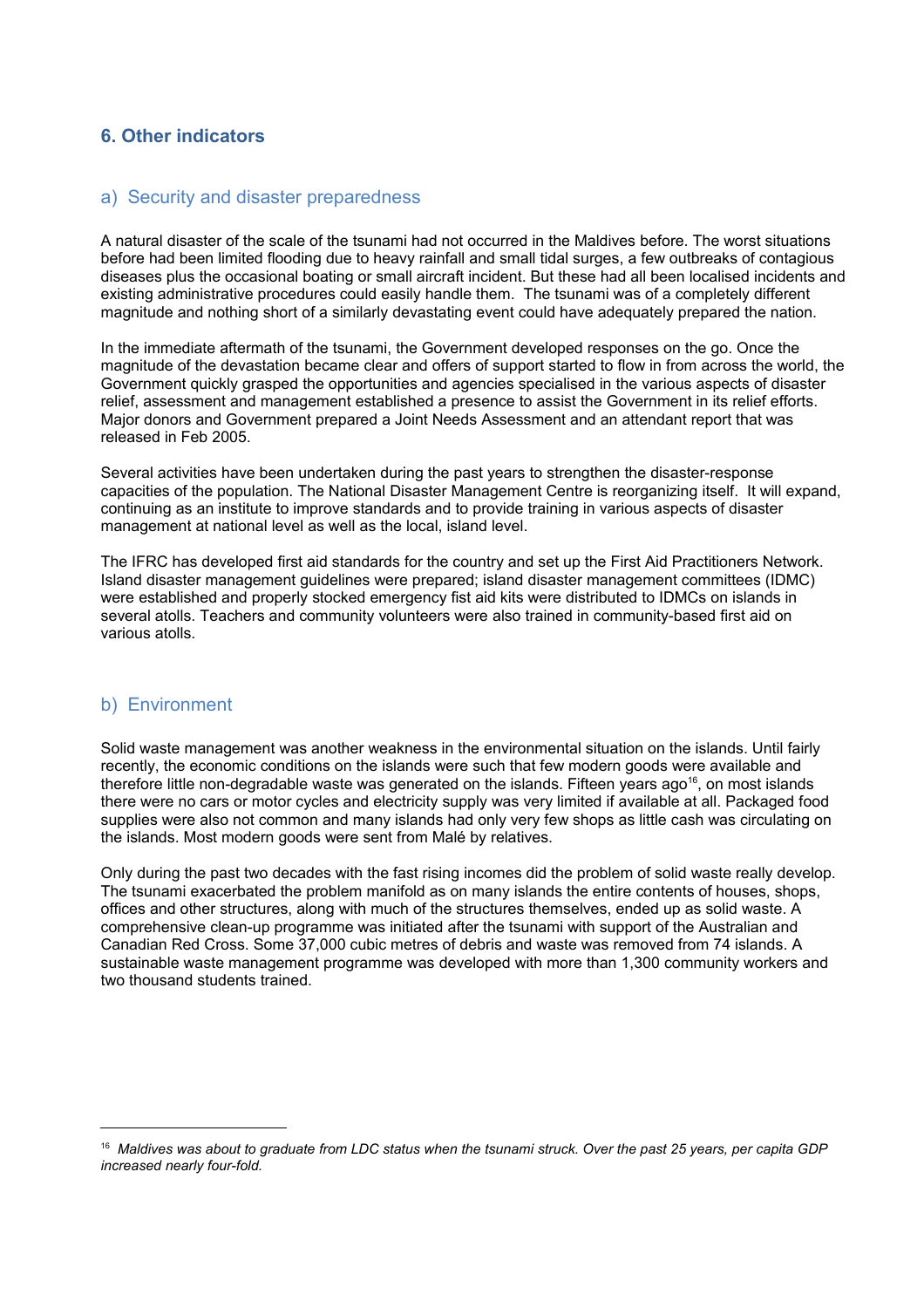# **7. Conclusion**

In the four years since the tsunami, much has been accomplished to provide its survivors first with basic needs and then with the resources to restart their lives. Most of the physical infrastructure will be finished in 2009 and tsunami resources have enabled notable improvements in basic services, particularly health and education. The challenging housing sector was brought under control and most of the remaining work will be completed in the year as well. Large-scale disruptions to livelihoods and the economy were mitigated. Lasting improvements made in disaster risk reduction policies, institutions and systems will increase resilience to future crises.

However, a number of problems caused or worsened by the tsunami have not yet been resolved and remain priorities for government and its partners: The vital needs of water and sanitation and reconstruction of remaining infrastructure for harbours and jetties remain the most pressing of unfinished priorities highlighted in the analysis.

Additionally, the complexities of relocating entire island populations and resettling remaining displaced persons (IDPs) will require careful attention in their completion and the management of beneficiary expectations to avoid programmes these remaining unfinished.

It is inevitable that some of these processes will lag into 2010 while currently unfunded sanitation and harbour infrastructure projects will need to extend even further into the future.

Evidence-based management of the tsunami recovery, like other development plans, entails regular collection of summary data, systematically provided to a government authority that can review across sectors. To date the compilation of a limited set of multisectoral data has proved a challenge and improved arrangements are still necessary to make the sharing of specific data faster and more regular.

Additionally, proof of the outcomes of the recovery effort generally requires surveys, and there has been an absence of survey activity since 2005/6. A follow-up survey is therefore recommended, along the lines of the 2005 TIAS survey, both for ease of analysis and increased value of the results. In Maldives, modern communication technology makes possible low cost alternatives to logistically complex and expensive household surveys.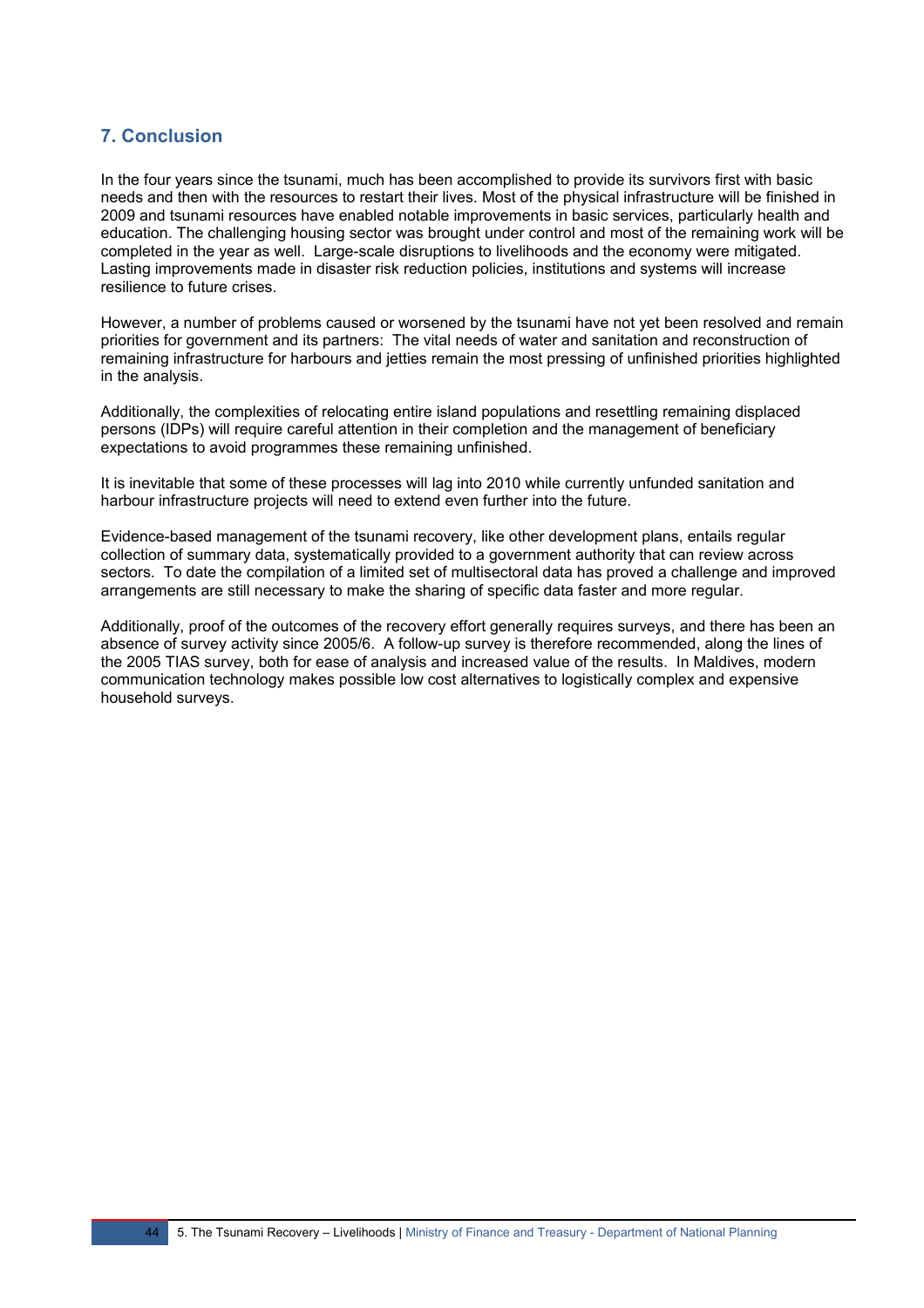# **Appendix A. TRIAMS**

Under the auspices of the International Federation of Red Cross and Red Crescent Societies (IFRC) and the World Health Organisation (WHO) a reporting system was developed for recording the recovery process in the four most-affected countries. This Tsunami Recovery Impact Assessment and Monitoring System (TRIAMS) was also implemented in the Maldives.

TRIAMS groups all indicators under four topics, which are: (a) vital needs; (b) basic services; (c) infrastructure and (d) livelihoods. Under each topic, there are two types of indicators, namely output indicators and outcome indicators. The distribution of the 49 TRIAMS indicators over the eight categories listed above is as given in Table A.1 below.

Four of these indicators are not required or not applicable in the Maldives, largely due to its geography as a country only made up of small islands. Some other indicators are static and therefore do not change over time, which makes them not very useful for monitoring.

|   | Type of indicator                        | Total | <b>Monitoring Evaluation</b> |    | Not required /<br>not applicable |
|---|------------------------------------------|-------|------------------------------|----|----------------------------------|
|   | Vital Needs OUTPUT Indicators            |       |                              | 3  |                                  |
| 2 | Vital Needs OUTCOME Indicators           | 9     |                              | 4  |                                  |
| 3 | <b>Basic Services OUTPUT Indicators</b>  | 11    |                              |    |                                  |
| 4 | <b>Basic Services OUTCOME Indicators</b> | 3     | 3                            | 0  |                                  |
| 5 | Infrastructure OUTPUT Indicators         | 5     | 8                            | ი  |                                  |
| 6 | Infrastructure OUTCOME Indicators        |       |                              |    |                                  |
|   | Livelihoods OUTPUT Indicators            | 9     | 5                            |    |                                  |
| 8 | Livelihoods OUTCOME Indicators           | 4     | O                            | 4  |                                  |
|   | Total                                    | 49    | 31                           | 13 |                                  |

#### *Table A.1. TRIAMS indicators for Maldives by topic and type*

In the table above, the indicators have been sub-divided into two groups, namely those that are used for monitoring and others that can only be used for evaluation as they are available only once or twice over the reconstruction period, but not on a regular basis.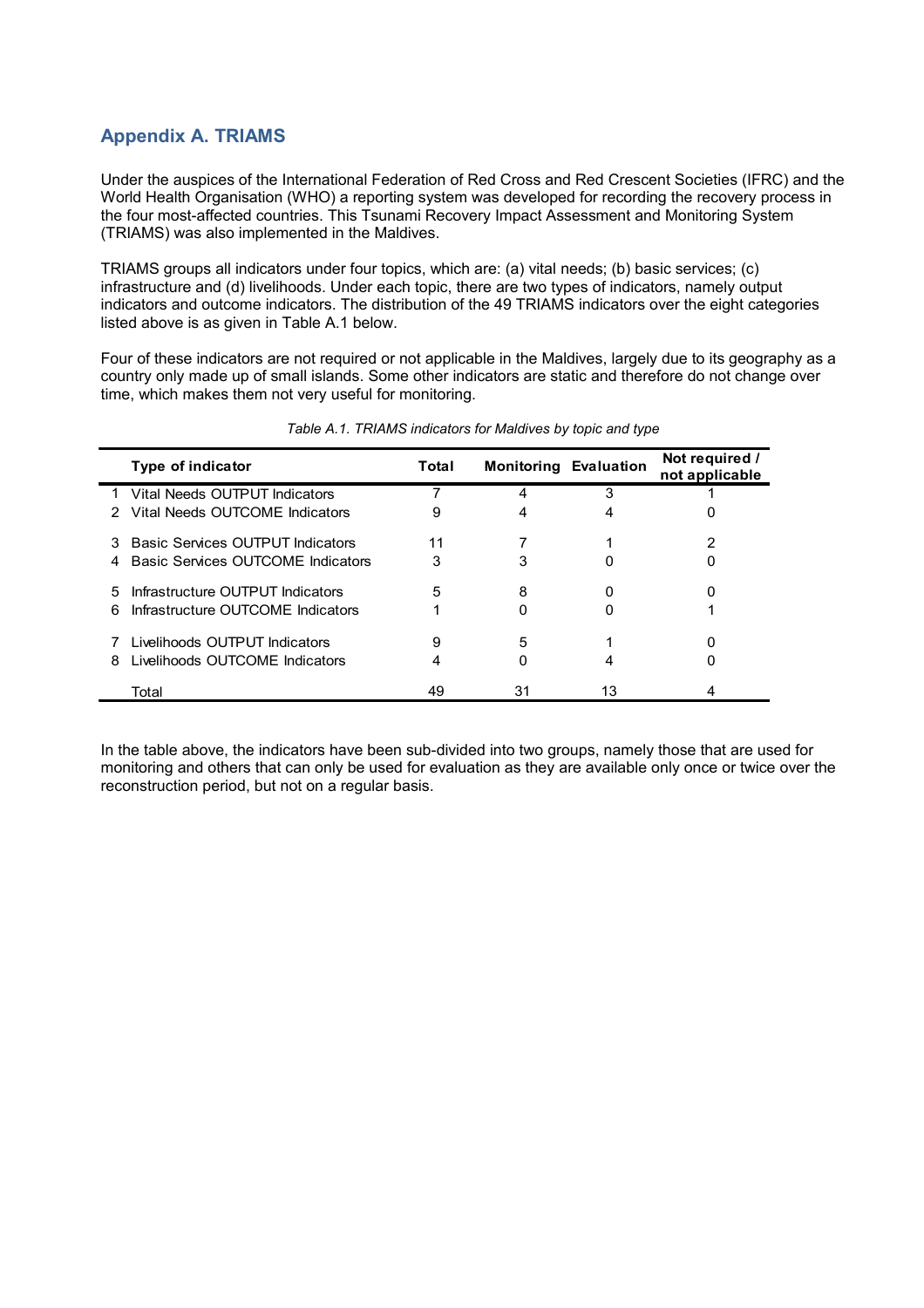# **Appendix B. Annexes**

# A. Acronyms

| ADB          | Asian Development Bank                                                 |
|--------------|------------------------------------------------------------------------|
| ARC          | <b>American Red Cross</b>                                              |
| AuRC         | <b>Australian Red Cross</b>                                            |
| <b>BOM</b>   | <b>Bank of Maldives Plc</b>                                            |
| BRC.         | <b>British Red Cross</b>                                               |
| CBO          | <b>Community Based Organisation</b>                                    |
| <b>CRC</b>   | <b>Canadian Red Cross</b>                                              |
| DAD.         | Development Assistance Database                                        |
| EIB.         | European Investment Bank                                               |
| EU           | European Union                                                         |
| FAO.         | Food and Agriculture Organisation                                      |
| <b>FRC</b>   | <b>French Red Cross</b>                                                |
| <b>GDP</b>   | <b>Gross Domestic Product</b>                                          |
| GoM          | <b>Government of Maldives</b>                                          |
| <b>GRC</b>   | <b>German Red Cross</b>                                                |
| <b>HIRU</b>  | Housing and Infrastructure Redevelopment Unit                          |
| <b>IDMC</b>  | <b>Island Disaster Management Committee</b>                            |
| <b>IDP</b>   | Internally Displaced Person                                            |
| <b>IFAD</b>  | International Fund for Agricultural Development                        |
| <b>IFRC</b>  | International Federation of Red Cross and Red Crescent Societies       |
| <b>ILRDP</b> | Island Livelihood Revitalization and Development Programme             |
| IMR.         | Infant Mortality Rate (number of infant deaths per 1,000 live births)  |
| <b>IYCF</b>  | Infant and Young Children Feeding practices                            |
| <b>JICA</b>  | Japan International Cooperation Agency                                 |
| KAP.         | Knowledge, Attitudes, Practices                                        |
| <b>LDC</b>   | <b>Least Developed Country</b>                                         |
| MATI         | Maldives Association of Travel Industry                                |
| MDG          | Millennium Development Goals                                           |
| <b>MCPI</b>  | Ministry of Construction and Public Infrastructure                     |
| <b>MEEW</b>  | Ministry of Environment, Energy & Water                                |
| <b>MICS</b>  | Multiple Indicator Cluster Survey                                      |
| <b>MIFCO</b> | Maldives Industrial Fisheries Company Ltd                              |
| MMR          | Maternal Mortality Rate (Number of maternal deaths per 100,000 births) |
| <b>MNCC</b>  | Maldives National Chamber of Commerce and Industry                     |
| <b>NDMC</b>  | National Disaster Management Centre                                    |
| <b>NGO</b>   | Non-Governmental Organisation                                          |
| <b>NRRP</b>  | National Recovery and Reconstruction Plan                              |
| <b>OCHA</b>  | UN Office for the Coordination of the Humanitarian Affairs             |
| <b>OXFAM</b> | <b>OXFAM</b> International                                             |
| <b>PDE</b>   | IDPs living on host islands                                            |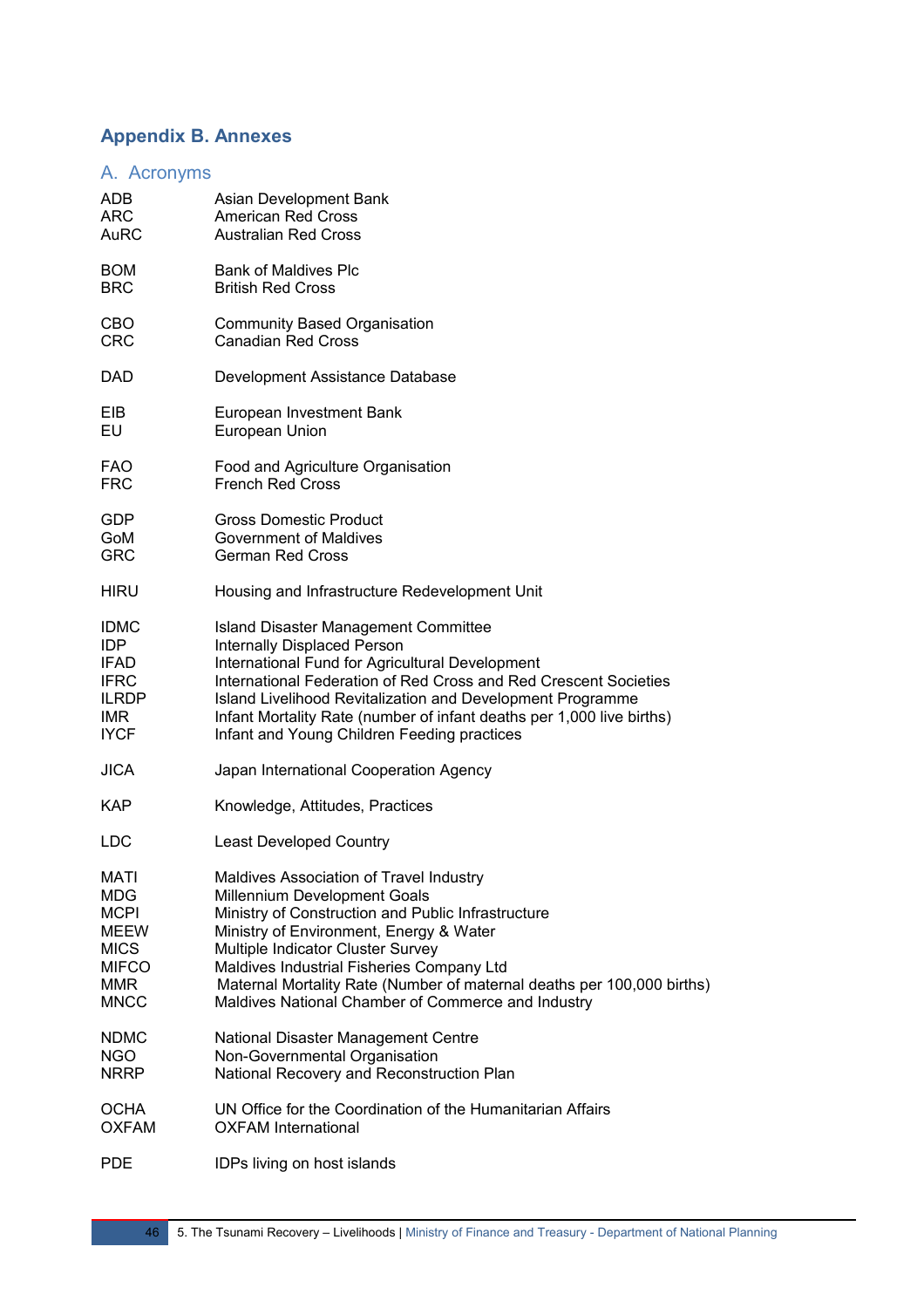| <b>PDCP</b>   | Population Development and Consolidation Programme       |
|---------------|----------------------------------------------------------|
| PDI           | IDPs living in temporary shelter on their own islands    |
| RO.           | Reverse Osmosis (desalination)                           |
| <b>SHE</b>    | Society for Health Education                             |
| <b>TIAS</b>   | Tsunami Impact Assessment Survey                         |
| <b>TRIAMS</b> | Tsunami Recovery Impact Assessment and Monitoring System |
| UNDP          | United Nations Development Programme                     |
| <b>UNEP</b>   | United Nations Environment Programme                     |
| <b>UNFPA</b>  | United Nations Population Fund                           |
| UN-HABITAT    | United Nations Human Settlements Programme               |
| <b>UNICEF</b> | United Nations Children's Fund                           |
| <b>USAID</b>  | US Agency for International Development                  |
| <b>VRS</b>    | <b>Vital Registration System</b>                         |
| WB.           | World Bank                                               |
| <b>WHO</b>    | World Health Organisation                                |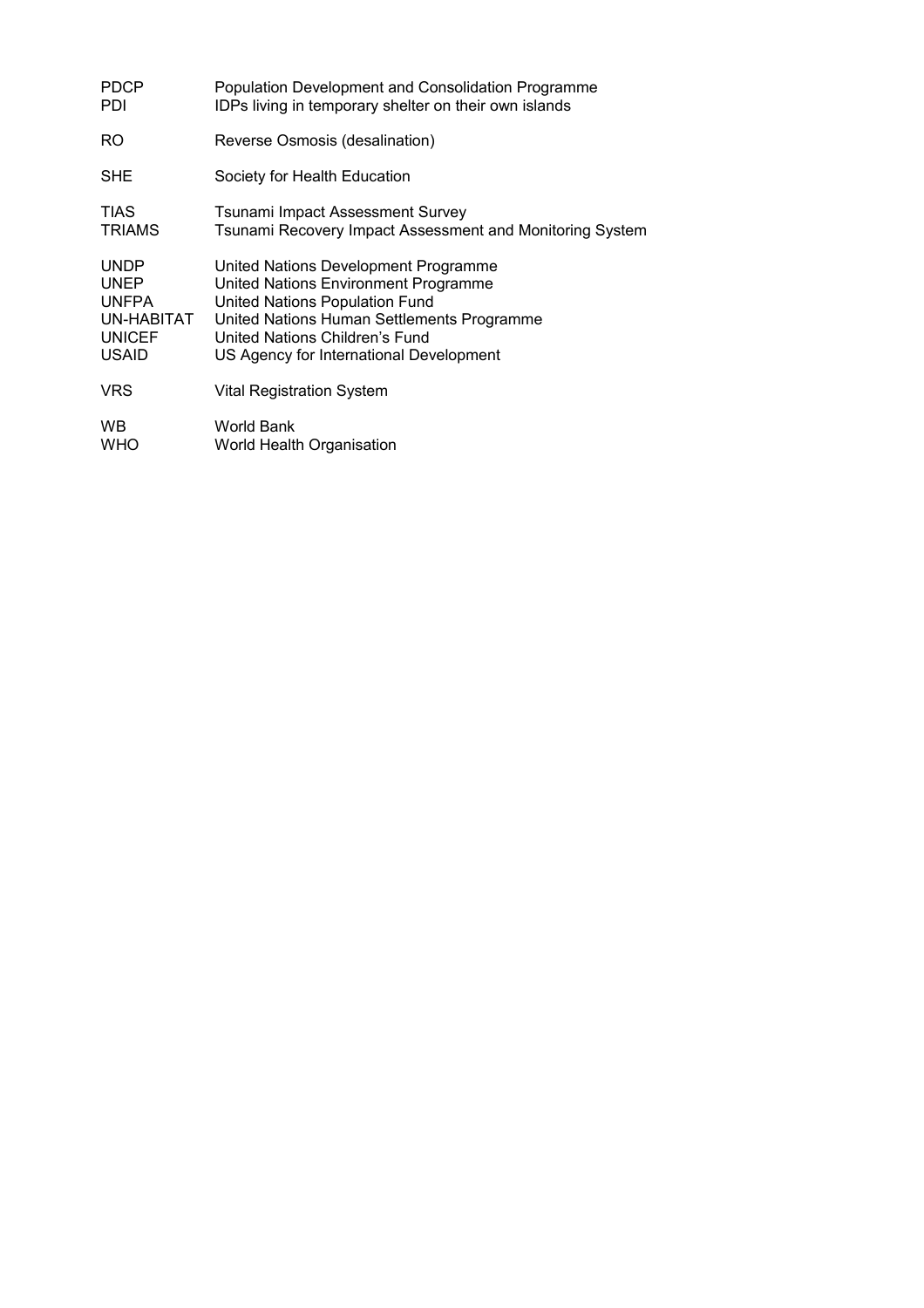# B. List of international tsunami recovery and development partners

*Red Cross and Red Crescent Societies*: *Other partners*:

Australian Red Cross<br>British Red Cross **Australia**<br>Belgium British Red Cross Belgium<br>
Canadian Red Cross Canada Canadian Red Cross Canadan Canadan Red Cross Canadan Canadan Canadan China<br>
French Red Cross China French Red Cross German Red Cross **ECHO**, European Commission Hong Kong Red Cross European Commission International Federation (IFRC) Finland U.A.E. Red Crescent France

*UN Agencies*: Korea (Republic of) FAO Kuwait<br>OCHA Luxember 2007 OCHA Luxembourg<br>
UN Mauritania UN Mauritania UN Habitat Netherlands<br>
UNDP New Zealand UNFPA Norway Norway<br>UNICEF POTUGAL UNICEF Portugal<br>
WHO RaboBar World Food Programme

Asian Development Bank<br>Australia Saudi Red Crescent Flinders Council, Tasmania, Australia Germany Greece Japan UN Foundation **NIC Bank**, Netherlands<br>
UN Habitat **NET All Accord CONTAINS** New Zealand RaboBank, Netherlands<br>Rotary International **Switzerland** Trinidad and Tobago Tuvalu United Kingdom United States of America World Bank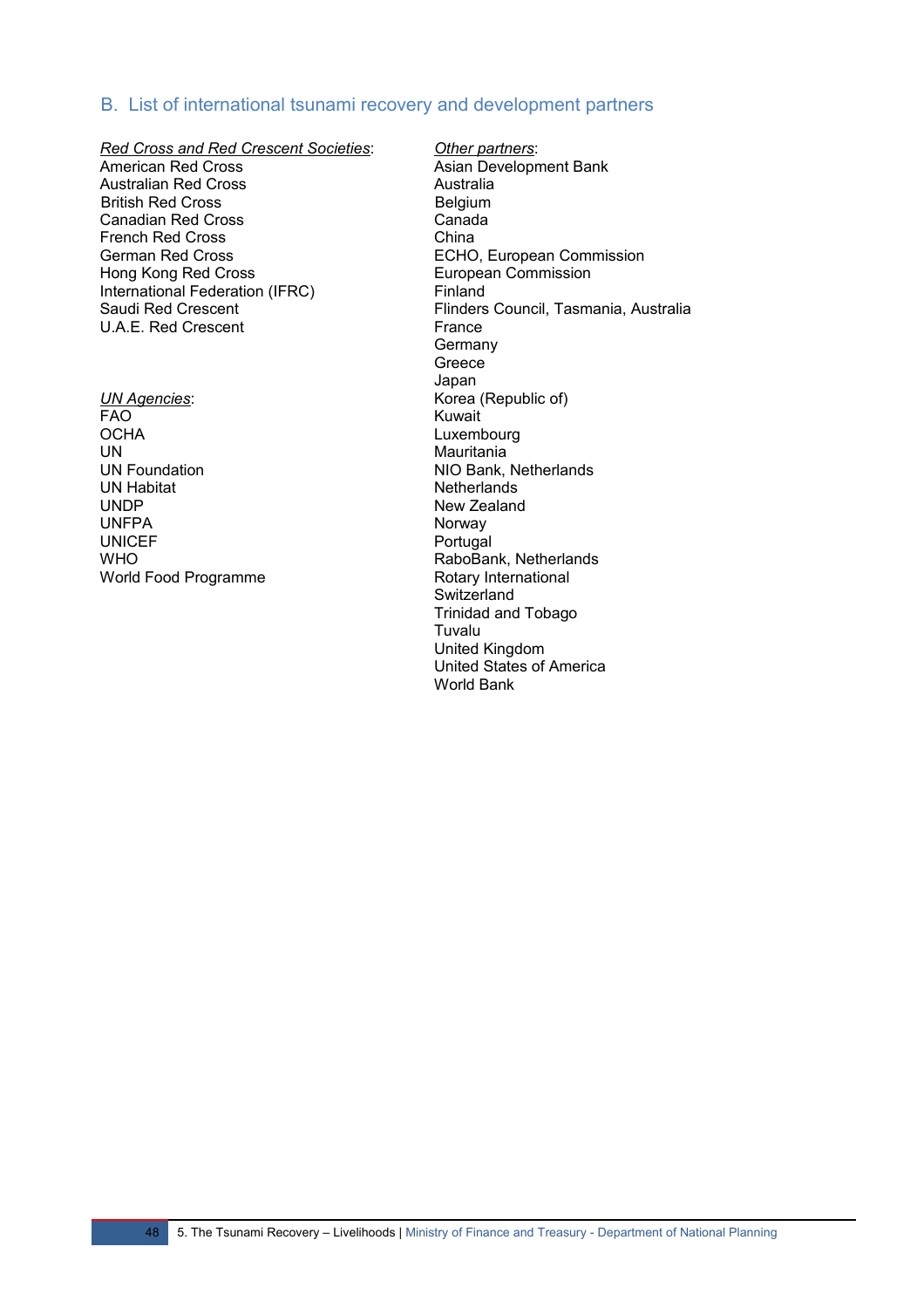# C. Bibliography

Moving Beyond the Tsunami, the WHO Story, 2005.

National Recovery and Reconstruction Plan, Government of the Republic of Maldives, 2005.

Seventh National Development Plan – Republic of Maldives.

Statistical Yearbook of Maldives, Ministry of Planning and National Development, Malé, Maldives, various issues.

Tsunami Impact Assessment Survey (TIAS), 2005, Ministry of Planning and National Development in cooperation with the United Nations Development Programme and the United Nations Population Fund, Malé, Republic of Maldives, September 2006.

Tsunami Recovery and Reconstruction Progress Update, monthly from June 2005 to November 2008.

United Nations Maldives, Summary of Activities, Recovery Programme, June 2006.

Vulnerability and Poverty Assessment (VPA-I), Ministry of Planning and National Development in cooperation with the United Nations Development Programme, Malé, Republic of Maldives, 1998.

Vulnerability and Poverty Assessment II (VPA-II), 2004, Ministry of Planning and National Development in co-operation with the United Nations Development Programme, Malé, Republic of Maldives, 2005.